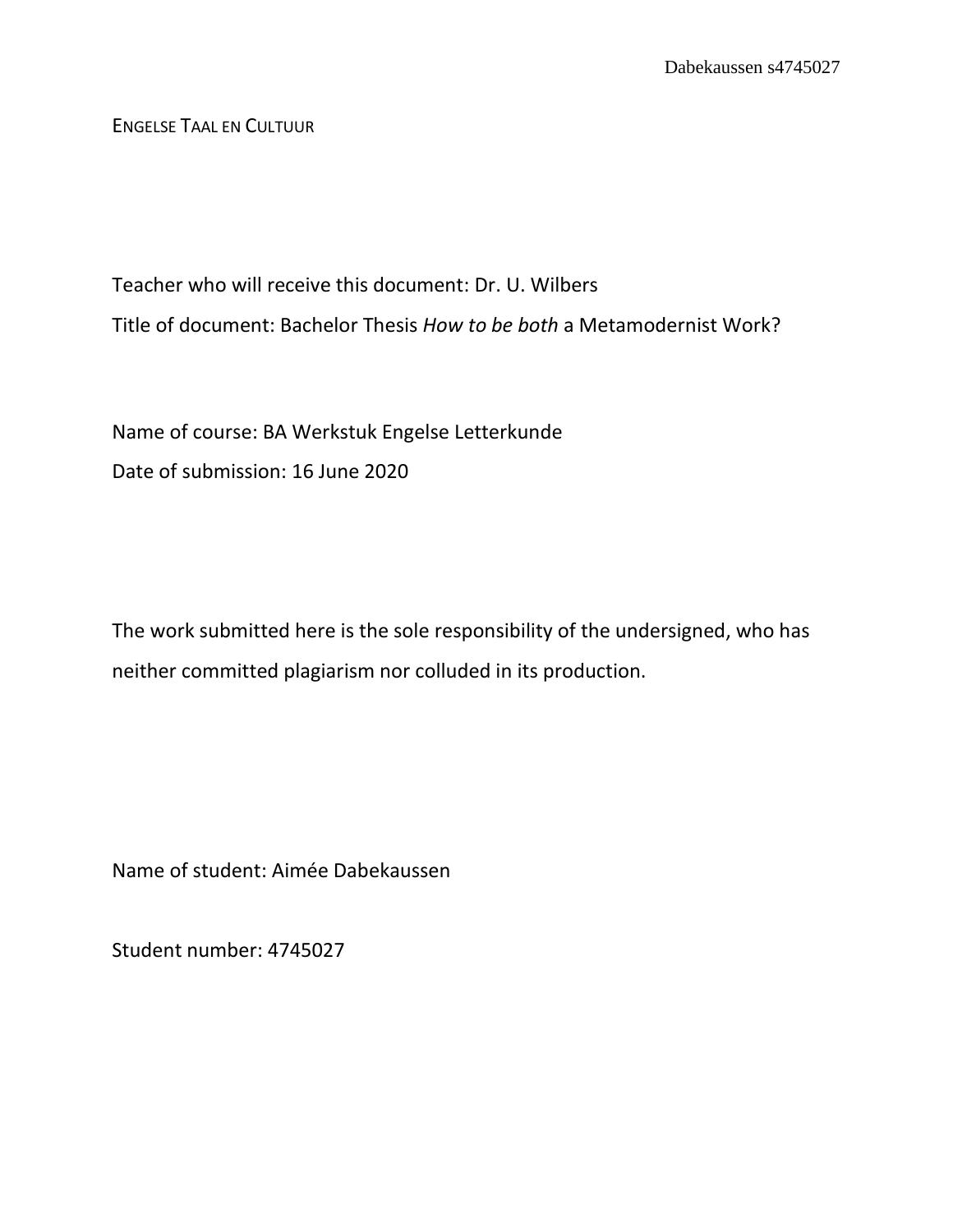Aimée Dabekaussen S4745027 English Studies Now Dr. Usha Wilbers 16-6-2020

# Bachelor Thesis

*How to be both* a metamodernist work?

Virginia Woolf's *Orlando* as an inspiration for the resurfacing of modernism in Ali Smith's *How to be both*

> Aimée Dabekaussen S4745027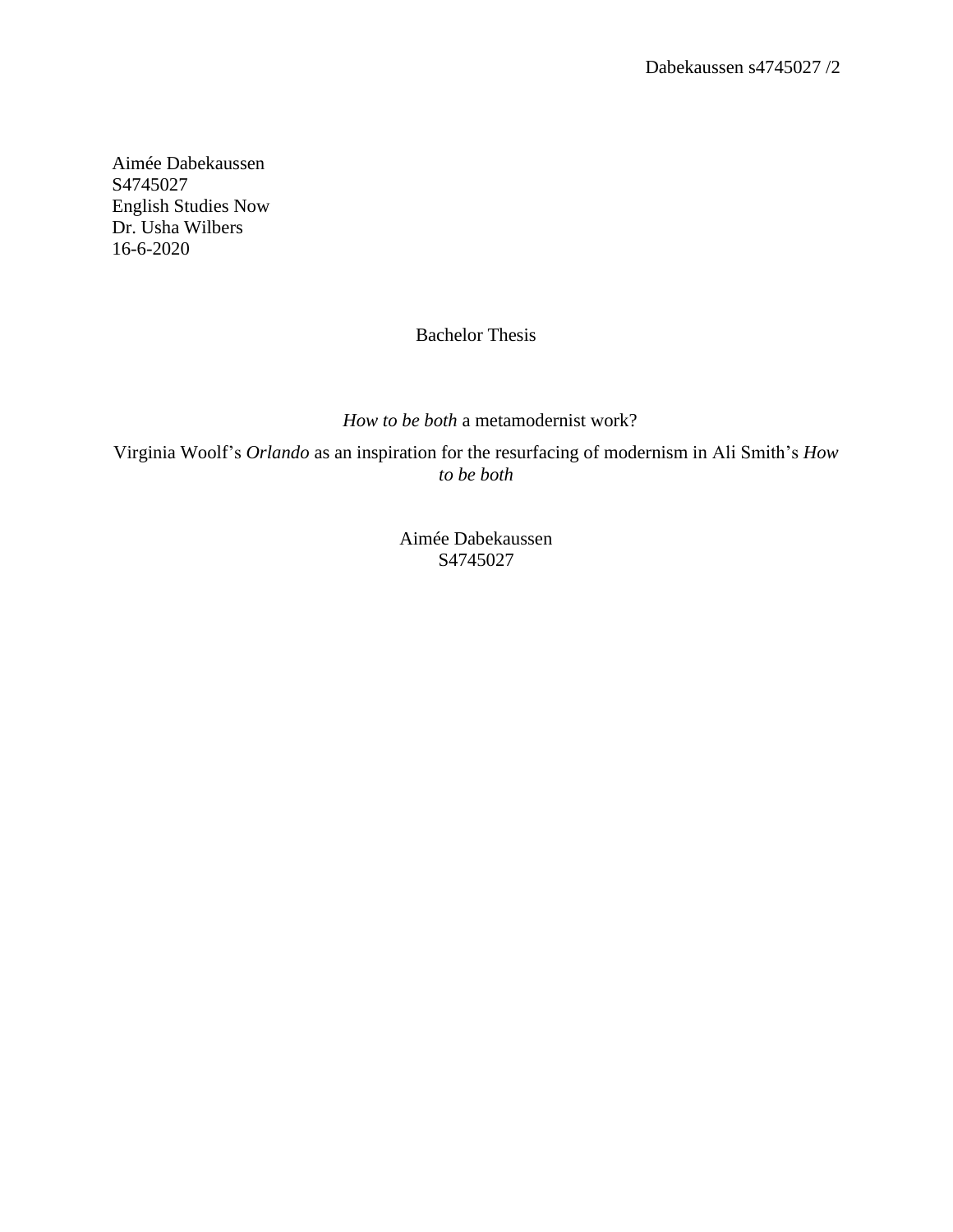## Introduction

"Ali Smith is one of our greatest living novelists, the Virginia Woolf of our times," Alex Preston writes in *The Guardian*. <sup>1</sup> When one longs for modernist works Ali Smith is recommended by Preston. He exclaims one should "read everything!" of her hand.<sup>2</sup> Patrick Flannery writes in *The Telegraph* that "[o]ne might reasonably argue that Ali Smith is among Virginia Woolf's most gifted inheritors."<sup>3</sup> In the early twenty-first-century, more authors, critics and publishers relate contemporary work to modernism, as is illustrated in the previous quotes. <sup>4</sup> According to the article "Metamodernism: Narratives of Continuity and Revolution" by scholars David James and Urmila Seshagiri this revival of modernism in the twenty-first-century is part of metamodernism.<sup>5</sup> The concept metamodernism is coined in several studies. The research of James and Seshagiri is considered to be one of the two key texts in the literary field.<sup>6</sup> In their research, metamodernism is approached as a product of looking back to the beginning of the twentieth century and using aspects of modernism in twenty-first-century literature. Modernism is thus compared to a "cultural archive" of sorts.<sup>7</sup>

Modernism is a movement which dominated the arts and culture between 1900-1940, and was present in every cultural field: architecture, music, visual arts and literature. All certainties, rules and customs of the arts were questioned and often rejected. It thus set tradition aside quite thoroughly. Even today, the aftereffects of modernism can still be felt.<sup>8</sup> It has been an important

<sup>1</sup> Alex Preston, "Book Clinic: Which European Fiction Will Revive My Love of Modernist Novels?," *The Guardian*, 15 June, 2019, https://www.theguardian.com/books/2019/jun/15/book-clinic-modernist-fiction-in-translation.

<sup>2</sup> Alex Preston, "Book Clinic: Which European Fiction Will Revive My Love of Modernist Novels?," *The Guardian*, 15 June, 2019, https://www.theguardian.com/books/2019/jun/15/book-clinic-modernist-fiction-in-translation.

<sup>3</sup> Patrick Flannery, "How to be Both by Ali Smith: Brimming With Pain and Joy," *The Telegraph*, October 14, 2014, https://www.telegraph.co.uk/culture/books/bookreviews/11061768/How-to-Be-Both-by-AliSmith-reviewbrimming-with-pain-and-joy.html.

<sup>4</sup> Dennis Kersten and Usha Wilbers, "A Tale of Two Labels: The Use of 'Modernism' and 'Avant Garde' in the Reception of Tom McCarthy's *C*," (Academic article, 2020), 2-3.

<sup>5</sup> David James and Urmila Seshagiri, "Metamodernism: Narratives of Continuity and Revolution," *PMLA* 129, no. 1 (2014): 87.

<sup>6</sup> Dennis Kersten and Usha Wilbers, "Introduction: Metamodernism," *English Studies* 99, 7 (2018), 719.

<sup>7</sup> David James and Urmila Seshagiri, 88.

<sup>8</sup> Peter Barry, "Beginning Theory an Introduction to Literary and Cultural Theory," (Manchester: Manchester University Press, 2009), 78.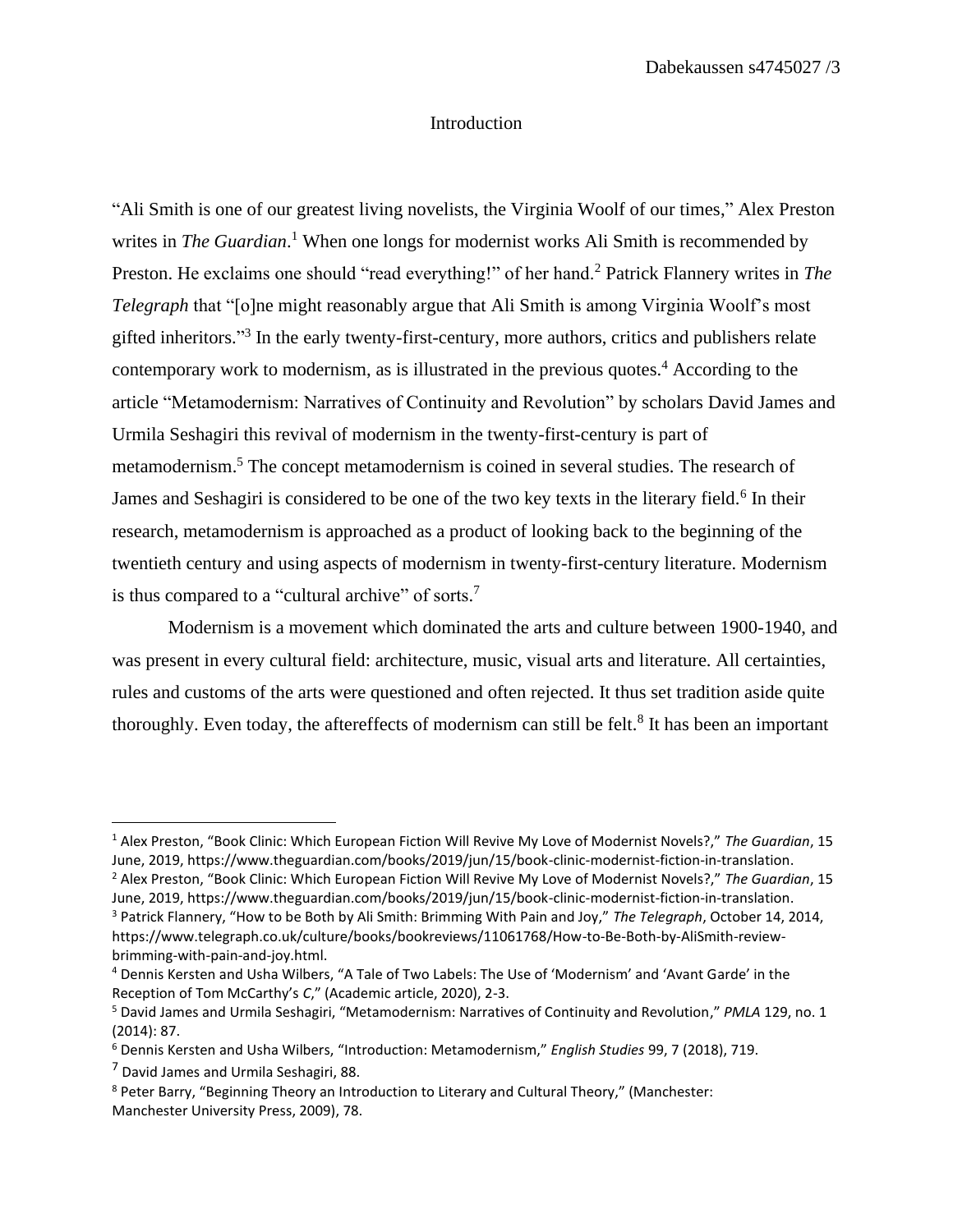part of the culture of the beginning of the twentieth century. This period in time cannot be understood without taking this cultural trend into account.<sup>9</sup>

At first, modernism and its experimentality received much negative criticism. The literary trend was seen as an undesired form of innovation within a society that was already renewing itself completely. Michael Levenson observes the following, which illustrates it poignantly: "[e]ven in the midst of pervasive change, of transformation everywhere, the new art was seen as a rival and threatening modernity. There was novelty on both sides, yes, but modernist novelty was seen as dangerous and contagious. Madness was the favored metaphor  $(\text{art as lunar})$ ".<sup>10</sup> The nineteenth century had resulted in many changes which shook up reality as it was known. Jessica Berman states in *Modernist Commitments: Ethics, Politics and Transnational Modernism* that literary modernism arose together with the general emergence of modernity, which was present in almost all aspects of society. <sup>11</sup> Examples of this broad presence of modernity are Charles Darwin who presented his theory of the survival of the fittest; Freud who researched the unconsciousness through psychoanalyses, but also the industrial revolution. According to Levenson modernism was "not a collision between novelty and tradition but a *contest of novelties*, a struggle to define the trajectory of the new."<sup>12</sup> Due to all these new developments on different levels of society, tradition was not the right fundament to build further on a literary trend. Modernism needed to renew literature completely and therefore had to break with tradition. It set the status quo aside to renew literature from the bottom up, and can therefore not be seen as a collision with the already existing literature. In the 1920's the influence of modernism had already had such an impact that it could not be easily ignored or depreciated anymore. This did not mean people were not still critical, but as Levenson states "the rights of experiment had been established."<sup>13</sup> The outbreak of the First World War in 1914 influenced modernism and according to Levenson it changed its course. Even though it was an awful historical event in itself, it provided opportunities to develop modernism.<sup>14</sup> War could not be ignored, not in real life nor in literature, and it impacted both heavily. James Joyce's *Ulysses* can

<sup>9</sup> Peter Barry, 78.

<sup>&</sup>lt;sup>10</sup> Michael Levenson, "Modernism," (Yale: Yale University Press, 2011), 5.

<sup>11</sup> Jessica Berman, "Modernist Commitments: Ethics, Politics, and Transnational Modernism," (New York: Columbia University Press, 2011), 32-33.

<sup>12</sup> Michael Levenson, 5.

<sup>13</sup> Michael Levenson, 219.

<sup>14</sup> Michael Levenson, 220.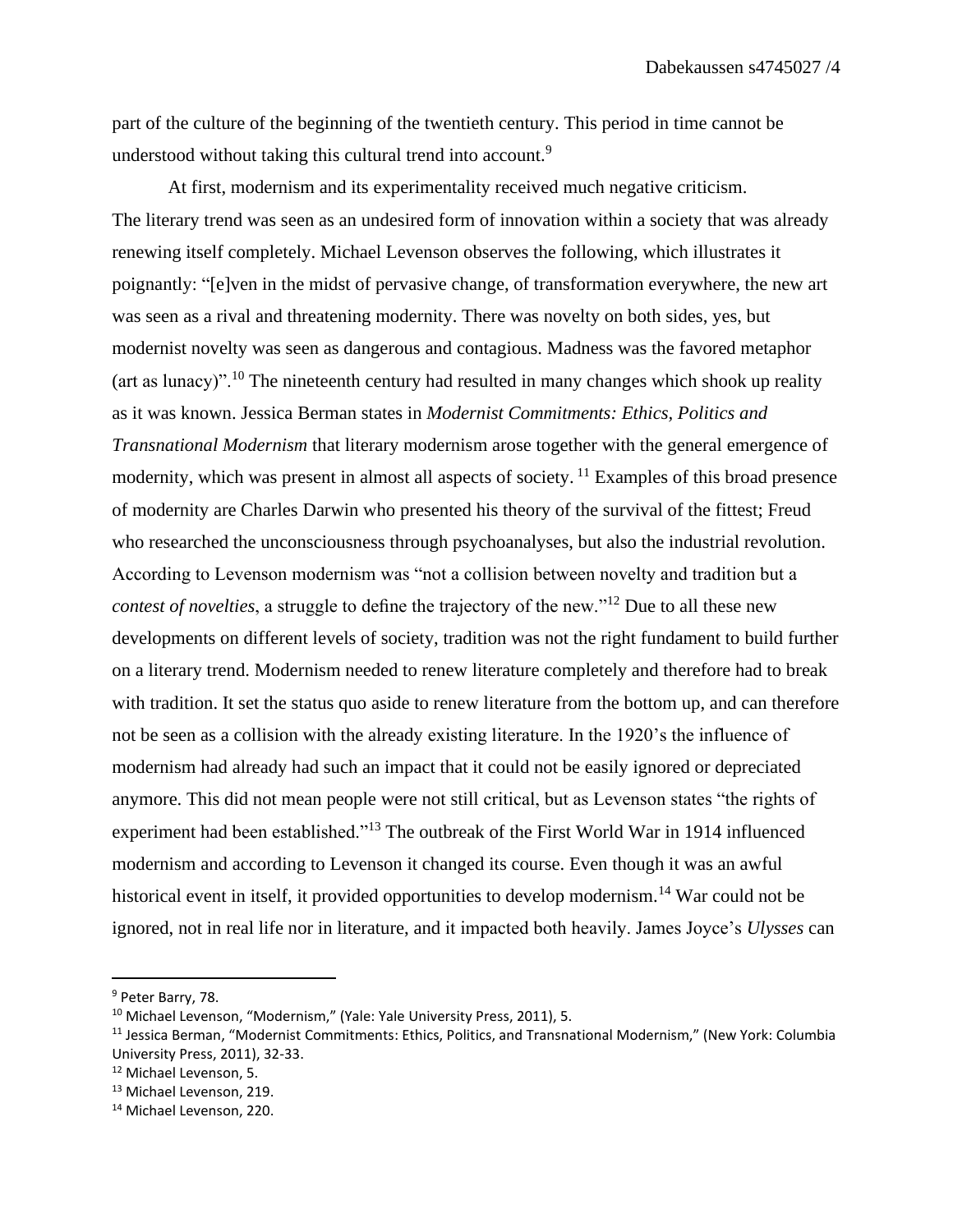for example be recognised as pacifistic and at the same time as highly modernist.<sup>15</sup> David James and Urmila Seshagiri conclude the same on the relation of the war and modernism. They state that the First World War "took almost forty million lives and rendered all subsequent formal innovation inseparable from cultural devastation".<sup>16</sup>

The years between 1910 and 1930 are called High Modernism. In this period of twenty years many influential writers and poets wrote their modernist works.<sup>17</sup> Virginia Woolf's *Orlando* is also written during this blooming period, namely in 1928. Modernism's manifestation in literature is very clear, mainly because modernist writers preferred experimental forms of writing which rejected all the traditional forms of realism.<sup>18</sup> Modernism was followed by Postmodernism. This western philosophy arose in the late twentieth century. Its main characteristics were scepticism, subjectivism and relativism. It deconstructed many ideologies dating back to the Enlightment and perceived reality as a conceptual construct instead of a given fact.<sup>19</sup> Scholars Nick Bentley, Nick Hubble and Leigh Wilson state the following on the natural end of Postmodernism in the two-thousands: "(it) had become widely accepted thus achieving any aesthetic, philosophical or political goals it might have had."<sup>20</sup> It is being debated if postmodernism can still be called a cultural trend, for it is almost completely integrated into the contemporary western society, as Bentley, Hubble and Wilson illustrate.

Beside the research of James and Seshagiri, the research of Timotheus Vermeulen and Robin van den Akker is considered to be a key text in the field of metamodernism, namely their study "Notes on metamodernism".<sup>21</sup> Together with James and Seshagiri they think that metamodernism is a reaction to the alleged end of postmodernism. The difference, however, is the role they assign to postmodernism in the development of metamodernism. Vermeulen and van den Akker clearly incorporate postmodernism in the formation of metamodernism. James and Seshagiri, on the other side, reach back from metamodernism all the way to modernism without taking postmodernism into consideration. Considering the fact that this thesis will

<sup>15</sup> Michael Levenson, 222.

<sup>16</sup> David James and Urmila Seshagiri, 87.

<sup>&</sup>lt;sup>17</sup> Peter Barry, 79.

<sup>18</sup> Peter Barry, 79.

<sup>19</sup> Brian, Duignan. "Postmodernism and Relativism," Encyclopædia Britannica (September 20, 2019), https://www.britannica.com/topic/postmodernism-philosophy/Postmodernism-and-relativism.

<sup>20</sup> Nick Bentley, Nick Hubble and Leigh Wilson, *The 2000s: A Decade of Contemporary British Fiction* (London: Bloomsbury, 2017), 15.

<sup>21</sup> Dennis Kersten and Usha Wilbers, "Introduction: Metamodernism," *English Studies* 99, 7 (2018), 719.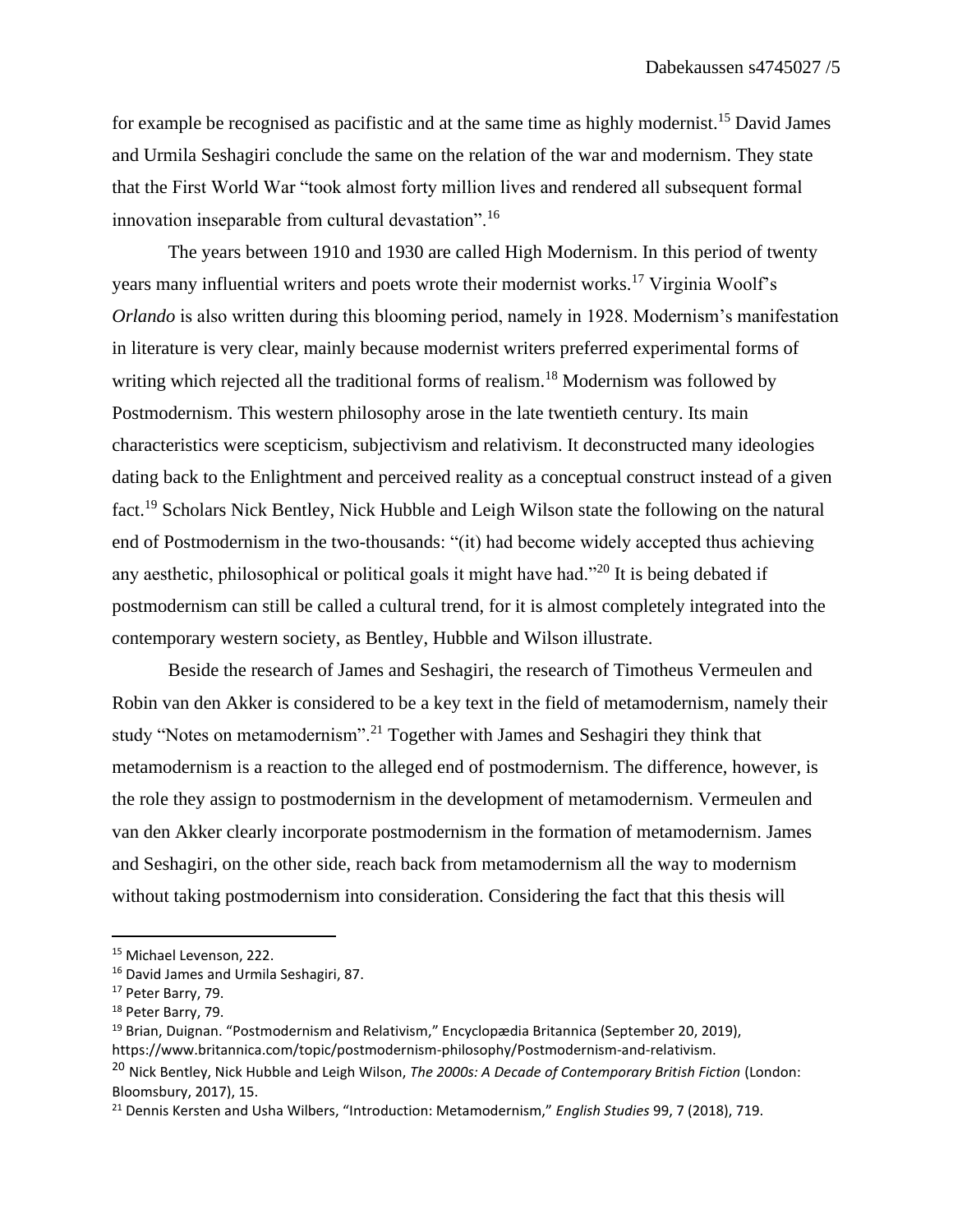analyse the manifestation of metamodernism in terms of James and Seshagiri in a contemporary novel, postmodernism will not be discussed elaborately.

Because of the supposed end of postmodernism, a new literary trend – or a reoccurrence of an old acquaintance – has arisen. More and more authors relate their work to modernism; they style, according to James and Seshagiri, "their twenty-first-century literary innovations as explicit engagements with the innovations of early-twentieth-century writing."  $^{22}$  Some scholars identify this trend as metamodernism; James and Seshagiri in particular. Metamodernism is a term which is still being defined and heavily researched. It is therefore not yet a clear-cut determined literary or cultural trend. Dennis Kersten and Usha Wilbers state that the implications of metamodernism are still, in 2018 at least, unclear<sup>323</sup> Two finished studies on coining metamodernism differ in their definition. Timotheus Vermeulen and Robin van den Akker relate modernism strongly to the postmodern collapse and link it to the cultural context of architecture, art and film. David James and Urmila Seshagiri relate it back to a period in history and focus more on metamodernism as a trend in literary fiction.

In this thesis, the theoretical framework of the latter research is used. It supports the interpretation of metamodernism as a cultural archive, and this is in line with the hypothesis of Ali Smith reaching back to the modernist characteristics of Virginia Woolf's *Orlando* (1928) in her contemporary novel *How to be both* (2014). This thesis will research if *How to be both* can indeed be regarded as a metamodernist novel in which Smith made use of the cultural archive named modernism. Smith's book will be a case study for the corresponding theoretical framework. Links have already been made between Woolf and Smith in reviews of Smith's work in among others *The Telegraph* and *The Guardian*. *How to be both* has also been directly related to metamodernism. Nick Lavery states: "Ali Smith's *How to be both* (2014) (…) can be read as employing a metamodernist approach to the depiction of subjective consciousness."<sup>24</sup> The research question resulting from this is: "How does Ali Smith incorporate Virginia Woolf's *Orlando* modernist characteristics in *How to be both*, and how is *How to be both* by doing so a metamodernist novel considering the theory of David James and Urmila Seshagiri?"

<sup>&</sup>lt;sup>22</sup> David James and Urmila Seshagiri, 87.

<sup>23</sup> Dennis Kersten and Usha Wilbers, "Introduction: Metamodernism," *English Studies* 99, 7 (2018), 720. <sup>24</sup> Nick Lavery, "Consciousness and the Extended Mind in the "Metamodernist" Novel," *English Studies* 99, no. 7 (2018), 755.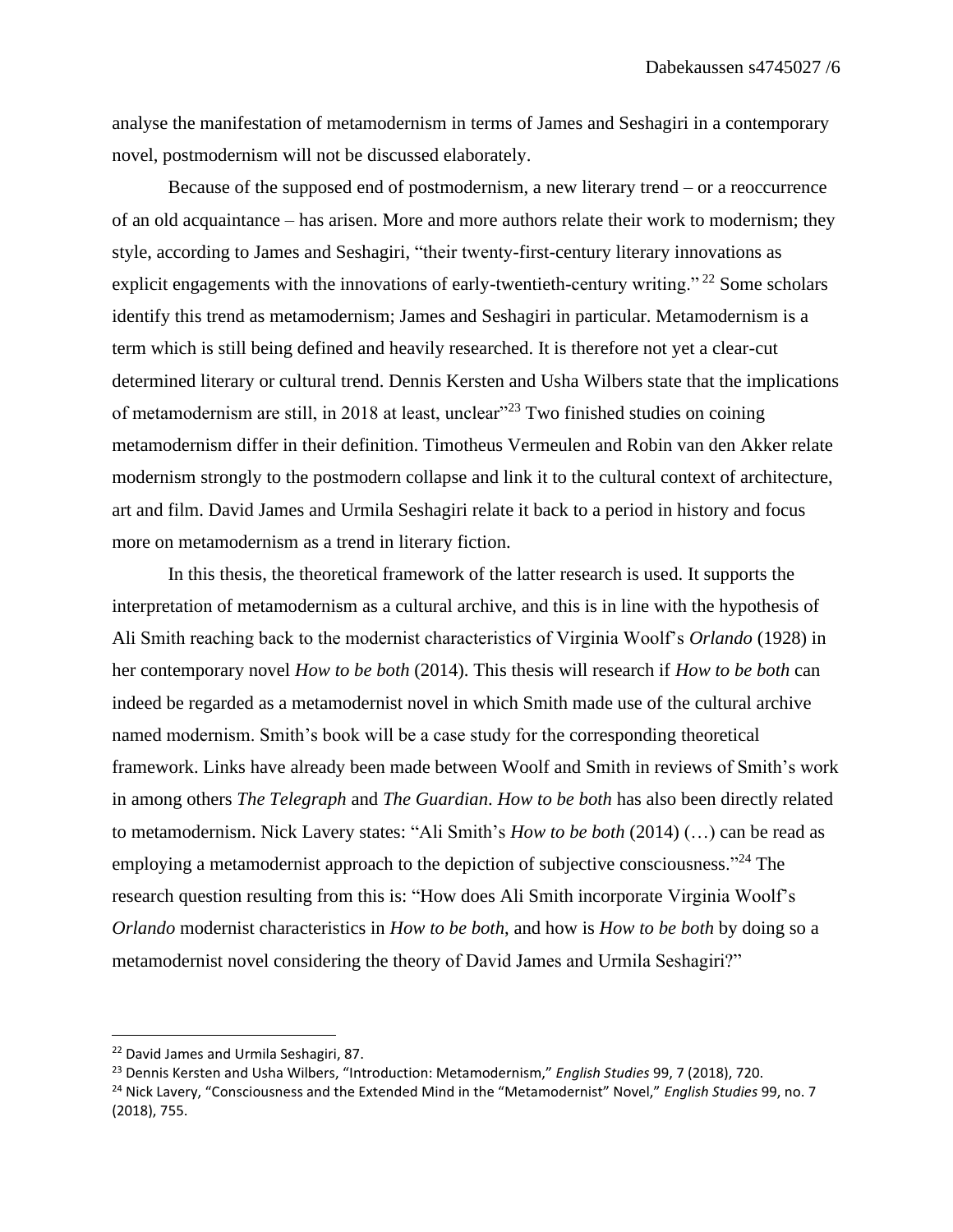This will be studied through analyses of the literary movement(s) and thorough close-readings of both books.

David James and Urmila Seshagiri look in retrospect at modernism and conclude it has been approached as a very Eurocentric literary trend, while it should be placed in much broader geographical context<sup>25</sup>. They ask the question if the 'when' of modernism needs to change when you broaden the 'where'.<sup>26, 27</sup> This thesis focuses on two British novels and therefore remains within the Anglo-European perspective on modernism. The time corresponding to this geographical perspective is the period from 1900-1940, and that will thus be addressed as the period of modernism. Even though it is acknowledged that periodising literature is an arbitrary act as it sets artificial barriers which are transitory, this periodicity is needed to set a base for mapping out all the ways that contemporary fiction interconnects consciously with modernism "through the inheritance of formal principles and ethicopolitical imperatives that are recalibrated in the context of new social or philosophical concerns."<sup>28</sup>

In *Beginning Theory an Introduction to Literary and Cultural Theory*, Peter Barry states that fluidity, and corresponding to this blurring boundaries, is one of the features of modernism. It appreciates fragmentation and has a high level of reflecting oneself.<sup>29</sup> These characteristics resulted in literary works rejecting the supposed foundation of literature at that time, and were considered experimental and innovative. Besides being a stylistic characteristic, these features are used to diverge from the status quo and therefore contain a more political layer as well.<sup>30</sup> This research applies these characteristics to the themes of the conventionally perceived binarity of gender and the mental and physical experience of time as linear.

Virginia Woolf makes use of these modernist characteristics in *Orlando*, and is therefore a poignant example of modernism. Dudly M. Marchi sates in *Comparative Literature Studies* that Woolf forms her own "hybridic dynamism"<sup>31</sup> by setting (male) tradition aside. He focuses on

<sup>&</sup>lt;sup>25</sup> David James and Urmila Seshagiri, 90.

<sup>&</sup>lt;sup>26</sup> David James and Urmila Seshagiri, 90.

<sup>&</sup>lt;sup>27</sup> David James and Urmila Seshagiri elaborate on this critique on modernism, but do not shape their theory accordingly. They also have a Anglo-American perspective, and thus do not incorporate this critique on modernism in their theory of metamodernism.

<sup>&</sup>lt;sup>28</sup> David James and Urmila Seshagiri, 91-92.

<sup>&</sup>lt;sup>29</sup> Peter Barry, 79.

<sup>30</sup> David James and Urmila Seshagiri, 93.

<sup>&</sup>lt;sup>31</sup> Dudley M. Marchi, "Virginia Woolf Crossing the Borders of History, Culture and Gender: The Case of Montaigne, Pater, and Gournay," *Comparative Literature Studies* 34, 1 (1997): 2.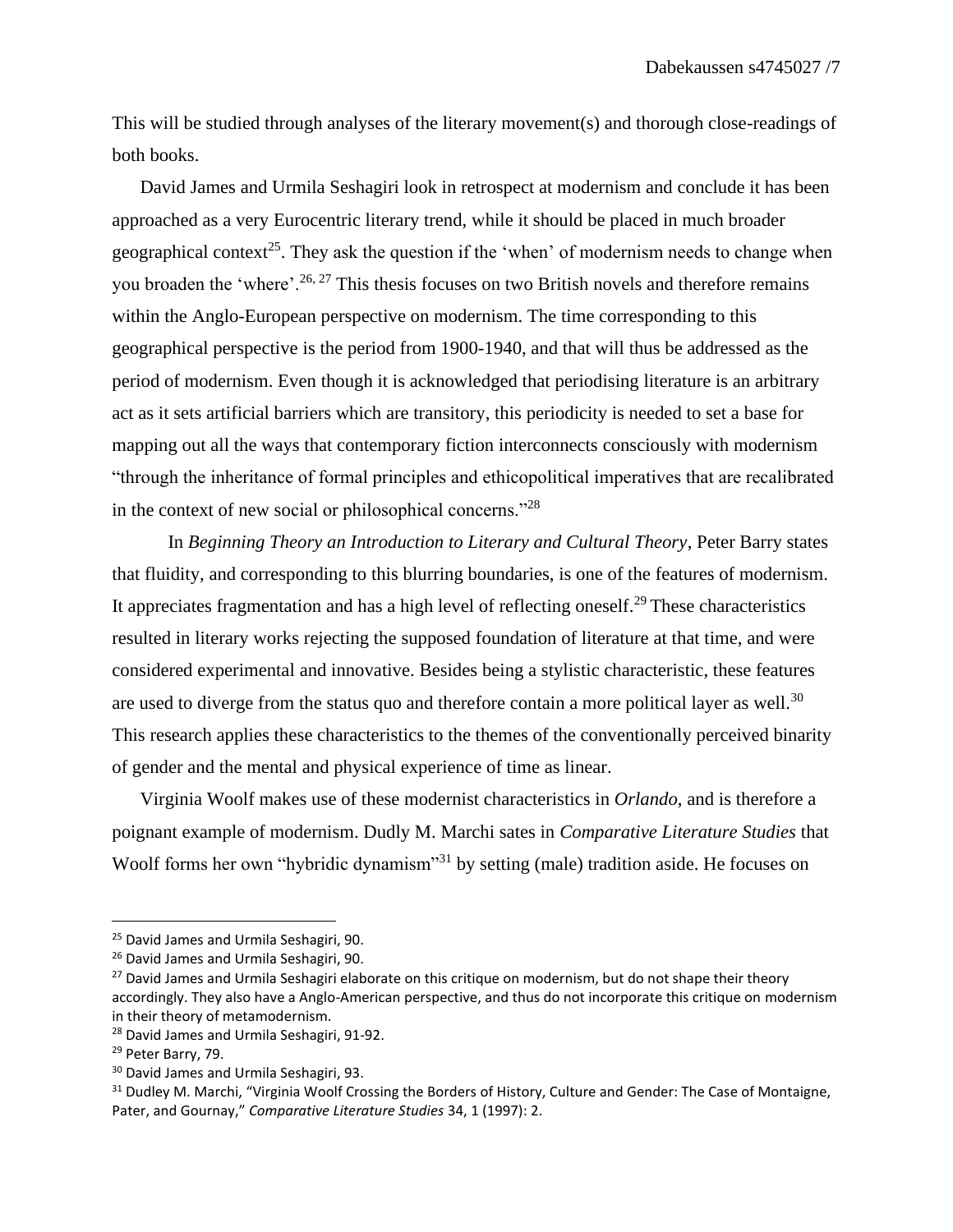Woolf crossing boundaries of history, culture and gender, and according to him *Orlando*  functions as an illustration of this. James and Seshagiri also address Woolf's writing style and state that she "defamiliarizes novelistic logic about (…) time, endowing her self-referential sentence with an artistic autonomy that resists demystification." <sup>32</sup> These highly modernist characteristics can also be recognised in *How to be both*, which explains why critics are comparing both novels.

How is metamodernism related to the early twentieth-century modernism? How are they similar? How do they deviate from one another? James and Seshagiri research the contemporary form of modernism in contemporary fiction.<sup>33</sup> They argue that metamodernism does not repeat the familiar characteristics of modernism all together, even though it does contain among others the traits irony and fragmentation. These traits are also apparent in post-modernism, but James and Seshagiri do not address this in their research. They solely focus on the modernism of the early twentieth century and the contemporary resurfacing in the twenty-first-century. The interaction between these forms of modernism is defined by them as follows: "Metamodernism regards modernism as an era, an aesthetic, and an archive that originated in the late nineteenth and early twentieth centuries. The dominant postures of this literary corpus, therefore, clash with the current academic understanding of modernism as a temporally and spatially complex global impulse."<sup>34</sup> Modernism has a certain aim to continue moving further by means of looking into the past, and with this aim it contains the same novel energy as modernist's works used to have only adjusted to contemporary times.<sup>35</sup> This differs, according to James and Seshagiri, from postmodernism through its use of "self-conscious, consistent visions of dissent and defamiliarization as novelistic inventions specific to the early twentieth century."<sup>36</sup> The style of metamodernism is not only aesthetically pleasing, but has a political layer as well. This can be recognised in the canonical modernist period as well. They both serve a larger purpose, often addressing political or ethical matters. In *The Postcolonial Unconscious* (2011), Neil Lazarus argues that modernist writing after the determined modernist period is "a writing that resists the accommodationism of what has been canonized as modernism and that does what at least some

<sup>&</sup>lt;sup>32</sup> David James and Urmila Seshagiri, 92.

<sup>&</sup>lt;sup>33</sup> David James and Urmila Seshagiri, 88.

<sup>&</sup>lt;sup>34</sup> David James and Urmila Seshagiri, 88.

<sup>&</sup>lt;sup>35</sup> David James and Urmila Seshagiri, 93.

<sup>&</sup>lt;sup>36</sup> David James and Urmila Seshagiri, 93.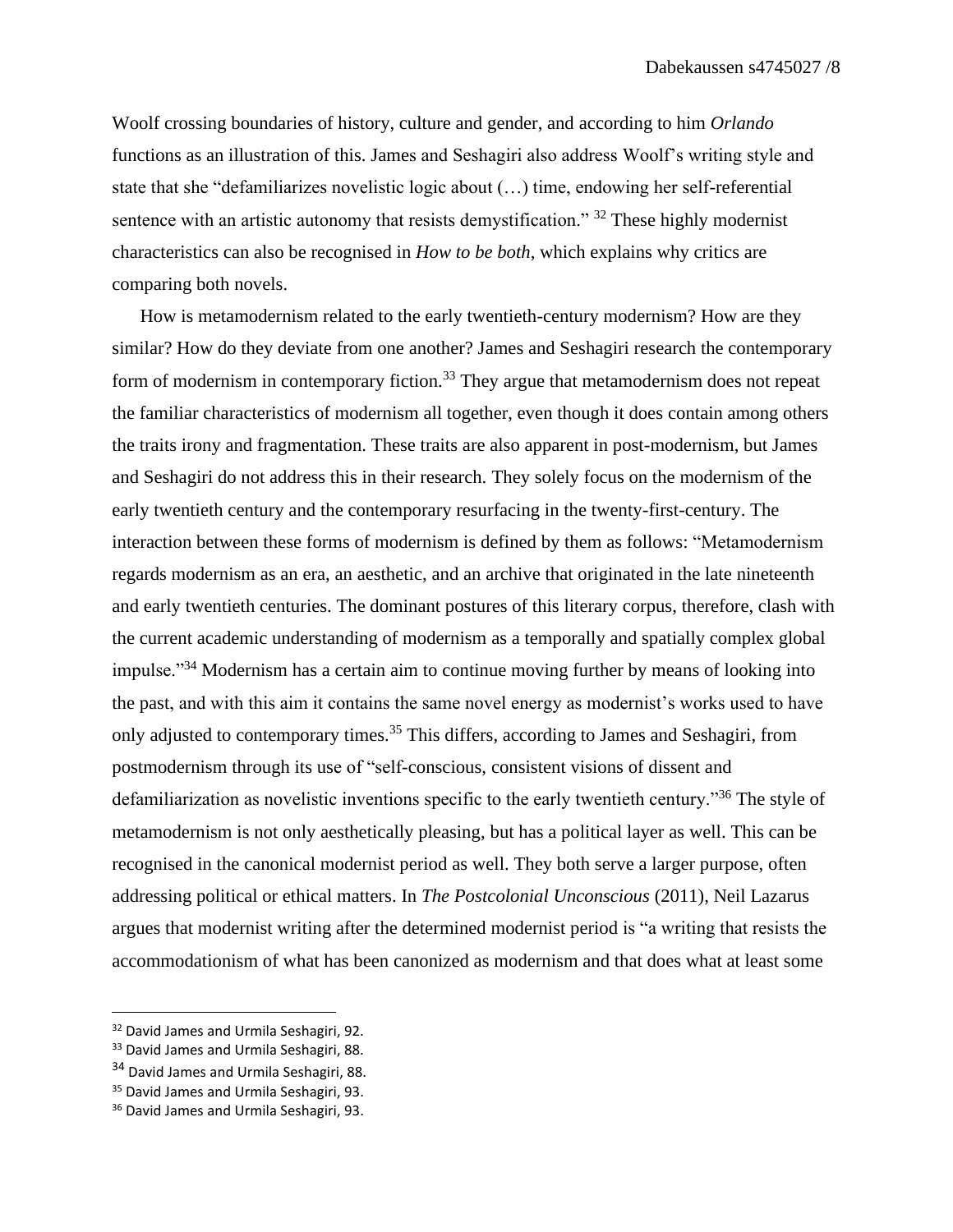modernist work has done from the outset – namely, says 'no'; refuses integration, resolution, consolation, comfort; protests and criticises."<sup>37</sup> This quote can be perceived in the light of the narrow modernism corpus with its Eurocentric perspective, or it can be perceived in the light of metamodernism. James and Seshagiri state that the inventiveness of modernism is precisely what characterises metamodernism, for it explores the possibilities within literature and undermines conventions on narratives.<sup>38</sup> Metamodernism can thus be seen as a tribute to modernism.<sup>39</sup>

According to Sonya Andermah in *Contemporary Women's Writing*, Ali Smith refuses binary oppositions in gender: "Smith represents gender as a fluid category allowing women and men, in the realm of art at least, to be both."<sup>40</sup> Andermah states that the modernist characteristic of the novel are "simultaneously self-consciously aesthetic and political."<sup>41</sup> Smith herself stated that "modernism bequeaths to writers now."<sup>42</sup> One could thus state that characteristics of modernism are used in the literature of the early twenty-first-century, at least in Smith's work. Critic James Wood states that one can "detect the influence of Virginia Woolf (fluid interior monologue, an interest in artists, and in genderless creativity)" in Ali Smith's work.<sup>43</sup> These substantive similarities between Woolf and Smith did thus not remain unnoticed.

This study will therefore research how Ali Smith reaches back to Virginia Woolf's *Orlando*  concerning modernist characteristics in *How to be both*, and if *How to be both* by doing so can be considered a metamodernist novel taking the theory of David James and Urmila Seshagiri into account. The focus will lie on the crossing of conventional boundaries of gender and time in both novels, and on how this is done concerning among other things the used literary techniques.

This research question is relevant because modernism seems to resurface in contemporary times. Critics, writers and publishers are using the term again, roughly one hundred years after the

<sup>37</sup> Neil Lazarus, "1 - The politics of postcolonial modernism," in *The Postcolonial Unconscious* (Cambridge: Cambridge University Press, 2011), 31.

<sup>&</sup>lt;sup>38</sup> David James and Urmila Seshagiri, 92.

<sup>&</sup>lt;sup>39</sup> David James and Urmila Seshagiri, 93.

<sup>40</sup> Sonya Andermah, "Both/And Aesthetics: Gender, Art, and Language in Brigid Brophy's *In Transit* and Ali Smith's *How to Be Both*," *Contemporary Women's Writing* 12, 2 (2018), 249.

<sup>41</sup> Sonya Andermah, 249.

<sup>42</sup> David James and Urmila Seshagiri, 96.

<sup>43</sup> James Wood, "The Power of the Literary Pun," *The New Yorker*, 22 January, 2018.

https://www.newyorker.com/magazine/2018/01/29/the-power-of-the-literary-pun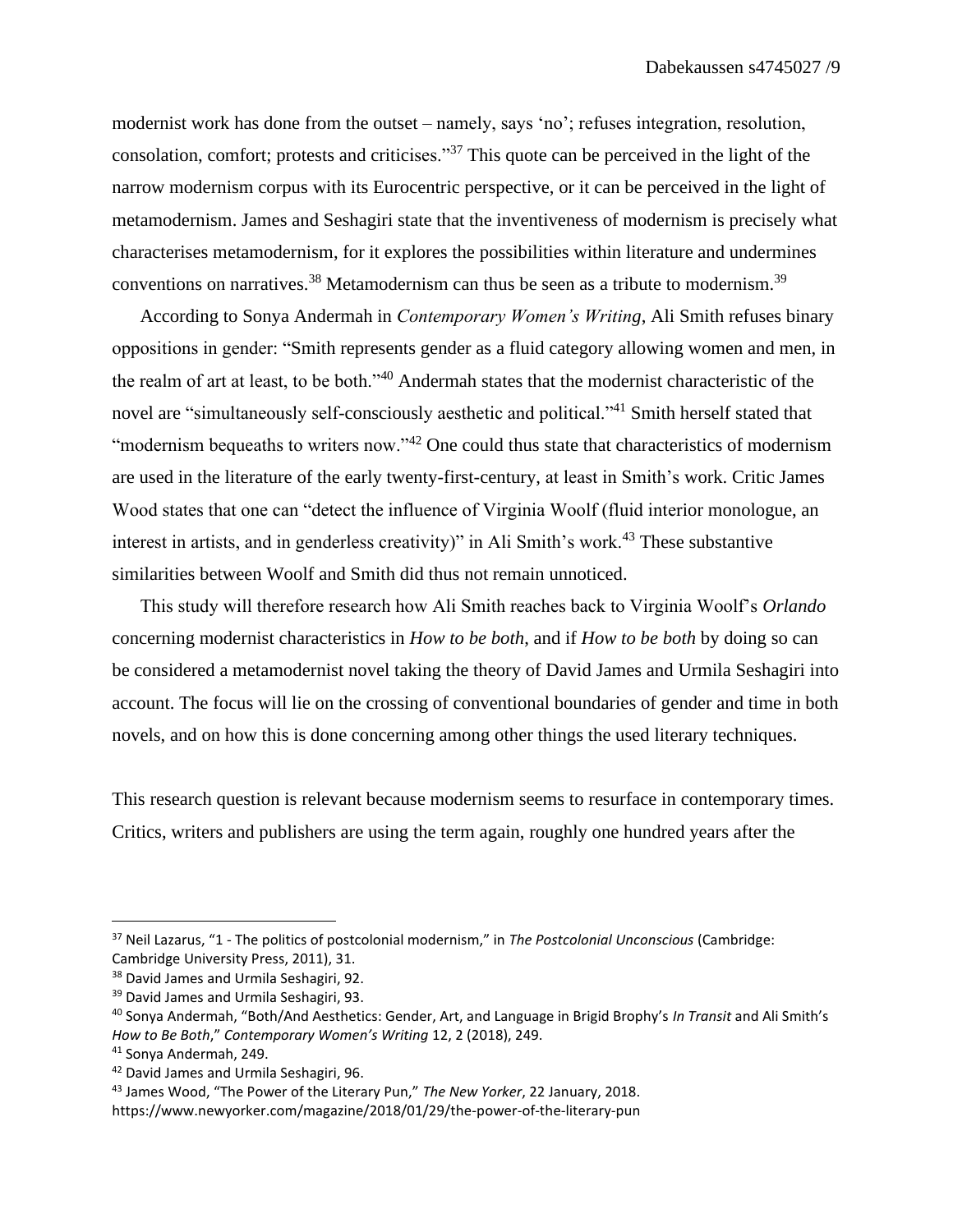modernist trend in the early twenty-century.<sup>44</sup> As a reaction to the reoccurrence of the use of this term academics started analysing and defining this supposedly new literary movement. Many parallels can be drawn between Woolf's *Orlando* and Smith's *How to be both*, regarding the theme of gender fluidity, but also the typical modernist stylistics such as the self-reflectivity and the stream of consciousness technique. This research could contribute to the current debate on metamodernism. Is this new trend truly apparent in *How to be both*? An addition to the definition process of metamodernism can be made by this specific case study. The relevance of this thesis lies in the fact that it conducts a concrete case study of one of the theories on metamodernism that has not been done before. By doing so it can further elaborate the concept of metamodernism as a contemporary literary concept.

The outline of this research is as follows; the first chapter will illustrate and outline the contemporary debate on the resurfacing of modernism. It will set forth the key sources on metamodernism in the literary field, so both the article of David James and Urmila Seshagiri and the article of Timotheus Vermeulen and Robin van den Akker will be discussed and compared. The second chapter will analyse the concept of time discussed in both novels. It examines the modernist characteristic of crossing boundaries and how this is done in both novels concerning the physical and mental experience of time, and the concept of time being linear. Besides both novels among others the studies of Bryony Randall "The day of Orlando", and Jorge Sacido-Romero "Ghostly Visitations in Contemporary Short Fiction by Women: Fay Weldon, Janice Galloway and Ali Smith" will be used. It will be analysed if one can state that Ali Smith has been inspired by Woolf's modernist tradition in *Orlando* regarding crossing the boundaries of the conventional experience of time, and if Smith's approach on this in *How to be both* is in line with Woolf's in *Orlando*. The third chapter will be similar to the second one, only this chapter will analyse the crossing of boundaries considering gender. It will be researched how the modernist characteristic of crossing and blurring boundaries is apparent in both novels concerning the constructed binarity of gender. Besides the literary analyses of both novels, among others the studies by Karen Kaivola "Revisiting Woolf's Representations of Androgyny: Gender, Race, Sexuality, and Nations" and Sonya Andermah "Both/And Aesthetics: Gender, Art,

<sup>44</sup> Dennis Kersten and Usha Wilbers, "A Tale of Two Labels: The Use of 'Modernism' and 'Avant Garde' in the Reception of Tom McCarthy's *C*," (Academic article, 2020), 2-3.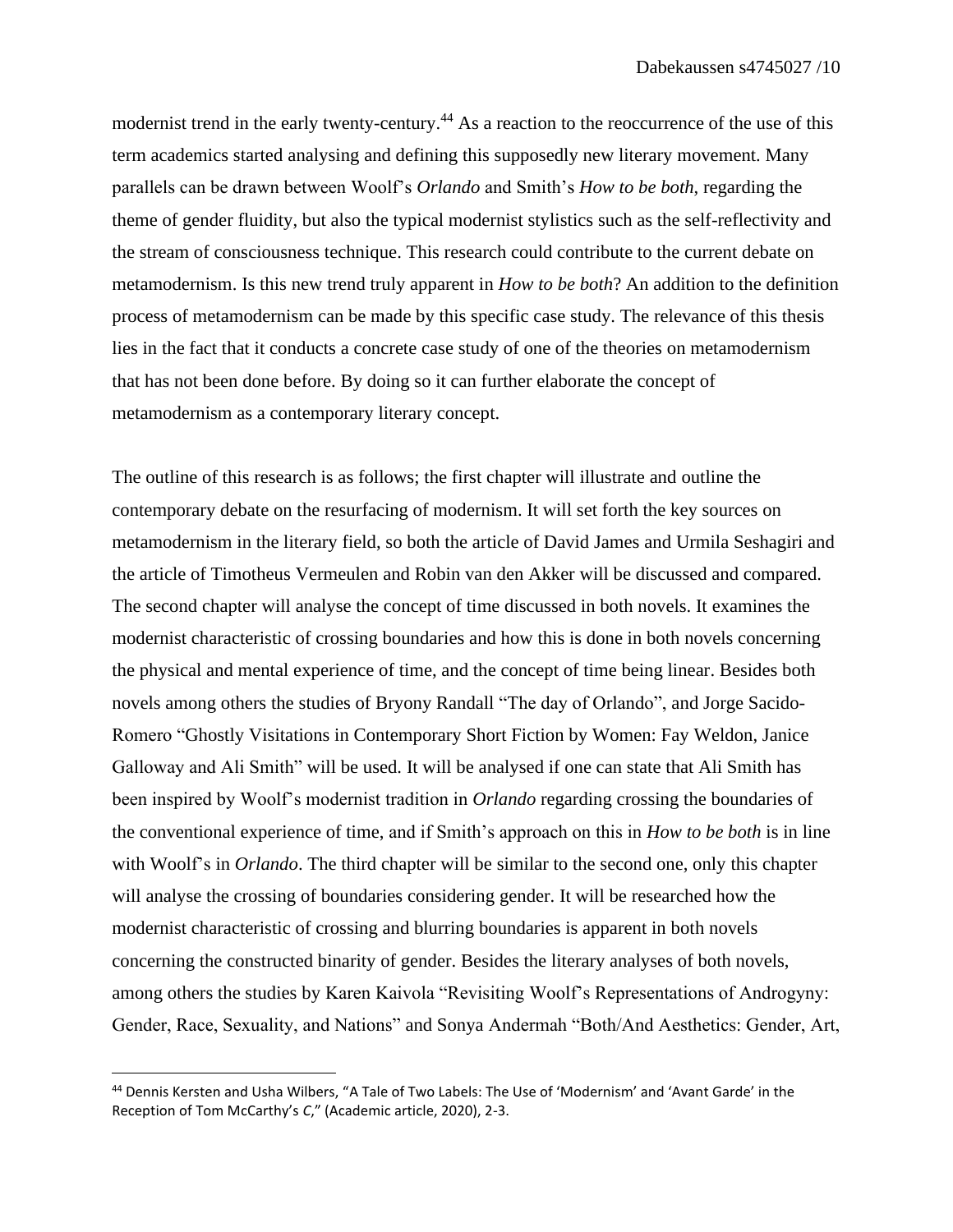and Language in Brigid Brophy's In *Transit* and Ali Smith's *How to Be Both*" will be used. It will be analysed if one can state that Smith has looked at and made use of Virginia Woolf's modernist tradition in *Orlando* concerning crossing boundaries in the binarity of gender, and if her approach in *How to be both* is based on Woolf's approach in her novel. Ultimately, these analyses will be combined and synthesised, so an answer will be provided to the research question on how Smith incorporates *Orlando*'s modernist characteristics in *How to be both,* and, thus, how the latter can be interpreted as a metamodernist novel in light of the theory proposed by James and Seshagiri.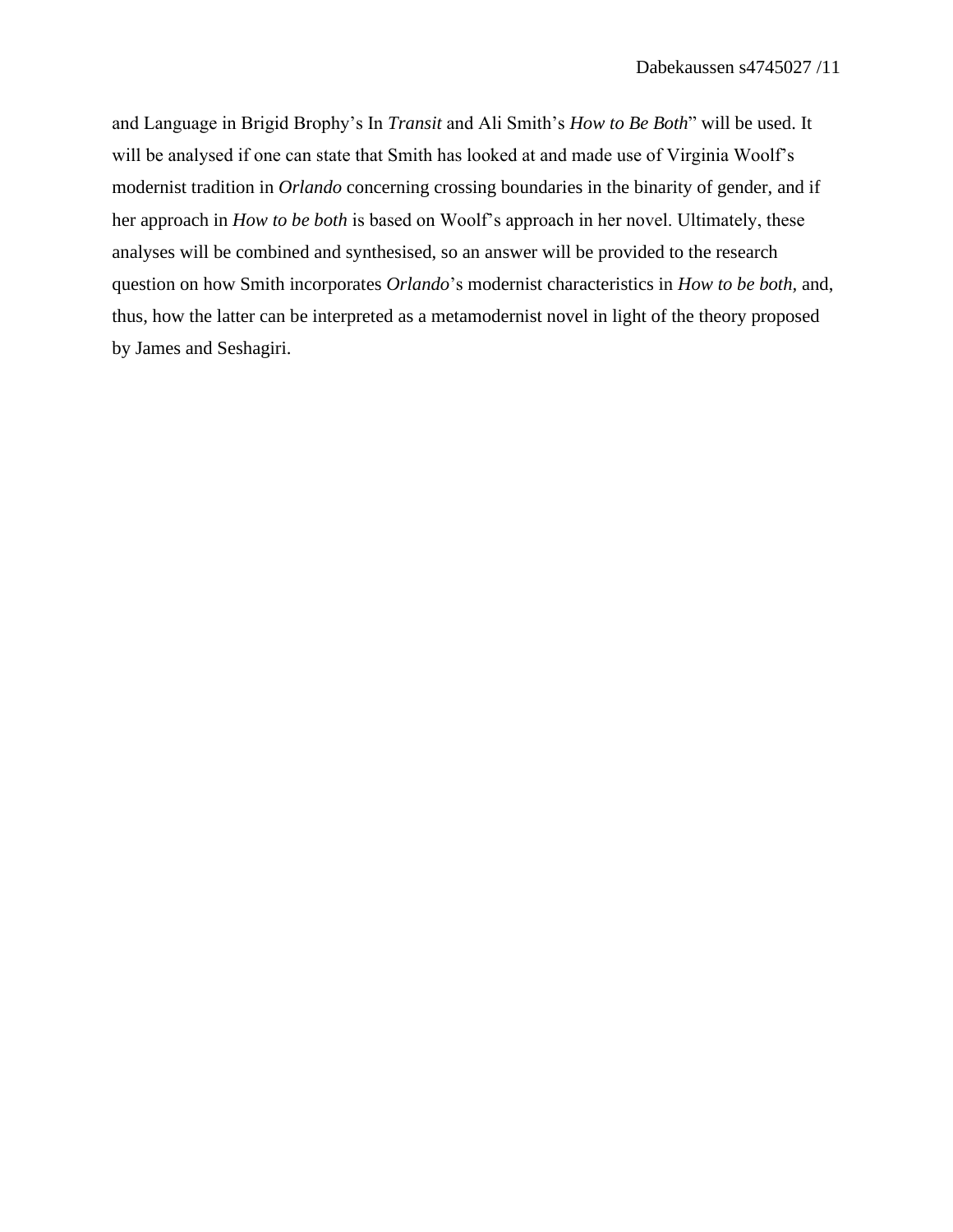#### Chapter 1: The Contemporary Debate on Metamodernism

In the early twenty-first-century "[t]he postmodern years of plenty, pastiche, and parataxis are over," according to Vermeulen and van den Akker.<sup>45</sup> They and other scholars called this new trend, which is sequential to postmodernism, metamodernism. The reason why the postmodern seemed to have faded and made way for a new trend is hard to pinpoint. Some argue that it had become so engrained in society that it had achieved all its goals and therefore simply ended.<sup>46</sup> Other suggestions are that the postmodern did not fade gradually at all, but disappeared due to among other things climate change and the digital revolution, or that its ending was a continuous development caused by less tangible events such as "the integration of *différance* into mass culture", but also queer theory and postcolonialism are mentioned as possible determiners of the ending of postmodernism.<sup>47</sup>

Dennis Kersten and Usha Wilbers research the return to the label modernism in the beginning of the twentieth-first-century, because writers, reviewers and publishers use this label while describing contemporary works.<sup>48</sup> They state it is demonstrably present in several segments of the literary field, from academia to reviewers.<sup>49</sup> In October 2015 several international scholars assembled in Nijmegen for a research seminar on the reoccurrence of Modernism in contemporary literature. They established a network and published a special edition of *English Studies* in 2018, based on this first meeting.<sup>50</sup> The articles "Notes on metamodernism" and "Metamodernism: Narratives of Continuity and Revolution" are two key articles in the literary field concerning metamodernism, for they clearly posit a definition of this new trend. The edition of *English Studies* on this topic shows that other scholars react to these set definitions, mostly to the interpretation of Vermeulen and van den Akker. Both these essential

<sup>45</sup> Timotheus Vermeulen and Robin van den Akker, "Notes on metamodernism," *Journal of Aesthetics & Culture* 2, 1 (2017), 2.

<sup>46</sup> Nick Bentley, Nick Hubble, and Leigh Wilson, 15.

<sup>47</sup> Timotheus Vermeulen and Robin van den Akker, 2-3.

<sup>48</sup> Dennis Kersten and Usha Wilbers, "A Tale of Two Labels: The Use of 'Modernism' and 'Avant Garde' in the Reception of Tom McCarthy's *C*," (Academic article, 2020), 2-3.

<sup>49</sup> Dennis Kersten and Usha Wilbers, 15.

<sup>50</sup> Dennis Kersten and Usha Wilbers, 3.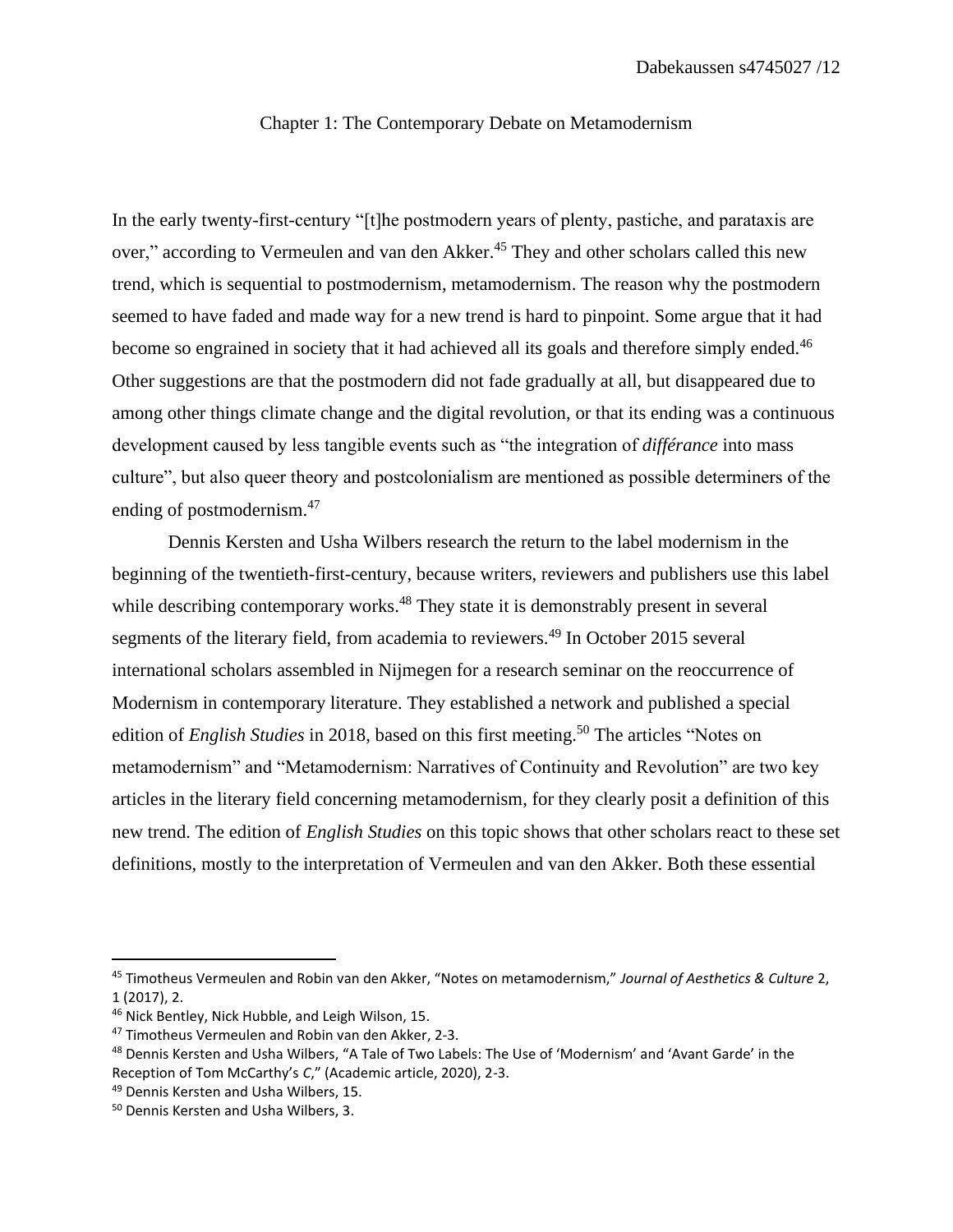articles will be elaborated on in this chapter. Other interpretations will also be analysed to enlighten the contemporary discussion on metamodernism.

Timotheus Vermeulen and Robin van den Akker address several interpretations of the cultural trend of the early twenty-first-century. Among them are hypermodernism by Gilles Lipovetsky, digimodernism or pseudomodernism by Alan Kirby, and automodernism by Robert Samuels. Vermeulen and van den Akker argue that these concepts are more radicalisations of postmodernism than restructured concepts.<sup>51</sup> On top of those, another concept has been coined by Nicholas Bourriaud: the altermodernism. This cultural trend is a "synthesis between modernism and post-colonialism."<sup>52</sup> According to Bourriaud societies across the world live at various levels of modernity and are comparable to an island chain without a clear center.<sup>53</sup> Vermeulen and van den Akker criticise his concept by stating that "Bourriaud perceives that the form and function of the arts have changed, but he cannot understand how and why they have changed. In order to close this critical gap, he simply assumes that experience and explanation are one and the same."<sup>54</sup> According to them he thus assumes that epistemology and ontology are the same, which they view as a flaw in his research.

The critical gap that Bourriaud leaves open will be filled by the theory of Vermeulen and van den Akker. They state that when one supposes modernism equals idealism, and postmodernism equals scepticism, "the current generation's attitude can be conceived of as a kind of informed naivety, a pragmatic idealism."<sup>55</sup> According to Kersten and Wilbers one of the key phrases of the essay is that the contemporary cultural trend "seeks forever for a truth that it never expects to find."56, <sup>57</sup> Vermeulen and van den Akker perceive modernism as a structure of feeling.<sup>58</sup> They focus mainly on the metamodern swinging between modernism and postmodernism as a pendulum; as soon as enthusiasm tends to become fanaticism something interferes which makes it ironic again, but this is maintained so it will not become apathic.<sup>59</sup> On

<sup>51</sup> Timotheus Vermeulen and Robin van den Akker, 3.

<sup>52</sup> Nicholas Bourriaud, *Altermodern: Tate Triennal 2009* (London: Tate Publishing, 2009), 12.

<sup>53</sup> Timotheus Vermeulen and Robin van den Akker, 3.

<sup>54</sup> Timotheus Vermeulen and Robin van den Akker, 14.

<sup>55</sup> Timotheus Vermeulen and Robin van den Akker, 5.

<sup>56</sup> Dennis Kersten and Usha Wilbers, 3.

<sup>57</sup> Timotheus Vermeulen and Robin van den Akker, 5.

<sup>58</sup> Dennis Kersten and Usha Wilbers, "Introduction: Metamodernism," *English Studies* 99, 7 (2018), 719.

<sup>59</sup> Timotheus Vermeulen and Robin van den Akker, 6.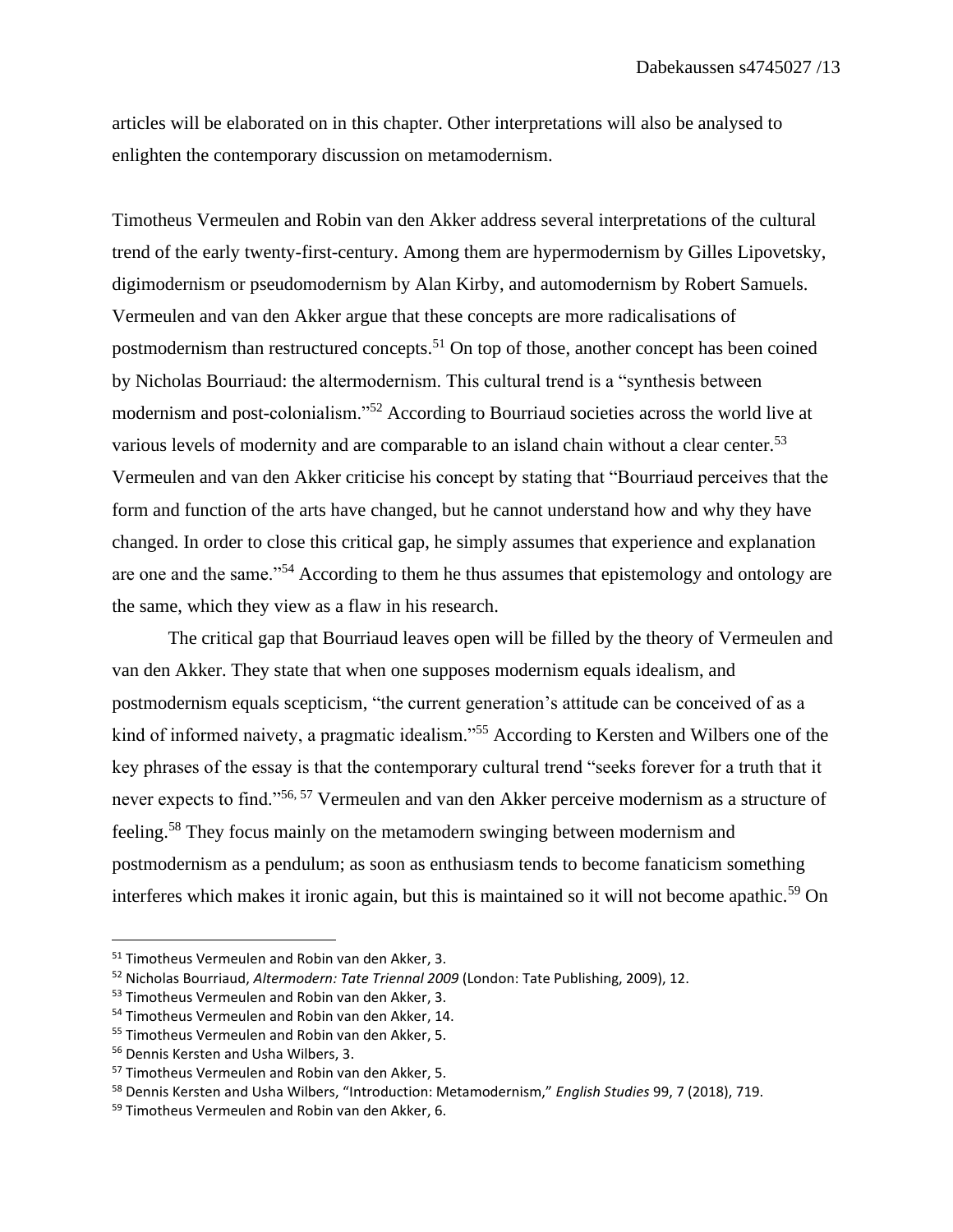this apparent duality Wit Pietrzak, one of the scholars who contributed to the *English Studies*  edition, states that it combines modernist playfulness with postmodernist seriousness.<sup>60</sup> Why, then, is "Notes on metamodernism" not a radicalisation of postmodernism, as are the concepts of Kirby, Lipovetsky and Samuels? Vermeulen and van den Akker's concept of metamodernism uses pluralism and irony in a different manner than postmodernism did. It uses both these literary tools to oppose the contemporary aspiration, while postmodernism utilises these to cancel it out.<sup>61</sup> Their concept does nevertheless not address literature directly, and focuses more on architecture, art and film. Due to this focal point, their theory is not poignant for this research. Another argument not to use their theory as a theoretical framework is the fact that Vermeulen and van den Akker's concept has no special direct relationship with modernism, as stated by Kersten and Wilbers. <sup>62</sup> While this thesis focuses on and wants to analyse the relationship between this new metamodernism and the modernism of the beginning of the twentieth century. "Notes on metamodernism" still provides in-depth knowledge to the concept of metamodernism. In their conclusion they touch for example upon the modernist aim to blur boundaries, which is centralised in this thesis. On this they state "the metamodern (…) exposes itself through a-topic metaxis.", which means it is a compromise, the middle road, but without boundaries.<sup>63</sup> According to Vermeulen and van den Akker it is "a position without parameters."<sup>64</sup> Even though they do not link this directly to literature, this ties in perfectly with the stylistic characteristics of both modernism and metamodernism, and the studied themes of gender and time in this thesis.

The research of David James and Urmila Seshagiri deliberately focusses on literature specifically. They want to give "a retrospective understanding of modernism as a moment as well as a movement."<sup>65</sup> In contrast to "Notes on metamodernism", postmodernism does not weigh heavily in this research. It aims to differentiate itself with other studies by going back to the logic of periodisation.<sup>66</sup> Kersten and Wilbers state on this that the label metamodernism of

<sup>61</sup> Timotheus Vermeulen and Robin van den Akker, 6.

<sup>60</sup> Dennis Kersten and Usha Wilbers, "Introduction: Metamodernism," *English Studies* 99, 7 (2018), 721.

 $62$  Dennis Kersten and Usha Wilbers, "A Tale of Two Labels: The Use of 'Modernism' and 'Avant Garde' in the Reception of Tom McCarthy's *C*," (Academic article, 2020), 15.

<sup>&</sup>lt;sup>63</sup> Timotheus Vermeulen and Robin van den Akker, 12.

<sup>64</sup> Timotheus Vermeulen and Robin van den Akker, 12.

<sup>65</sup> David James and Urmila Seshagiri, 88.

<sup>66</sup> David James and Urmila Seshagiri, 88.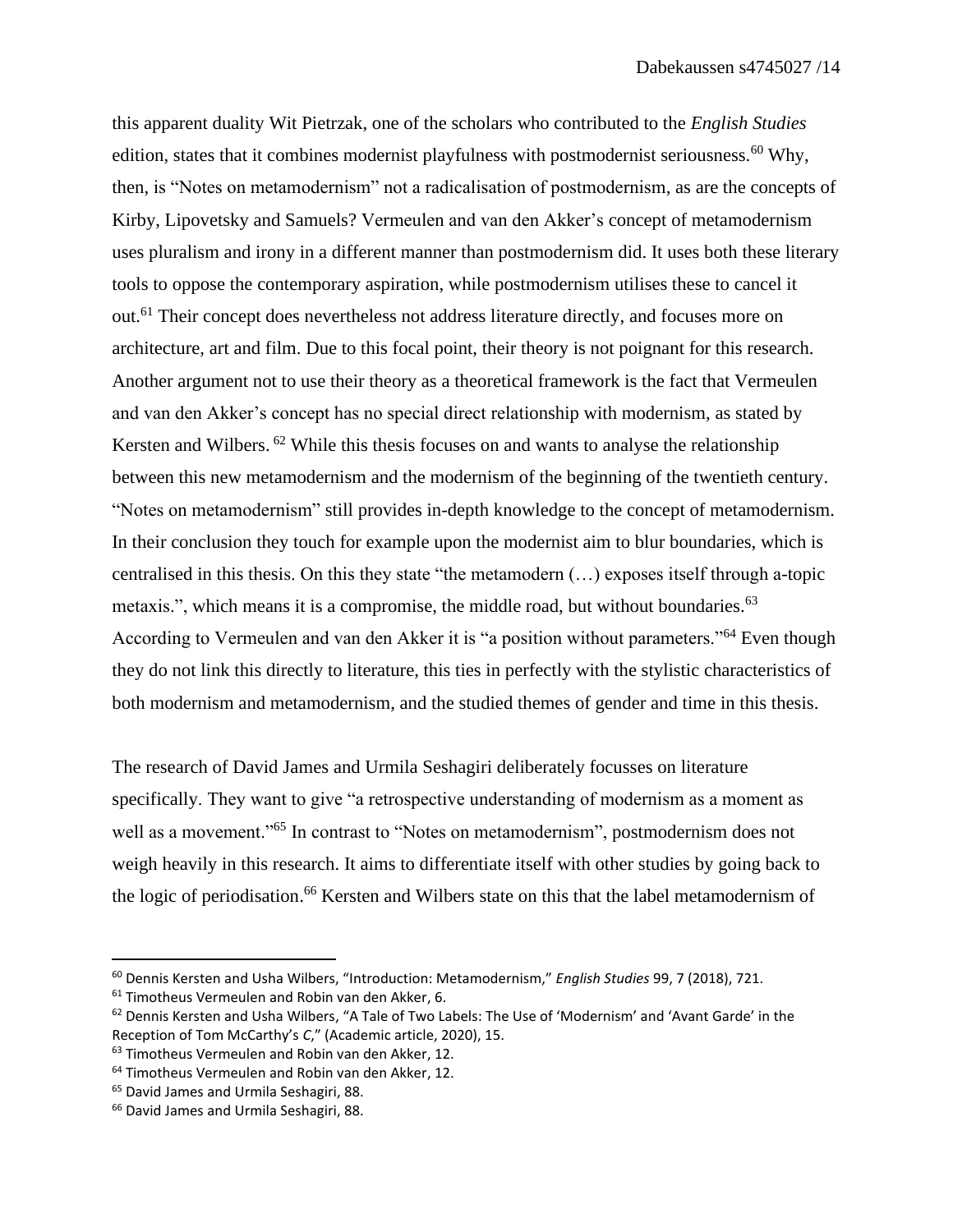James and Seshagiri is important, for it is "a term they use to periodise and, thus, separate what might be called 'historical Modernism' and its resurfacing in fiction from a different historical context -i.e. our own."<sup>67</sup> The approach of James and Seshagiri is very suitable for a case study like the one in this thesis for it supports the idea of reaching back to the beginning of the twentieth century. It analyses several approaches to modernism and the contemporary manifestation of it, and comes to the following conclusion that modernism "consistently returns its scrutinizers to the early twentieth century."<sup>68</sup> This essence to which all branches of twentyfirst-century modernism return, lies at the heart of metamodernism.<sup>69</sup> Metamodernism does not copy modernism, according to James and Seshagiri. Its aim is to use its energies, its aspirations in contemporary times to move further.<sup>70</sup> This idea is shared by Nick Bentley, Nick Hubble and Leigh Wilson, for they state in their book that twenty-first-century authors "self-consciously returned to modernist techniques as a way of return to a pre-postmodernist aesthetics."<sup>71</sup> Both agree, thus, on perceiving this contemporary cultural trend irrespective of the postmodernist period that has supposedly ended, and they differ in this respect from Vermeulen and van den Akker. James and Seshagiri conclude with the statement that "the twenty-first-century novelists surveyed here remind us that modernism's formal promises for narrative fiction will make political, ethical, and aesthetic sense in the future only if modernism denotes a historically precise activity instead of connoting radical artistic responses to every modernity's upheavals."<sup>72</sup> This thesis will research if *How to be both* is in line with this statement, and thus if Smith's novel can be seen as directly influenced by Virginia Woolf's *Orlando*.

The theory of James and Seshagiri will be used to analyse both novels. The main focus will lay on the modernistic characteristic, which can also be recognised in metamodernism, of crossing boundaries. *How to be both* and *Orlando* have many similarities in which the use of modernism as a cultural archive can be perceived. Examples of these similarities are the acknowledgement of subjectivity of the protagonist's gaze, its self-reflective elements, but also the stream of consciousness technique and the authentic lack of use of interpunction. This thesis

<sup>67</sup> Dennis Kersten and Usha Wilbers, "A Tale of Two Labels: The Use of 'Modernism' and 'Avant Garde' in the Reception of Tom McCarthy's *C*," (Academic article, 2020), 15.

<sup>68</sup> David James and Urmila Seshagiri, 91.

<sup>69</sup> David James and Urmila Seshagiri, 92.

<sup>70</sup> David James and Urmila Seshagiri, 93.

 $71$  Nick Bentley, Nick Hubble and Leigh Wilson, 17.

<sup>72</sup> David James and Urmila Seshagiri, 97.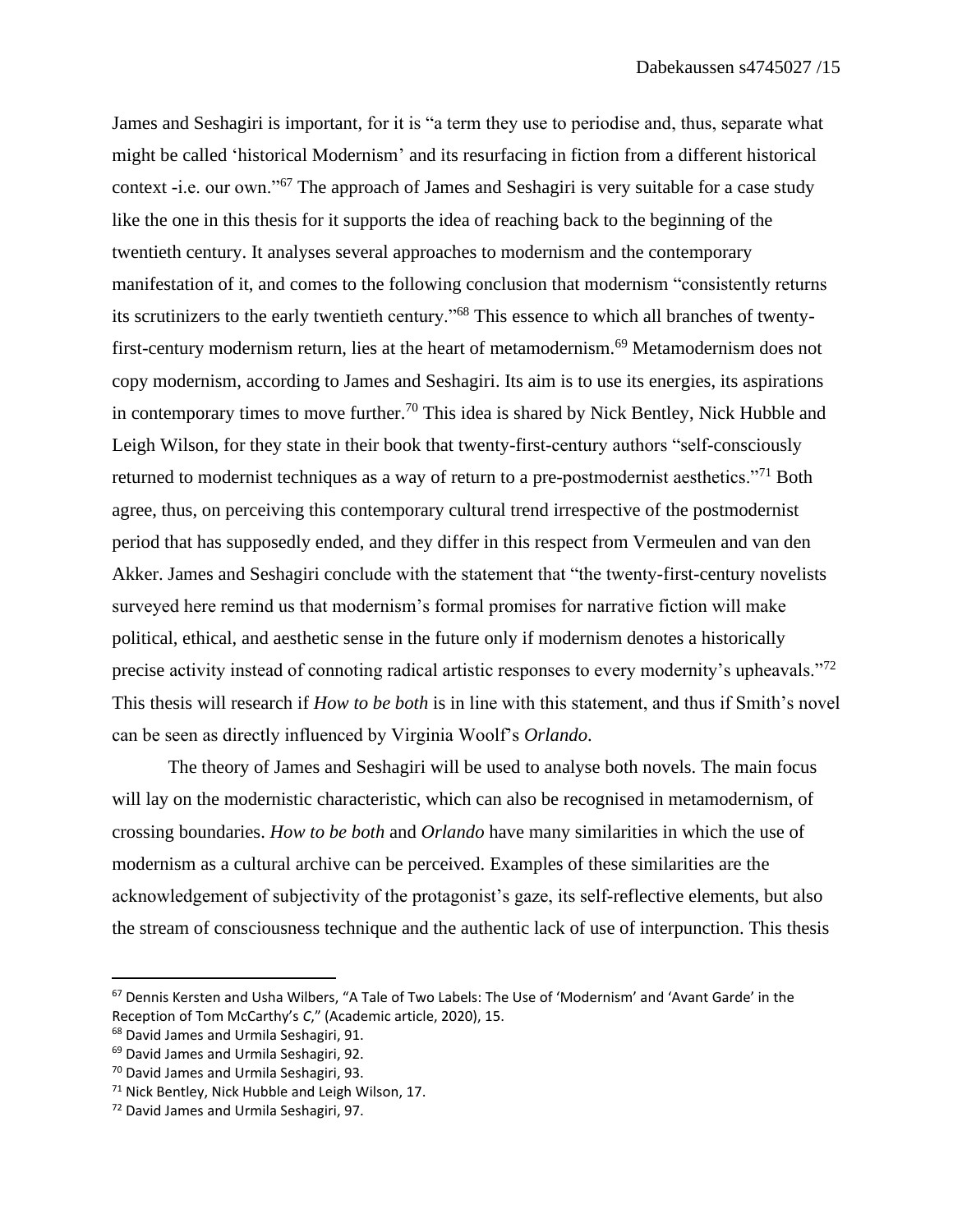chooses to focus on the crossing of boundaries in regard of binarity of gender and linearity of time. This choice is made due to the limited scope of this thesis, but also due to the high notability of these specific two themes within both novels.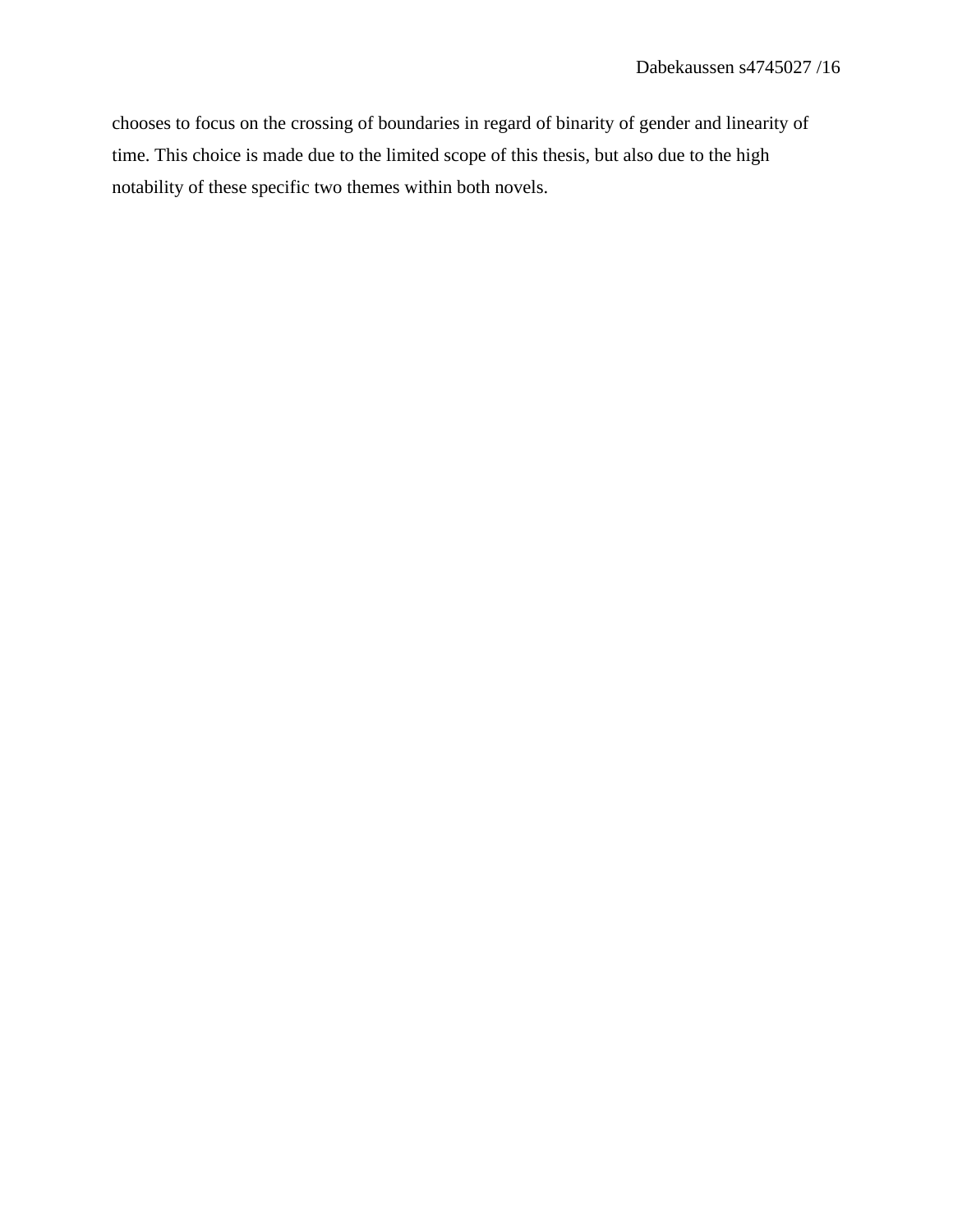Chapter 2: Crossing the boundaries of the concept of linear time in *Orlando* and *How to be both* 

In the modernist literary tradition blurring and crossing conventional boundaries is very common.<sup>73</sup> This chapter will explore this modernist trait in relation to time and the conventions surrounding the linearity of time. In *Modernism, Time Machines, and the Defamiliarization of Time* (2015) Charles M. Tung argues that "[i]n the face of capitalism's standardization and regulation of time, the acceleration of changes in social life, (…) writers and artists are said to have moved inward to explore the workings of memory, the pathos of finitude, and the intensities of fugitive moments."<sup>74</sup> These developments in the prelude of modernism influenced the art and literature of that time. Scholar Adam Barrows states that "the dominant critical tendency has been to treat modernist time as a purely philosophical exploration of private consciousness, disjointed from the forms of material and public temporality that standard time attempted to organize."<sup>75</sup> Barrows's statement is in line with Tung's. According to Tung this is characteristic for a "modernist aesthetic". He states that modernism does not simply use literary techniques to play with the experiences surrounding time for the sake of it, it also reflects on the concept 'time' as a whole.<sup>76</sup> The experience of time in modernist literature is thus mostly present in one's consciousness. Tung states that modernism could be considered to be a time machine in its literary manifestations.<sup>77</sup> Hence, modernism offers techniques and approaches which challenge the concept of linear time experiences. Modernism is utilised in such way that it questions conventions surrounding time by portraying counter ideas. It challenges linearity of time by playing with memories, flashbacks, time traveling and immorality in a very fragmented, fluid way where connections are not immediately visible and experiences merge into each other. This can be recognised in both discussed works of Virginia Woolf and Ali Smith. This chapter will discuss the reconceptualisation of time illustrated in *Orlando* and *How to be both*, and in which manner the latter is in line with the former novel concerning this modernist tradition.

<sup>73</sup> Peter Barry, 79.

<sup>74</sup> Charles M. Tung, "Modernism, Time Machines, and the Defamiliarization of Time," *Configurations* 23, 1 (2015), 95.

<sup>75</sup> Adam Barrows, *The Cosmic Time of Empire: Modern Britain and World Literature*, (Berkeley: University of California Press, 2011), 7. Accessed April 7, 2020.

<sup>76</sup> Charles M. Tung, 93-94.

<sup>77</sup> Charles M. Tung, 93-94.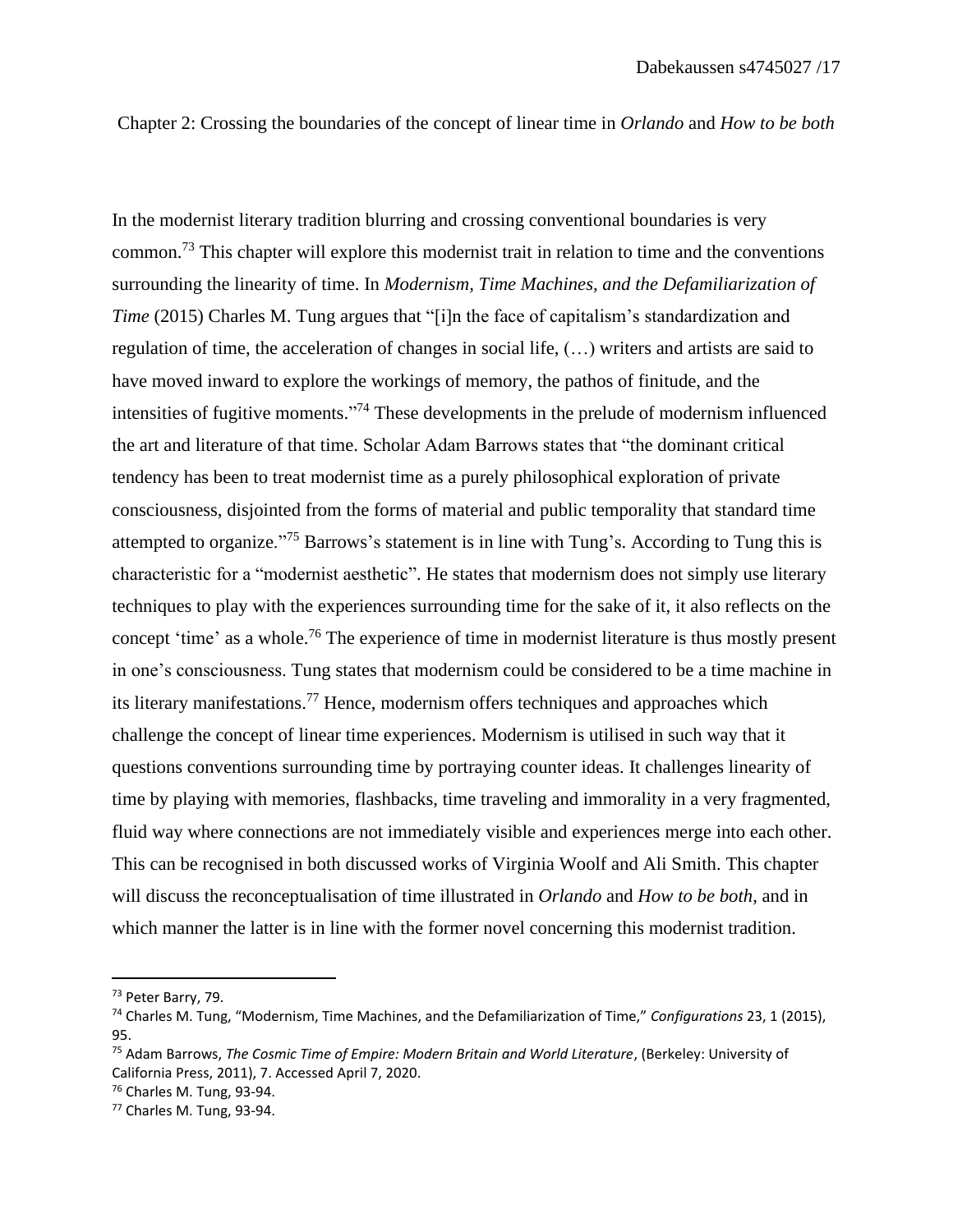#### *Orlando* and Time

Virginia Woolf's fictional biography *Orlando* is rather explicit concerning traveling through time. The narrative of the main character, after which the novel is named, takes place in three centuries, to which the reader is introduced in fragmented pieces. The novel starts when Orlando is a nobleman during Elizabeth I's reign, and ends on the eleventh of October in 1928 when Orlando is a female writer. During their<sup>78</sup> life Orlando gets no older than thirty-six. Throughout Orlando's (time) travels and personal journey Woolf challenges the concept of time as it was perceived in pre-modernist literature.

In *Trespassing Boundaries: Virginia Woolf's Short Fiction* (2004) the following link is made: "a typical story by Virginia Woolf could be a model of Frank O'Connor's definition of the genre as a 'significant moment' from which 'past, present and future may be viewed simultaneously"<sup>79</sup> This connection between O'Connor's theory and Orlando's perception of life is very accurate, for many aspects of their life are intertwined and reoccur. In their experiences, time is thus not linear and clearly defined, but happens all in the same moment by means of memory. Nick Greene, a famous writer and literary critic who Orlando meets for the first time in the Elizabethan era, can be perceived as an embodiment of Orlando's memory. Greene reoccurs throughout the different time periods. When they meet him again in the Victorian age Orlando exclaims: "[i]ndeed she could have sworn that she had heard him say the very same things three hundred years ago. (...) Nick Greene had not changed, for all his knighthood."<sup>80</sup> He follows Orlando not only in their head as a memory, but also in the physical spheres and thus literally connects past with present.

The date when Woolf presented *Orlando* to Vita Sackville-West, the woman on whom Orlando is based and for whom the novel is written, was the exact same date as the last day covered in the novel; both the eleventh of October in 1928.<sup>81</sup> This adds an extra dimension to the story. Scholar Bryony Randall states on this: "Woolf thus again creates a double temporality: one that will forever remain frozen as the present historic of the novel's tense, and one in which two October elevenths, and two Vitas, co-existed for a single day more than three-quarters of a

 $78$  The pronoun used to address Orlando in this thesis will be 'they'. The book changes its use of pronouns halfway, so it is decided to be consequent in the use of the ungendered pronoun in this thesis.

<sup>79</sup> Kathryn N. Benzel and Ruth Hoberman, eds, *Trespassing Boundaries: Virginia Woolf's Short Fiction* (New York: Palgrave Macmillan, 2004), 19.

<sup>80</sup>Virginia Woolf, 194.

<sup>81</sup>Sandra M. Gilbert, introduction to *Orlando*, ed. Brenda Lyons (London: Penguin Books, 1993), xi-xii.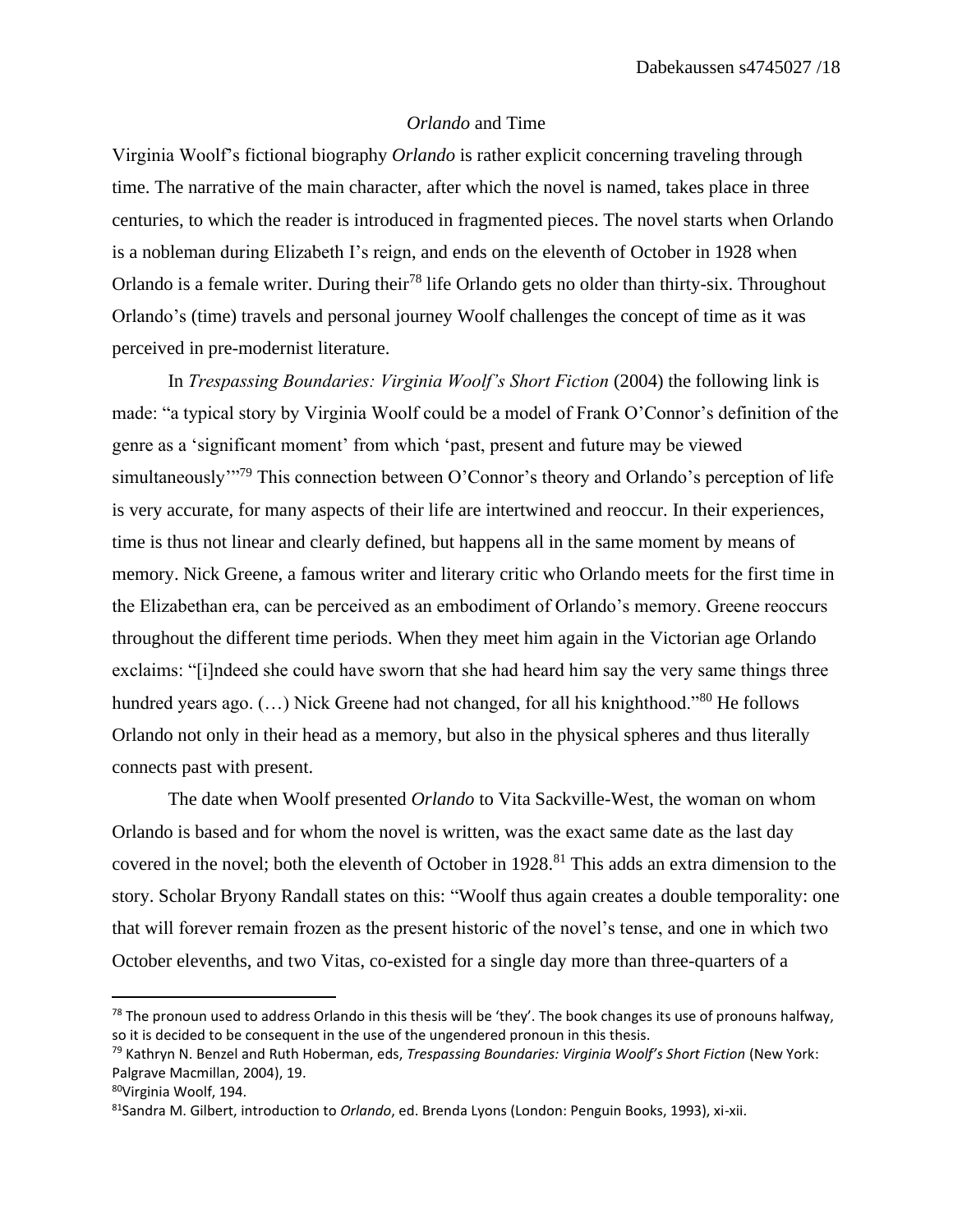century ago."<sup>82</sup> This sense of a double temporality comes back several times in the novel, for the longer Orlando lives the more they associate objects and actions with similarities of the past. Memories are closely linked to these interconnections. At the beginning of their journey Orlando states that: "[m]emory runs her needle in and out, up and down, hither and thither. We know not what comes next, of what follows after." Memories are here compared to "disconnected fragments".<sup>83</sup> This (dis)connectedness is a recurring theme in *Orlando*, as it seems to grow on the protagonist. The novel changes from emphasising disconnectedness to underlining interconnectedness. When Orlando has arrived in 1928, they state the following which illustrates everything being connected to each other: "'[t]ime has passed over me,' she thought (...) Nothing is any longer one thing. I take up a handbag and I think of an old bumboat woman frozen in the ice. Someone lights a pink candle and I see a girl in Russian trousers."<sup>84</sup> Objects and experiences have received a double meaning, because Orlando links them to memories of the past. Due to the extent of their life, Orlando recognises a lot of elements of the past in objects or experiences of today. The actions of the present are thus not absolute, but multi-layered and connected to the past. They contain their present moment meaning, but Orlando's mind assigns an extra meaning, a connotation, to it from the past. This corresponds with Barrows's statement on modernist portrayal of time taking place in one's consciousness.<sup>85</sup> Orlando recognises why certain memories pop up and what their source is in the contemporary world. Orlando analyses their memories from the start of the novel up until the end, but their conclusion changes. While they first concluded on memories being "disconnected fragments" they later on conclude that nothing is merely one thing anymore, which suggests a strong connectedness.  $86, 87$ 

Modernism is known for its fragmented character, but at the same time for its fluid style. It actively deconstructs common views and the status quo by using among others these two techniques.<sup>88</sup> One could argue that the change in Orlando's perception of memories from disconnected to interconnected illustrates a distancing movement from the fragmented tradition

<sup>82</sup>Byrony Randall, "The Day of Orlando," In *Sentencing Orlando: Virgina Woolf and the Morphology of the Modernist Sentece*, ed. Elsa Högberg and Amy Bromley (Edinburgh: Edinburgh University Press, 2018), 135. Accessed April 7, 2020.

<sup>83</sup> Virginia Woolf, *Orlando*, ed. Brenda Lyons (London: Penguin Books, 1993), 55.

<sup>84</sup> Virginia Woolf, 210.

<sup>85</sup> Adam Barrows, 7.

<sup>86</sup> Virginia Woolf, 55.

<sup>87</sup> Virginia Woolf, 210.

<sup>88</sup> Peter Barry, 79.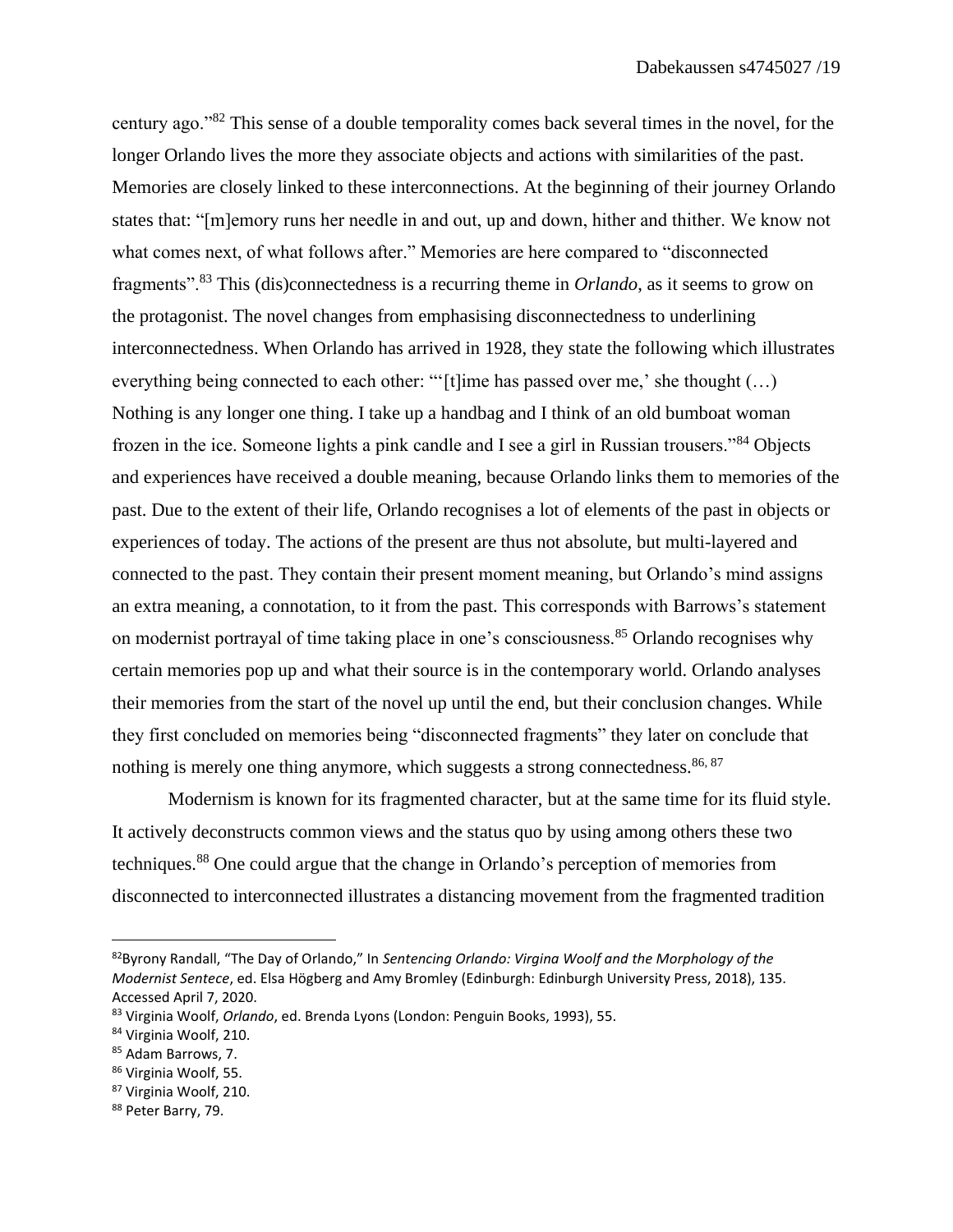and a tendency towards the fluid tradition in modernism. Woolf was familiar with these techniques and has applied them both in *Orlando*. An example of this fragmentation is Woolf's portrayal of Orlando's journey through time. The narrative is not one coherent image, but more randomly chosen fragments throughout Orlando's life alternated with comments of the biographer, who reacts on the elements chosen for this narrative. An example of this is the following:

[i]t is, indeed, highly unfortunate, and much to be regretted that at this stage of Orlando's career, when he played a most important part in the public life of his country, we have least information to go upon. (…) We have done our best to piece out a meagre summary from the charred fragments that remain; but often is has been necessary to speculate, to surmise, and even to use the imagination.<sup>89</sup>

This passage addresses the fragmented character of the story directly, and illustrates the manner in which the biographer interrupts the narrative. Conversely, Orlando experiencing the past and the present fluidly due to their memories shows that Virginia Woolf goes beyond the fragmented modern traditions in this, and emphasises the extent to which it is all intertwined, boundaryless even. This results in a certain paradox. She thus deconstructs a conventional concept by emphasising the connectedness of these supposed separate tenses, and presents all of it in rather fragmented parts. This approach contributes to the "defamiliarization of novelistic logic and resistance of demystification" that James and Seshagiri assign to Woolf's literary work.<sup>90</sup> The way *Orlando* portrays time can be seen as a combination between fluidity and fragmentation, which perhaps first seems paradoxical, but result in a highly modernist work with modernist traits on several dimensions.

A characteristic of modernist literature, according to Steven Connor, is focusing on thoughts that occur in a relatively short period of time, and present them in a very concentrated narrative.<sup>91</sup> In Peter Barry's book this same technique is called the 'stream-of-consciousness'

<sup>89</sup> Virginia Woolf, 84.

<sup>90</sup> David James and Urmila Seshagiri, 92.

<sup>91</sup>Steven Connor, "Postmodernism and Literature," in *The Cambridge Companion to Postmodernism*, ed. Steven Connor (Cambridge: Cambridge University Press, 2004), 68.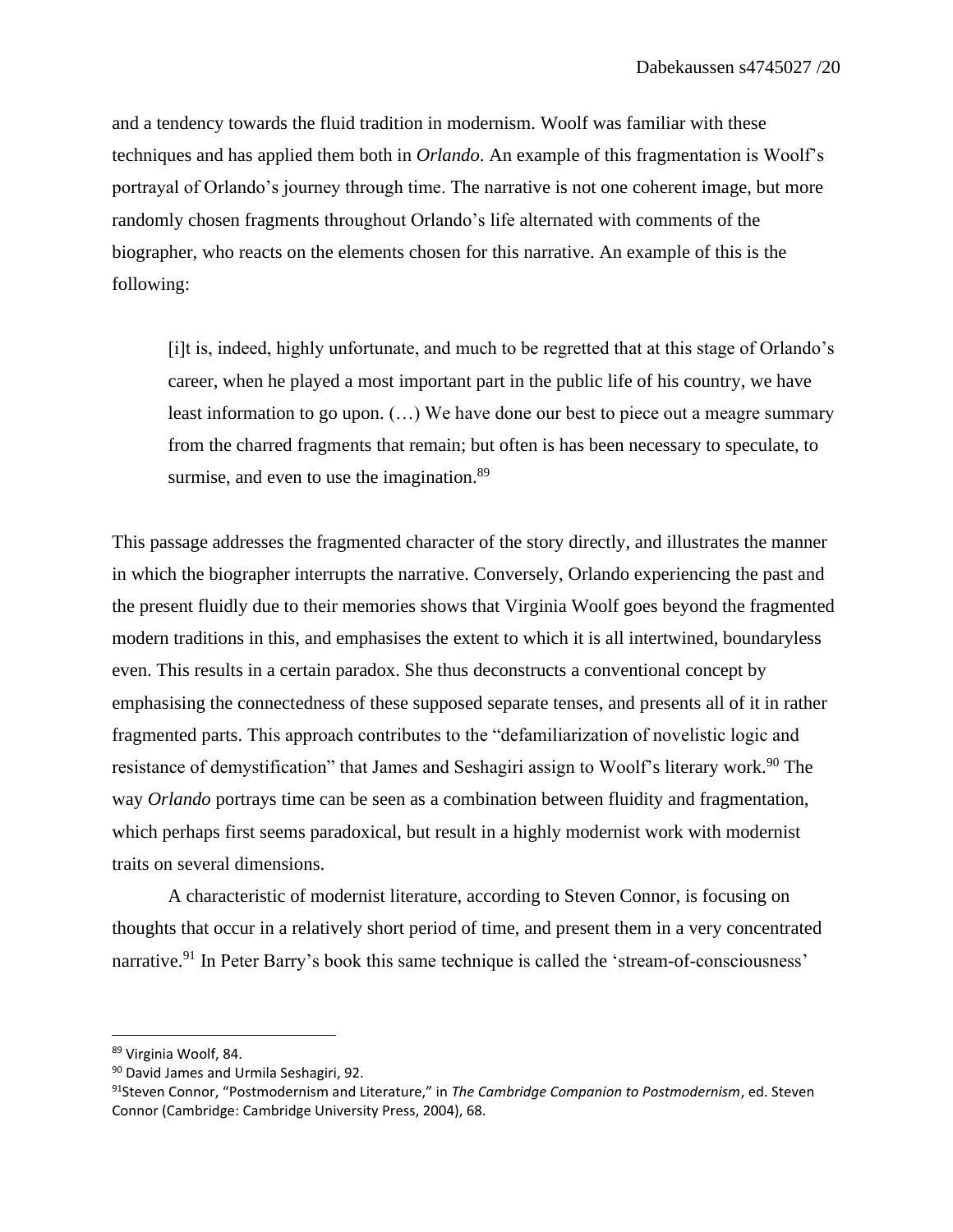technique<sup>92</sup>. This technique is complementary to Barows's statement on time taking place in one's private consciousness in modernist literature.<sup>93</sup> Even though *Orlando* covers three centuries and thus considerably more time than for example Woolf's book *Mrs Dalloway* -which covers one day- the last day of *Orlando* is completely in line with this tradition addressed by Connor. It somehow breaks with the fragmented illustration of the passing of ages in the rest of the book. Randall states on this that *Orlando* thus still contains these modernist techniques of "concentration and condensation" in this last day, even though it may not appear as explicitly in the rest of the narrative.<sup>94</sup> This last day is, according to Randall, filled with "challenges to her sense of self, visitations by figures from her past, visions of her centuries-long life, and the collapse of landscapes into each other." and thus highly modernist.<sup>95</sup> All of these aspects can be found in the passage where Orlando returns to their house and remembers all the people they have welcomed there:

[s]o she sat at the end of the gallery with her dogs couched round her, in Queen Elizabeth's hard arm-chair. (…) As her eyes peered down it, she could see people laughing and talking; the great men she had known; Dryden, Swift, and Pope; and statesmen in colloquy; and lovers dallying in the window-seats; and people eating and drinking at the long tables; and the wood smoke curling round their heads and making them sneeze and cough. Still further down, she saw sets of splendid dancers formed for the quadrille. A fluty, frail, but nevertheless stately music began to play. An organ boomed. A coffin was borne into the chapel. A marriage procession came out of it. (…) The long gallery filled itself thus, (…) Like thunder, the stable clock struck four. Never did any earthquake so demolish a whole town. The gallery and all its occupants fell to powder.<sup>96</sup>

This passage shows how vividly Orlando's thoughts are portrayed, and how the illustration of the activities happening inside their head do not differ from the actions physically taking place.

95Byrony Randall, 132.

<sup>92</sup> Peter Barry, 82.

<sup>93</sup> Adam Barrows, 7.

<sup>94</sup>Byrony Randall, 129-130.

<sup>96</sup> Virginia Woolf, 219-220.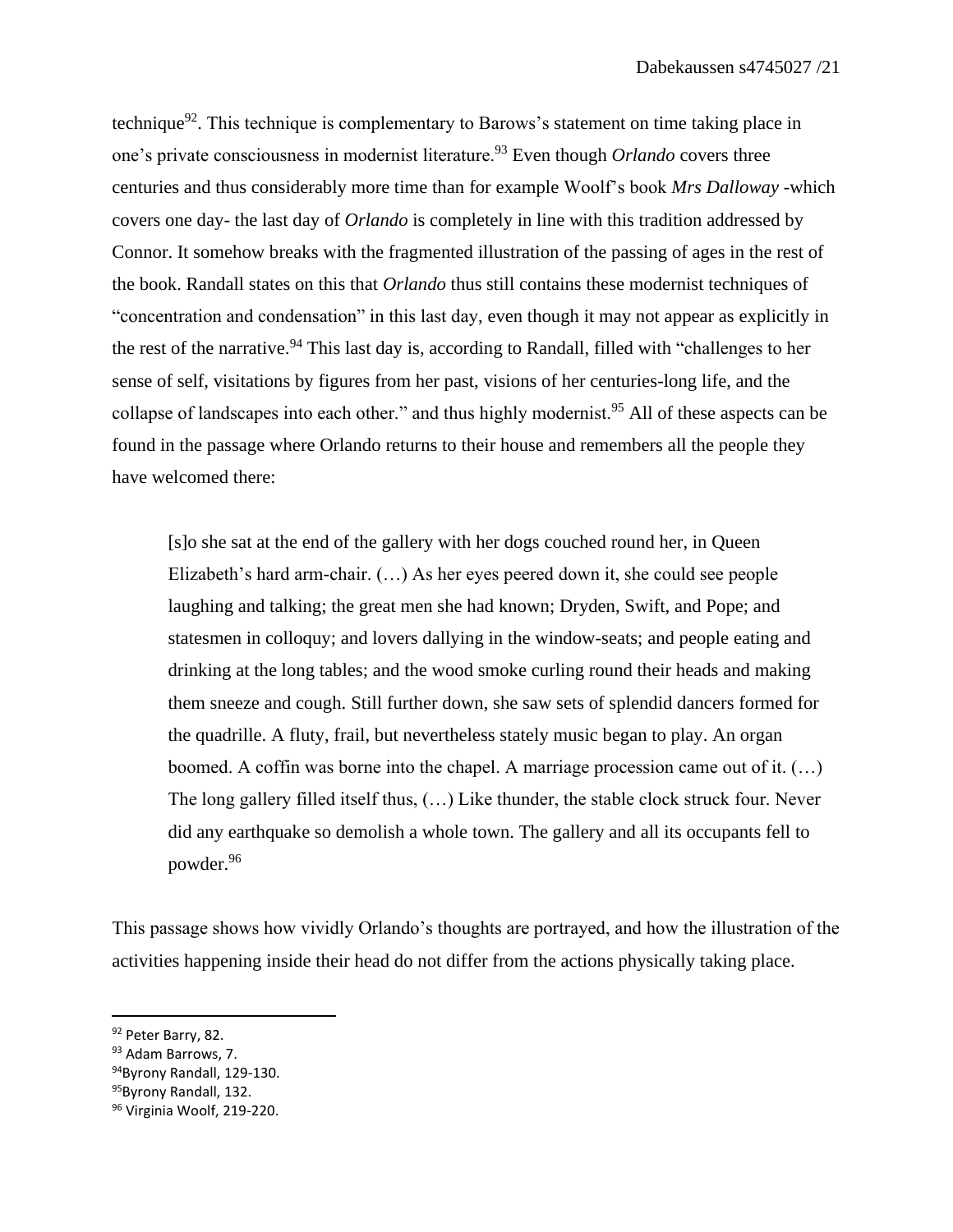Barrows's argumentation is poignantly portrayed with this passage. Time in modernist literature is no more than a "philosophical exploration of private consciousness", and that is exactly what is illustrated here. 97

Although the fluidity of time is a main theme in *Orlando*, some guidance is offered concerning this reconceptualisation. The fact that Orlando travels from past to present and the novel ends in Woolf's present moment suggests a chronological linearity. This structure offers a familiar framework on the reconceptualisation of time in this novel. Orlando's house does the same thing. Their house has 365 chambers and 52 corridors and represents the concept of time, for it mirrors the days and weeks of a year. At the end of the novel Orlando makes this comparison explicitly: "[i]t belonged to time now; to history; was past the touch and control of the living  $(...)$  a tunnel bored deep into the past."<sup>98</sup> Orlando thus hands over their home to time and decides to make it a part of the past, a memory, as if it lays down its function as a house and only the structure mirroring time remains. So, even though the mental experience of time merges with the physical experience of time, resulting in a fluid narrative in which time almost plays an arbitrary role for its randomness, some familiar structures can still be found in the chronological passing of time and the annual calendar shaped in the form of Orlando's house.

One reoccurring experience of Orlando, which becomes apparent through the typical modernist high self-reflectivity they have during the whole novel, is that they do not seem to fit into their context, whatever century that may be. Scholar Angeliki Spiropoulou argues that:

immortal Orlando offers a historical understanding of every present, connecting it to the past while gesturing to futurity. And further, insofar as contemporaneity is a speculation on what it means to be in time, it is not just the basis of historical thinking, but also the foundation of the satiric writing which Orlando epitomises by making a case for being at once inside and outside what one's time defines as the limit of recognition.<sup>99</sup>

<sup>97</sup> Adam Barrows, 7.

<sup>98</sup>Virginia Woolf, 219.

<sup>99</sup>Angeliki Spiropoulou, "Orlando Famoso: Obscurity, Fame and History in Orlando," in *Sentencing Orlando: Virginia Woolf and the Morphology of the Modernist Sentece*, ed. Elsa Högberg and Amy Bromley (Edinburgh: Edinburgh University Press, 2018), 113-114. Accessed April 7, 2020.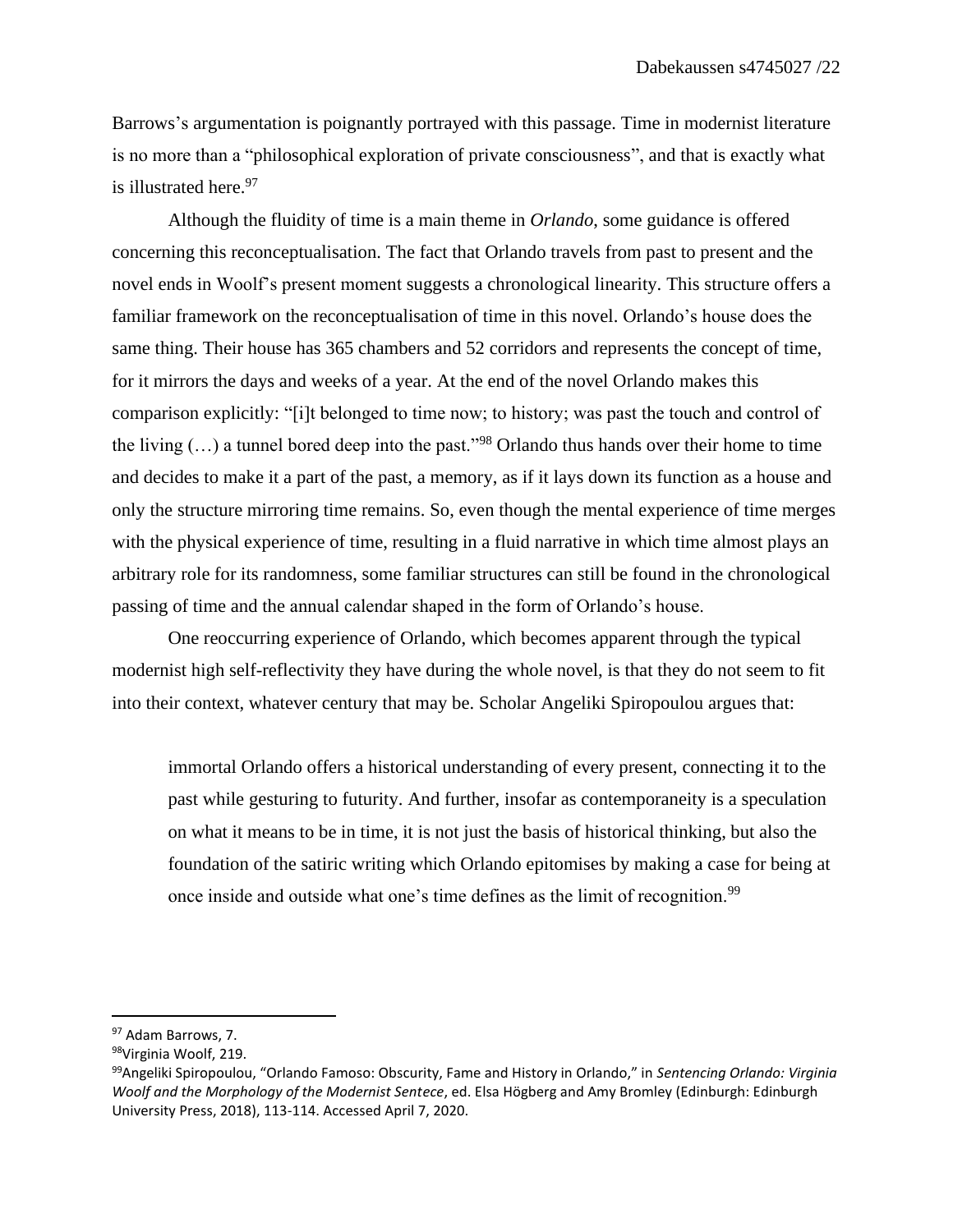This sense of feeling historically out of place is illustrated in the novel by the following thoughts of Orlando: "[f]or it is probable that the human spirit has its place in time assigned to it; some are born in this age, some of that; and now that Orlando was a grown woman, a year or two pas thirty indeed, the lines of her character were fixed and to bend them the wrong way was intolerable."<sup>100</sup> Orlando's simultaneous insider and outsiders view and their historical perspective on the times that pass are of much value for the narrative and the way Woolf portrays the history, for it is described from a partly subjective, partly omniscient view of one who has seen much more than just a few decades. According to Spiropoulou exactly that -the originality of Orlando as a character and the "ambiguous ontological status" concerning gender and their experience of time- makes this novel exceptional.<sup>101</sup> By utilising the technique of the stream-ofconsciousness and adding many elements of self-reflection, Virginia Woolf shapes Orlando's contemplations and their fluid yet fragmented experiences of time in a typically modernist way. 102

### *How to be both* and time

Smith's novel is split in two. One half of the book concerns George, a teenage girl who is mourning her mother's death and living in the twenty-first-century. The other half concerns Francescho, an Italian painter in the renaissance who actually is a woman, but cross-dresses as a man to be allowed to perform the job of a painter. These lives, that seem to have nothing in common, are connected; the mother of George loved a fresco made by Francescho and the ghost of Francescho visits George, while she is watching one of her paintings in a museum. In an interview with *The New York Time* Ali Smith states that "Every great narrative is at least two narratives, if not more — the thing that is on the surface and then the things underneath which are invisible."<sup>103</sup> Smith has incorporated this clearly in *How to be both*, which is packed with double layers and interconnected narratives.

Travelling through time appears in several ways in Smith's novel. Francescho's ghost, who appears in George's life some 500 years after her own life, is a clear example of this. Smith

<sup>100</sup>Virginia Woolf, 168.

<sup>101</sup>Angeliki Spiropoulou, 112.

<sup>102</sup> Peter Barry, 79, 82.

<sup>103</sup>Sarah Lyall, "An Onion of a Novel, Demanding to Be Peeled," *The New York Times*, 25 November, 2014, https://www.nytimes.com/2014/11/26/books/ali-smith-on-her-new-book-how-to-be-both.html.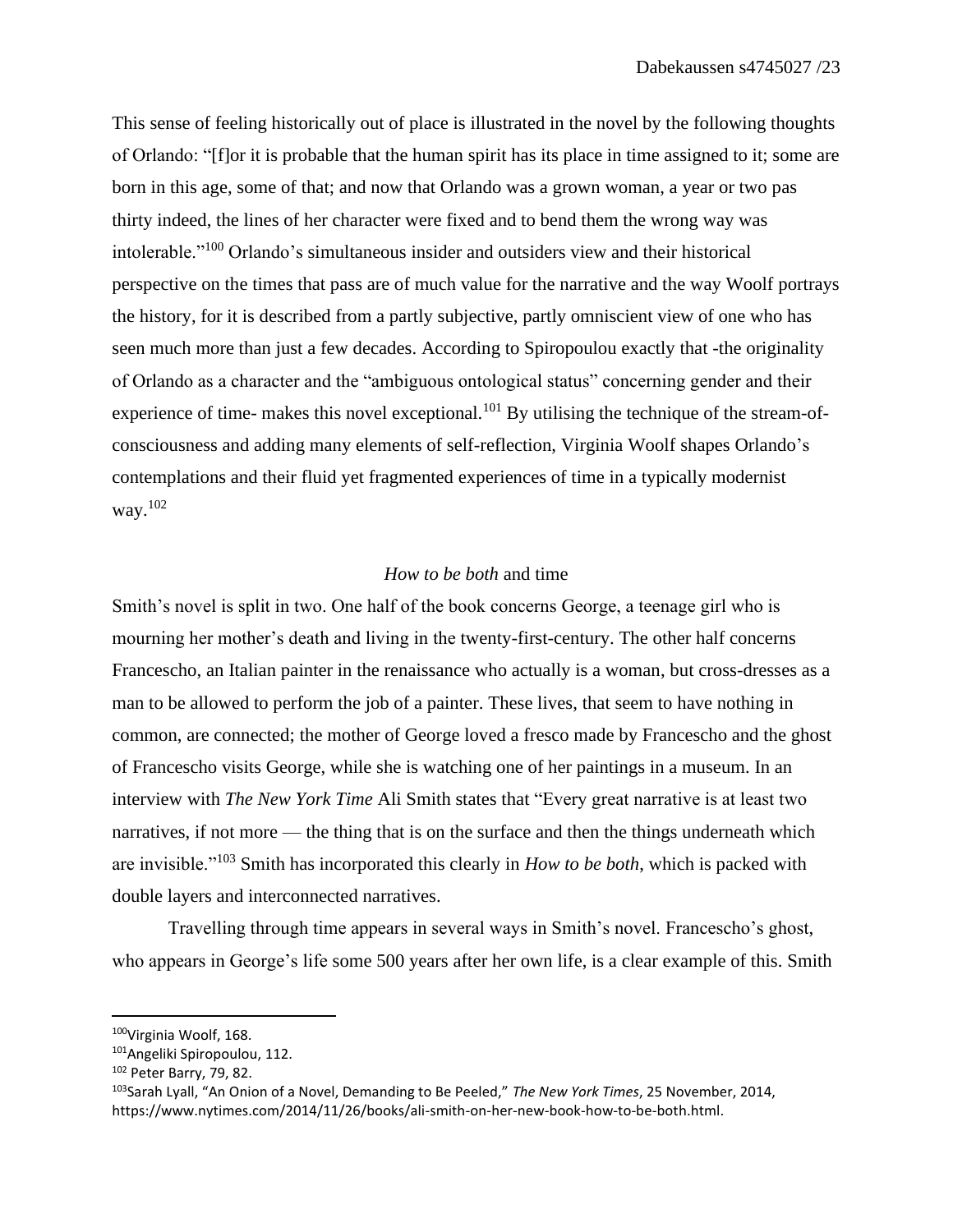is said to be able to create an "ambivalence concerning ghostly simulacra as both alienating (…) and liberating."<sup>104</sup> Francescho's perspective on George's life gives the story indeed, as seemed to be the aim of Smith, another dimension. On the one side, it reflects on certain habits in the twenty-first-century, for example the use of electronical devices: "this place is full of people who have eyes but choose to see nothing."<sup>105</sup> On the other side, the description of Francescho's life lets the reader realise which privileges that Francescho never had George already has. By the visitation of the ghost these two periods in time become so clearly connected, one cannot interpret them as two separate stories. Not only in the narrative but also in her writing techniques Smith's novel corresponds with Tung's statement on modernist literature being a manifestation of a time machine.<sup>106</sup>

*How to be both* embodies the reconceptualisation of time in an interesting manner. The novel was published in two editions: one edition opens with the story of Francescho, which makes the narrative to some extent chronological. The other edition opens with the story of George, which makes a part of the novel chronological, for Francescho's part starts at the end of George's part, but of course Francescho lived long before George was even born. It can thus be debated what chronological means in this respect, which would result in a rather modernist debate on the concept of time and chronology. This debate can be compared to George's mothers thoughts on the layers of a fresco: "But which came first? her mother says. (…) The picture underneath or the picture on the surface? The picture below came first, George says. Because it was done first. But the first thing we see, her mother said, and most times the only thing we see, is the one on the surface. So does that mean it comes first after all?"<sup>107</sup> Smith does thus not only question a certain linearity by printing her book in different versions, but she also addresses the concept of time and chronologicity explicitly in her work. This originality of printing her novel in two versions is perfectly in line with the modernist tradition of doing things differently. It links back to the statement James and Seshagiri made on metamodernism having the same inventiveness as modernism, as both trends explore ways to undermine conventions in literature, which Smith does exactly with her different prints of *How to be both*. 108

<sup>&</sup>lt;sup>104</sup>Jorge Sacido-Romero, "Ghostly Visitations in Contemporary Short Fiction by Women: Fay Weldon, Janice Galloway and Ali Smith," *Atlantis* 39, 2 (2016), 95-96.

<sup>105</sup>Ali Smith, *How to be both* (London: Pinguin Random House UK, 2015), 229.

<sup>106</sup> Charles M. Tung, 93-94.

<sup>107</sup>Ali Smith, 103.

<sup>108</sup> David James and Urmila Seshagiri, 92.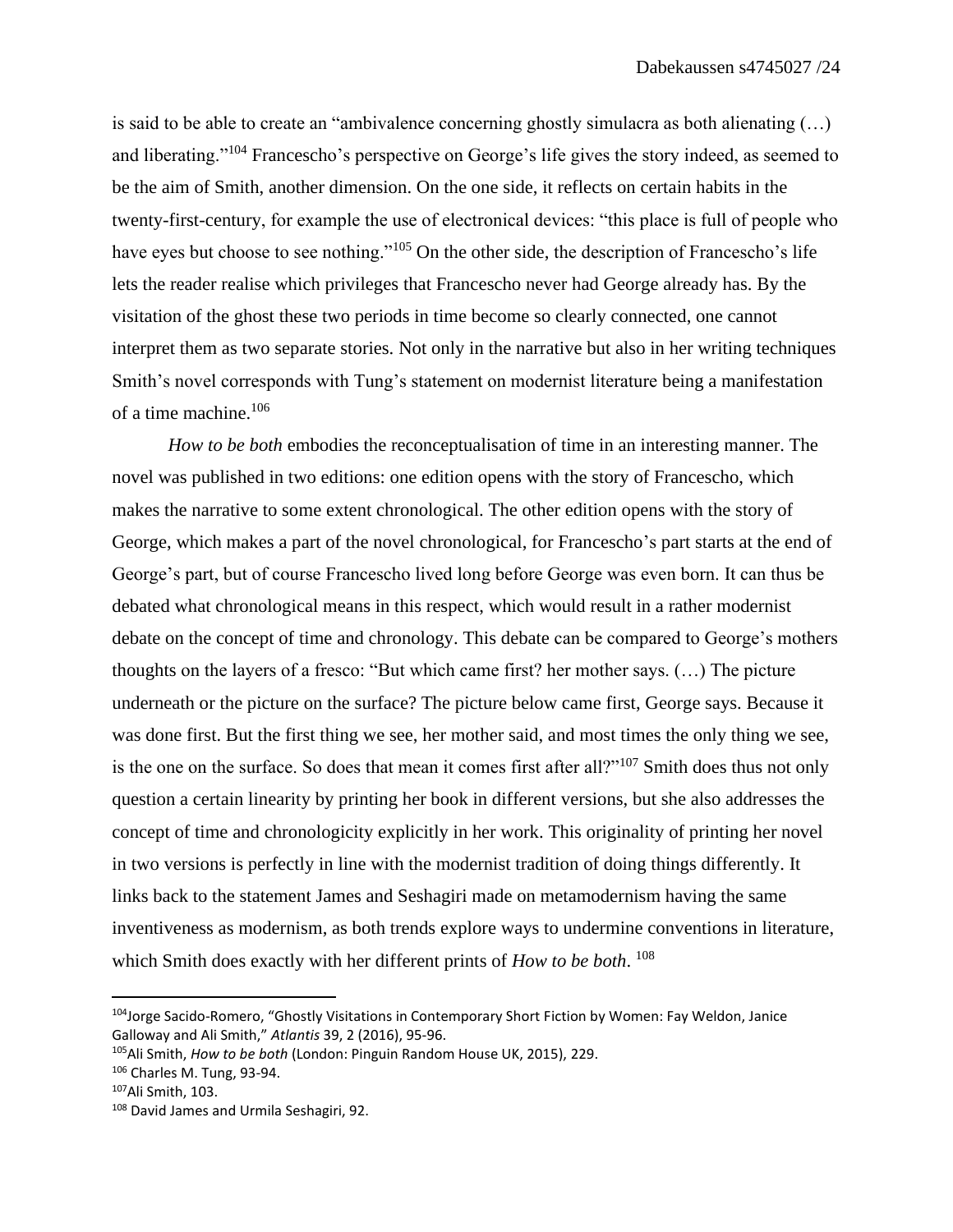The way Smith addresses the concept of time in her novel can also be seen as time travelling through memories. This modernist technique can be recognised in the following question of George's mother; she asks George if she has not considered "what the presence of the past might mean?" . <sup>109</sup> During the whole novel the presence of the past resonates: in the presence of Francescho's ghost, but also in the memories of George of her mother, and the attentive research to Francescho's art. In her interview with *The New York Times*, Smiths says that "[t]he "both" in her title means many things. (…) Experiencing the present and the past and the future all at once."<sup>110</sup> This is recognisable at the beginning of George's part, by George remembering her mother and being conscious of the tense in which she thinks about her: "George's mother says to George  $(...)$  Not says. Said. George's mother is dead."<sup>111</sup> Smith dares" to take up space for this and other contemplations. These thoughts portrayed in this manner illustrate Barrows's statement on time being apparent in one's private consciousness.<sup>112</sup> In *How to be both* death is no definite state, but an ongoing conversation between the past and the present in one's mental experiences. The boundaryless middle road and the space for the inbetween can be recognised in *How to be both*. Vermeulen and van den Akker address this as a typical metamodern aspect. $113$ 

In Francescho's narrative the simultaneousness of time is apparent in the nightmares from which she suffers. Francescho states: "If it were only dreams, it'd be easy, I said. I could deal with only dreams."<sup>114</sup> This suggests a certain weight of the past intertwined in the nightmares. The dreams can be seen as the past following her. This results in a narrative in which a ghost in the present thinks back on how her memories troubled her in the past. Time is thus not experienced as linear, but as a simultaneous occurrence of happenings and memories all merging with each other. By using memories in this way, scholar Emma Burris-Janssen argues that "Smith is practicing what Rosi Braidotti calls the 'as if' technique: she is rescuing what she needs from the past" so the present and its developments can be explained.<sup>115</sup> The use of

<sup>109</sup> Ali Smith, 105.

<sup>110</sup> Sarah Lyall, "An Onion of a Novel, Demanding to Be Peeled," *The New York Times*, 25 November, 2014, https://www.nytimes.com/2014/11/26/books/ali-smith-on-her-new-book-how-to-be-both.html. <sup>111</sup> Ali Smith, 3.

<sup>112</sup> Adam Barrows, 7.

<sup>113</sup> Timotheus Vermeulen and Robin van den Akker, 12.

<sup>114</sup> Ali Smith 329.

<sup>115</sup> Emma Burris-Janssen, "Homing the Unhomely," *The Hardy Society Journal* 14, 2 (2018), 64.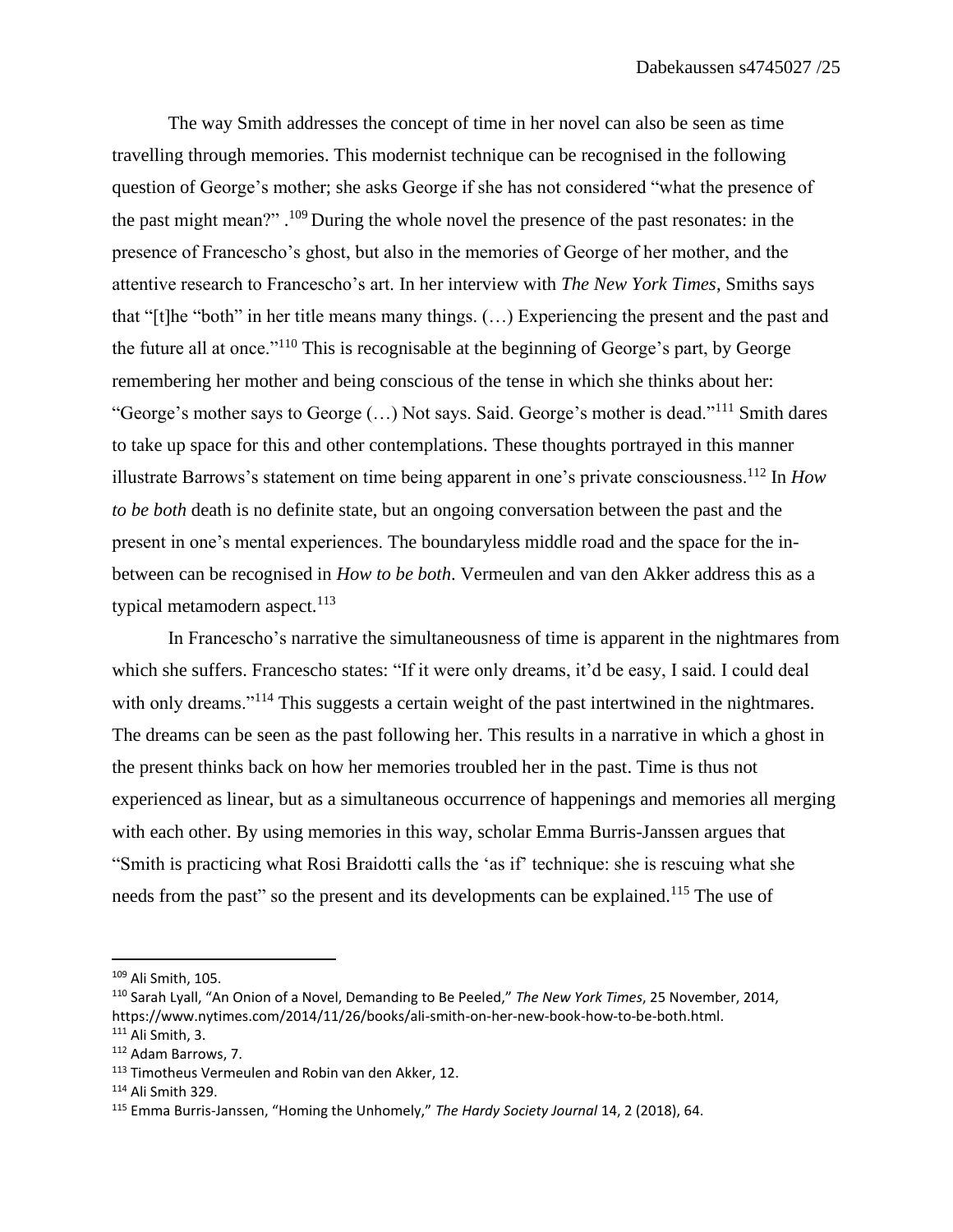memories to create a mix of the past, present and future is a perfect illustration of the modernist genre according to Frank O'Connor's definition.<sup>116</sup> In this mix of tenses the fluid characteristic of modernism can be recognised.<sup>117</sup> Kathryn N. Benzel and Ruth Hoberman link O'Connor's definition to Virginia Woolf's fiction, but as this analyses shows it can in the same way be connected to Smith's *How to be both*. <sup>118</sup> In this way it provides an argument for Smith's work being in line with or inspired by Woolf's novel.

Besides memories, the arts also function as a certain form of time travelling. Art, frescoes and photographs illustrate how memories can become objects, and the past can thus become materialistic and truly live on after the death of the artist or the portrayed person. This can be seen in how George and H read about Francescho's life 500 years later due to George's mother's interest in one of her paintings, and also in the value that George assigns to the pictures of her mother. They are, after all, the last material memories she has of her. In the part of Francescho, the following statement is made: "cause pictures can be both life and death at once and cross the border between the two."<sup>119</sup> This relates back to both the art of Francescho, but also the photographs that George consciously shrines. Besides it being a reference to visual arts in the novel, it also addresses the modernist trait of crossing boundaries explicitly. The role of the memories and the arts embody the modern aesthetic of traveling through time as stated by Charles M. Tung. $120$ 

It is interesting to see that Ali Smith has included the passage of H and George looking up information on Francescho, as Smith herself must have been in the same situation while writing *How to be both*. Francescho is namely not just a fictional character. She is based on a real historic figure. In the article "The return of the 'real' in Ali Smith's Artful (2012) and How to Be Both (2014)" Yvonne Liebermann researches the real aspects of both fictional novels. She points out that the epigraph of *How to be both* contains a quote of this renaissance painter Francesco del Cossa. It is a part of a letter in which the painter asks for more money for their work, which request often returns in Smith's novel. On this factual evidence Smith based her whole take on the character for her novel. Liebermann states on this the following:

<sup>116</sup> Kathryn N. Benzel and Ruth Hoberman, 19.

<sup>117</sup> Peter Barry, 78.

<sup>118</sup> Kathryn N. Benzel and Ruth Hoberman, 19.

<sup>119</sup> Ali Smith, 344.

<sup>120</sup> Charles M. Tung, 93-94.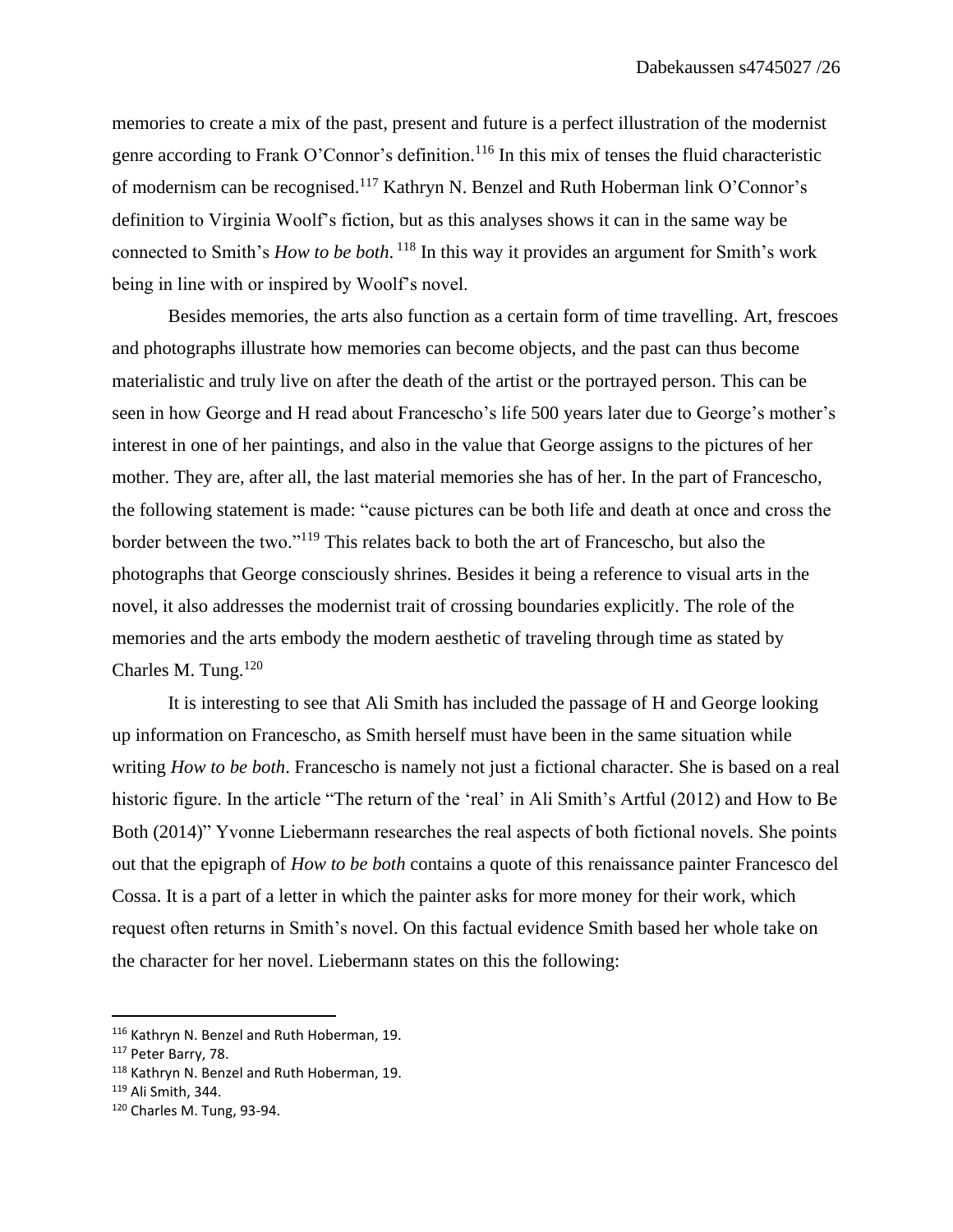[p]ositioning a quote from a historical document in an epigraph of a book which then features this historical figure as a fictional character, while also contesting some basic assumptions about said historical figure – as, for example, its sex – lays bare the slippery boundary between reality and fiction. While the account of Francesco is definitely connected to the real historical figure and the palace whose frescoes the text describes exists in reality, it at the same time goes beyond what is known and is thus both: a translation of a life during the Renaissance and an original which enriches history, opening it up for alternative ways to imagine the world.<sup>121</sup>

Liebermann thus shows how this technique of Smith enriches the novel and how it intertwines with reality. She even explicitly addresses it as a boundary crossing technique, and thus categorises it indirectly as modernist. The intertwining of reality with the narrative also works the other way around; the café of the museum where one can view Francesco's work sells Smith's novel.<sup>122</sup> The narrative is thus also intertwined with the reality. This way of merging reality and fiction is linked to the research of Vermeulen and van den Akker, and is perceived as metamodern by Liebermann. 123

In an analysis by Ben Davies (2017) of Smith's short stories, he discusses her notable writing style, and makes certain points that can also be recognised in *How to be both*. Even though Francescho's part of the book is written in the past tense when reflecting on memories and in the present tense when it concerns thoughts of the ghost of Francescho, the part of George is completely written in the present tense. According to Davies:

the adoption of the present tense throughout offers something of an untensed view of time. This sense of an untensed temporality is also created and substantiated by the narrative structure: by reordering the usual sequence of beginning-middle-end, any sense of linearity and straightforward movement from the past to the present and the future is undermined, or at least challenged. (…) Overall, then, the continual use of the present

<sup>121</sup> Yvonne Liebermann, "The return of the 'real' in Ali Smith's Artful (2012) and How to Be Both (2014)," *European Journal of English Studies* 23, 2 (2019), 144.

<sup>122</sup> Yvonne Liebermann, 149.

<sup>123</sup> Yvonne Liebermann, 144.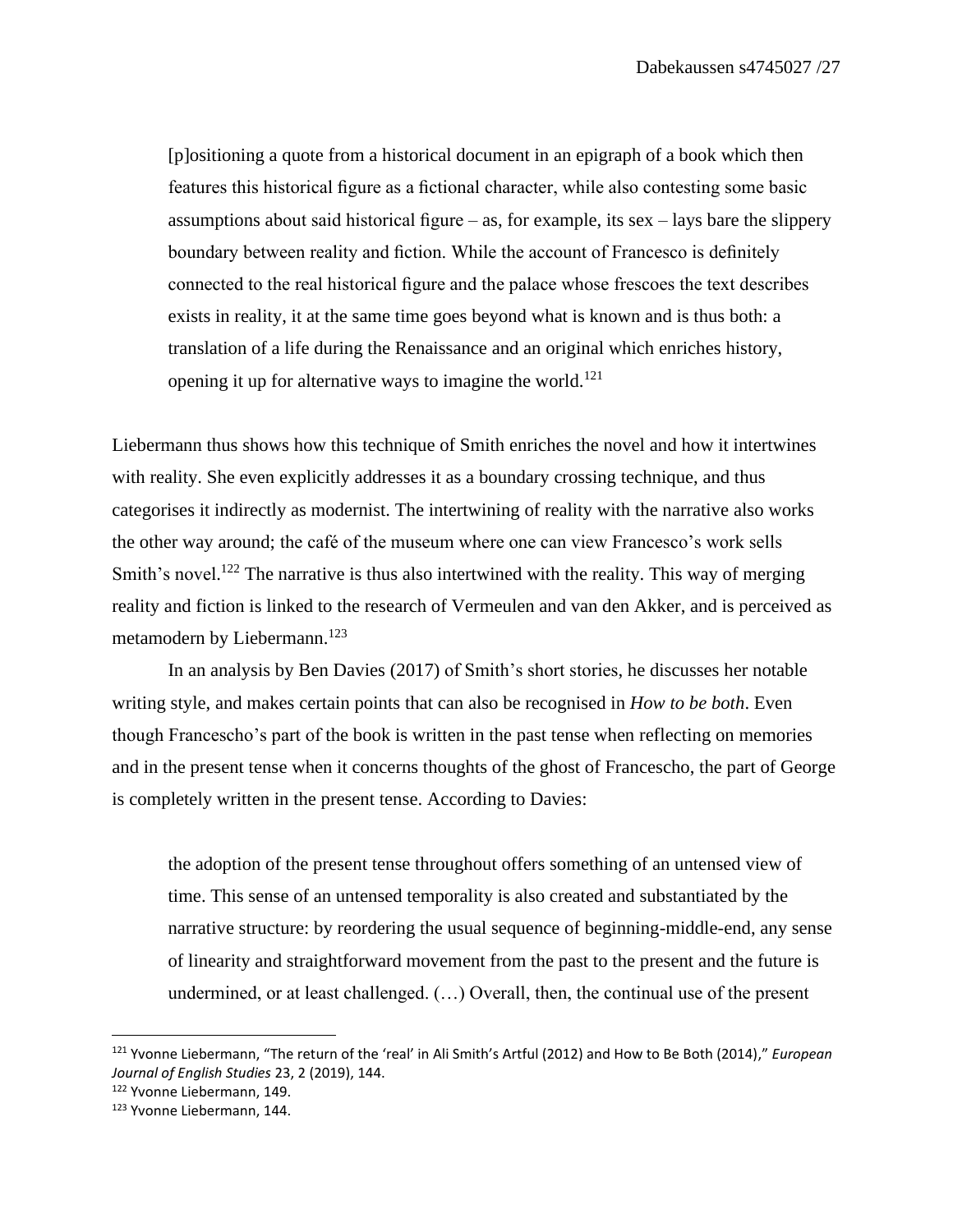tense, and the temporal equivalence of each narrative section, forms a narrative in which time(s) seems to exist rather than pass.<sup>124</sup>

This analysis is not written about *How to be both*, but is still very relevant for the part of George and can clearly be identified in this novel. The fluidity of the passing and/or existing of time ad Davies mentions is clearly related to the modernist tradition described by Peter Barry.<sup>125</sup> When George is in Italy and watches the fresco of Francescho, she states the following: "[t]hings happen right at the front of the pictures and at the same time they continue happening, both separately and connectedly, behind, and behind that, and again behind that, like you can see, in perspective, for miles."<sup>126</sup> This passage illustrates how everything is connected and continues to happen simultaneously in the present tense. Rebecca Meacham summarises this very poignant in her review: "Separately and connectedly. Happening and happened. Both. Of course."<sup>127</sup> Ali Smith does not seem to find it necessary to choose between the past, present or future. The novel thus truly lives up to the title and is not one thing, but at least both. This aligns with James and Seshagiri's idea of metamodernism having the same energy as modernism, but mostly the aspiration to move further. $128$ 

The fact that both *Orlando* and *How to be both* deal with time, and the reconceptualisation of time, is clear. The way the authors employ the concept of time breaks through the boundaries of the idea that time is linear. In Woolf's novel the main character physically travels through time and lives a supposed immortal life, and they mentally experience plenty memories which portray the fluidity of time's linearity. Smith's novel partly has a more implicit illustration of the reconceptualisation of time by means of memories and art. These techniques can be perceived as a journey through time mentally, but she also introduces a ghost to the narrative which one can interpret as both mental and physical time traveling. These conclusions are completely in line with Charles M. Tung's statement that modernism is "a time machine in its literary

<sup>124</sup> Ben Davies, "Address, Temporality and Misdelivery: The Postal Effects of Ali Smith's Short Stories," in *British Women Short Story Writers* (Edinburgh: Edinburgh University Press, 2017), 171.

<sup>125</sup> Peter Barry, 79.

<sup>126</sup> Ali Smith, 53.

<sup>127</sup> Rebecca Meacham, "Things underneath," *The Women's Review of Books* 32, 3 (2015), 32.

<sup>&</sup>lt;sup>128</sup> David James and Urmila Seshagiri, 92-93.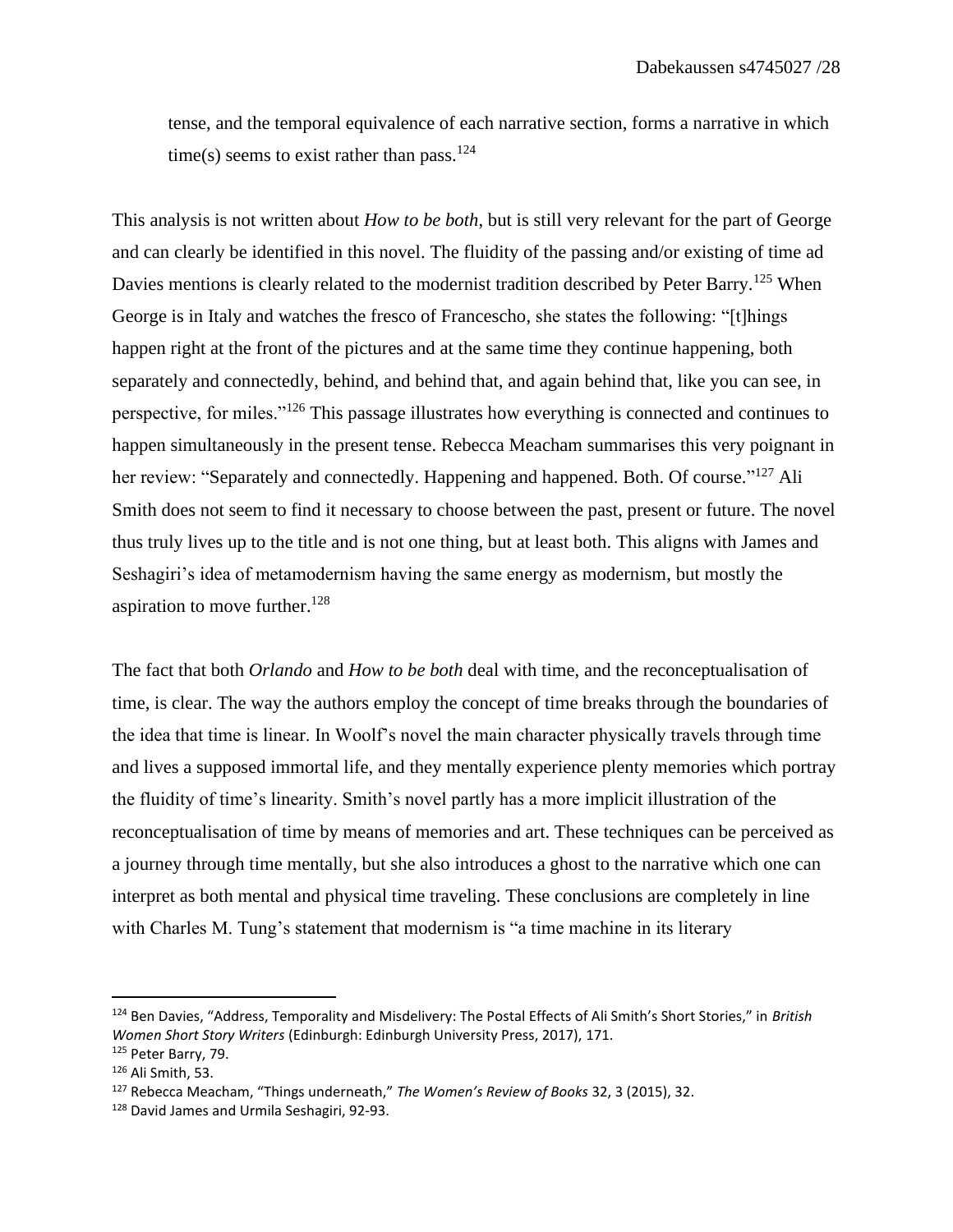manifestations".<sup>129</sup> In the novels certain similarities can be found concerning the topic of blurring boundaries of the concept of time.

A key motif that is clearly present in both books is memory. By elaborating on the memories and the effects of them on the main characters, time becomes more fluid. Orlando experiences many feelings by remembering their past based on experiences they have in the present. Both George and Francescho are troubled but at the same time delighted by remembering their past and seem to get lost in their memories all together while thinking of them. George's mother states at one point: "You know, Georgie, nothing's not connected," which resounds Orlando's statement "nothing is any longer one thing".<sup>130, 131</sup> Comparing these analyses one notes that Woolf and Smith use different techniques of modernist writing to blur a certain sense of time. Woolf plays with the scope of the story covering three centuries, but at the same time one very elaborate day, and Smith is very conscious in her wording and use of tense. Both novelists are rather experimental in this way which is in line with the modernist tradition.<sup>132</sup> Woolf's scope in time is fragmented. The reader only receives elaborate fragments of the long history it covers. The way she dwells on details and thoughts, which are clearly visible in the last day the novel covers, is also highly modernist. Woolf's interpretation of Orlando's last day is a good example of the stream-of- consciousness technique.<sup>133</sup> This technique can be recognised in the elaborate portrayal of Orlando's thoughts during the fragments of their past, but also in the detailed description of the last day. Smith also makes use of this technique and emphasises selfrefectory elements in her novel, which is another characteristic of modernism.<sup>134</sup> The conversations between George and her mother, but also the processes through which George goes in her thoughts, are examples of this. According to critic James Wood the influence of Woolf's "fluid interior monologue" can be sensed in Smith's take on this.<sup>135</sup> The way Smith consciously uses the tenses to talk about the past, present and future are characteristic for deviating from the status quo within traditional literature. Both writers create in their own way an

<sup>129</sup> Charles M. Tung, 93-94.

<sup>130</sup> Ali Smith, 106.

<sup>&</sup>lt;sup>131</sup> Virginia Woolf, 210.

<sup>132</sup> Peter Barry, 79.

<sup>133</sup> Peter Barry, 82.

<sup>134</sup> Peter Barry, 79.

<sup>135</sup> James Wood, "The Power of the Literary Pun," *The New Yorker*, 22 January, 2018. https://www.newyorker.com/magazine/2018/01/29/the-power-of-the-literary-pun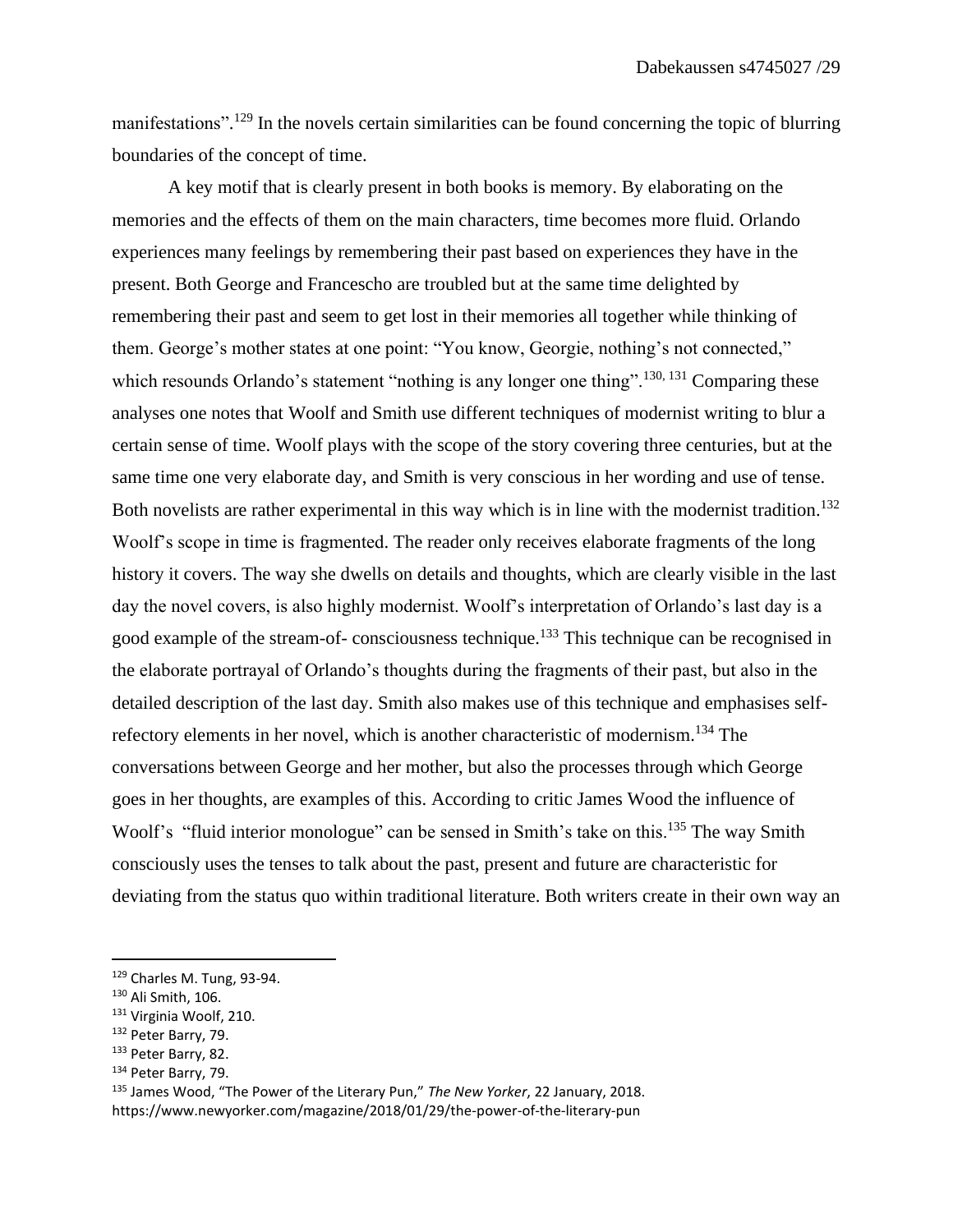"untensed view on time" as Ben Davies calls it in his research on Smith, and they both succeed in revising the concept of time and perceiving it in a different light.<sup>136</sup>

Another parallel can be seen in the role that Orlando and Francescho serve as bridges between eras. Orlando offered "a historical understanding of every present, connecting it to the past while gesturing to the futurity", which could also be stated on Francescho who offered both alienation and liberation by her insider and outsider perspective.137, 138 At one point in *Orlando*, it is even stated: "it was not Orlando who spoke, but the spirit of the age."<sup>139</sup> One could interpret the art they produced as the time travelling objects, instead of themselves as subjects. Francescho's work is still admired today, and Orlando travels through time together with their poem 'The Oak Tree'. When it is finished Orlando dies. The art will remain even when the artists have already passed away. Another aspect in which Orlando and Francescho resemble each other is the fact that they are both based on people who truly (have) existed. Orlando is based on Virginia Woolf's friend and lover Vita Sackville-West, and Francescho is based on the historic underexposed renaissance painter Francescho del Cossa. Both thus intertwine reality in their novels by making use of real people as an example or inspiration for their own fictional characters. Corresponding to this is the aspect that both Woolf and Smith create a double temporality by including situations in their novels that mirror their personal reality. Virginia Woolf included the day in the novel when Vita Sackville-West received *Orlando* in real life, and Ali Smith includes her own research process on Francesco del Cossa by portraying it through the research process of H and George. Smith's quote on how one great narrative is at least two narratives is clearly visible in both novels.<sup>140</sup>

On a final note, their writing techniques show at one point such similarity that it can be interpreted as intertextuality. Byron Randall states on Woolf's technique that she writes using semi-colons between the clauses, "as if allowing for a fortifying intake of breath".<sup>141</sup> In Francescho's part in *How to be both*, Francescho and her father have a conversation about the writing style of her mother - his wife, and they talk about how Francescho has taken over "her

<sup>136</sup> Ben Davies, 171.

<sup>137</sup>Angeliki Spiropoulou, 113-114.

<sup>138</sup>Jorge Sacido-Romero, 95-96.

<sup>139</sup> Virginia Woolf, 169.

<sup>140</sup>Sarah Lyall, "An Onion of a Novel, Demanding to Be Peeled," *The New York Times*, 25 November, 2014, https://www.nytimes.com/2014/11/26/books/ali-smith-on-her-new-book-how-to-be-both.html.

<sup>141</sup> Byron Randall, 130.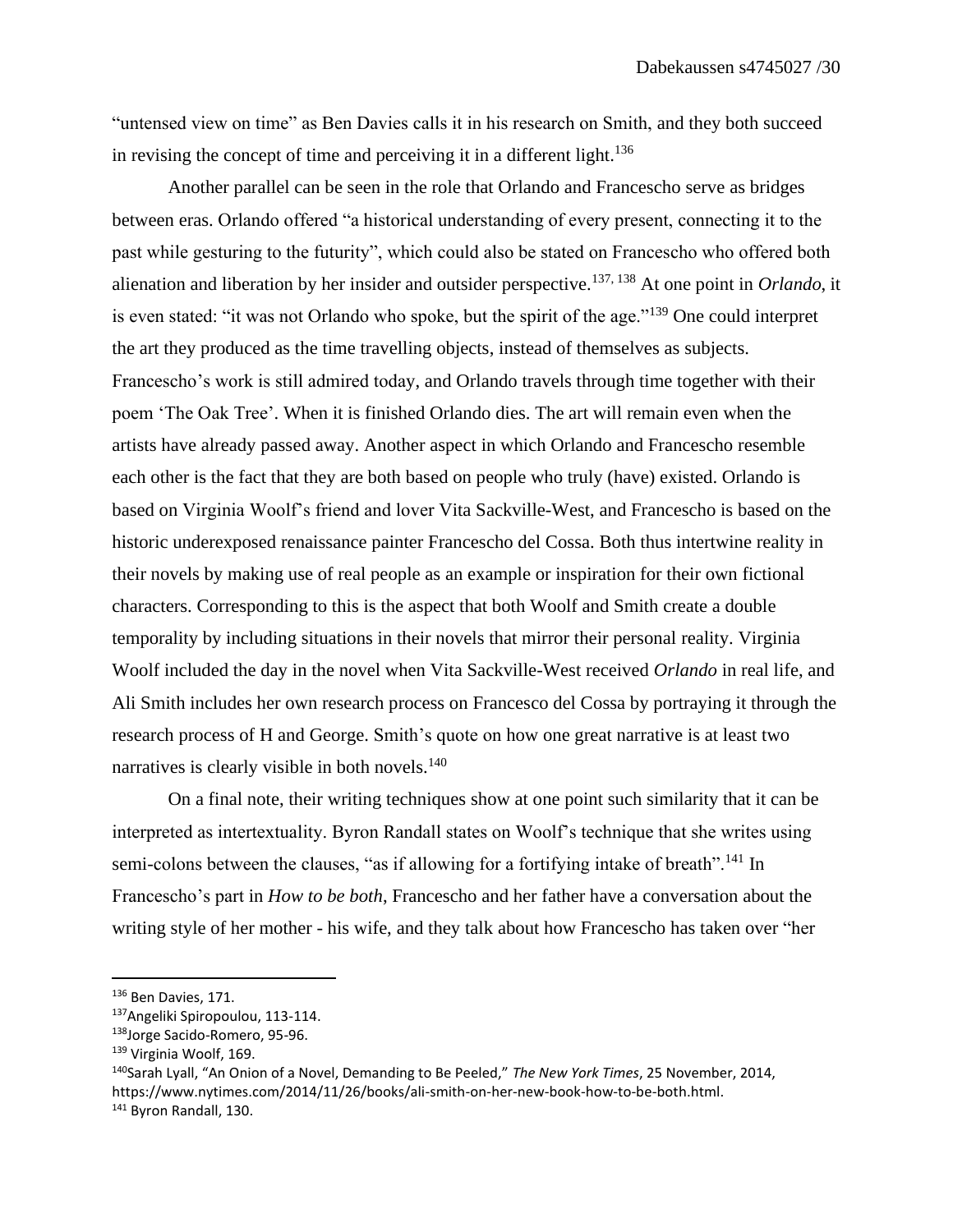habit of putting these 2 dots between clauses where a breath should come.", in which tradition the whole part of Francescho is thus written, just as certain parts of *Orlando*. <sup>142</sup> This embodies James's and Seshagiri's statement of modernism being a cultural archive for metamodernism, because Francesco's mother living on through Francescho's writing style can be interpreted as an allegory for Virginia Woolf living on in Ali Smith's writing style.

<sup>142</sup> Ali Smith, 337.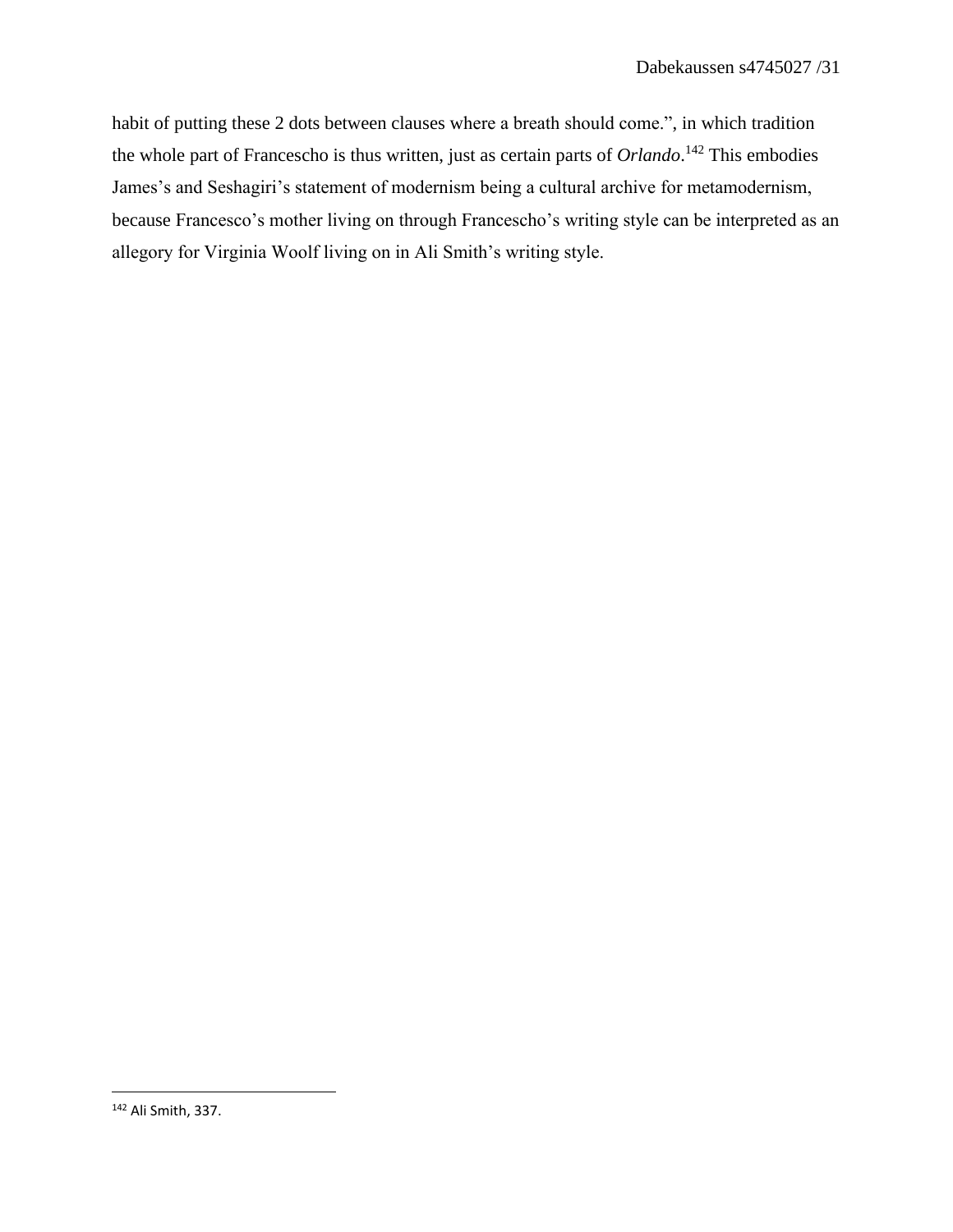Chapter 3: Crossing the boundaries of gender binarity in *Orlando* and *How to be both* 

Besides the reconceptualisation of time in modernist literature, the conventional binarity of gender is also explored in this literary trend; modernism typically explores the boundaries of conventions and the reason behind certain traditions.<sup>143</sup> It explored the possibilities of not confirming to the standard expectations of society. The results of challenging these customs are narratives in which among others gender norms are challenged and in which tradition is set aside. The fluidity of gender is explored in both *Orlando* and *How to be both*. This goes hand in hand with another key feature of modernism, namely a high level of self-reflection.<sup>144</sup> In these two novels the gender of the main characters becomes more fluid through their self-reflection. They analyse their identity thoroughly and question certain assumptions, expectations and supposed boundaries that correspond with their sex. According to Sonya Andermah "the deconstruction or blurring of gender binaries" that Virginia Woolf applies in her novels *A Room of One's Own*  (1929) and *Orlando* can be recognised in contemporary novels written by female authors, among which Ali Smith. <sup>145</sup> Patrick Flannery writes in *The Telegraph* that Smith has followed the advice of Woolf that "one must be woman-manly or man-womanly", by stating this he hints at the blurred boundaries between the sexes apparent in both novels.<sup>146</sup> In Woolf's novel, the protagonist physically changes their sex and in Smith's novel one protagonist conceals herself by pretending to be of the opposite sex. This chapter will analyse how the reconceptualisation of gender binarity is illustrated in *Orlando* and *How to be both*, and in which manner Smith has followed Woolf in this modernist tradition.

# *Orlando* and gender

Already in the first sentence of the novel Orlando's sex is addressed very specifically: "He- for there could be no doubt of his sex."<sup>147</sup> Orlando's biological sex changes during the story, and

<sup>143</sup> Peter Barry, 79.

<sup>144</sup> Peter Barry, 79.

<sup>145</sup> Sonya Andermah, 251.

<sup>146</sup> Patrick Flannery, "How to be Both by Ali Smith: Brimming With Pain and Joy," *The Telegraph*, October 14, 2014, https://www.telegraph.co.uk/culture/books/bookreviews/11061768/How-to-Be-Both-by-AliSmith-reviewbrimming-with-pain-and-joy.html.

<sup>147</sup> Virginia Woolf, 11.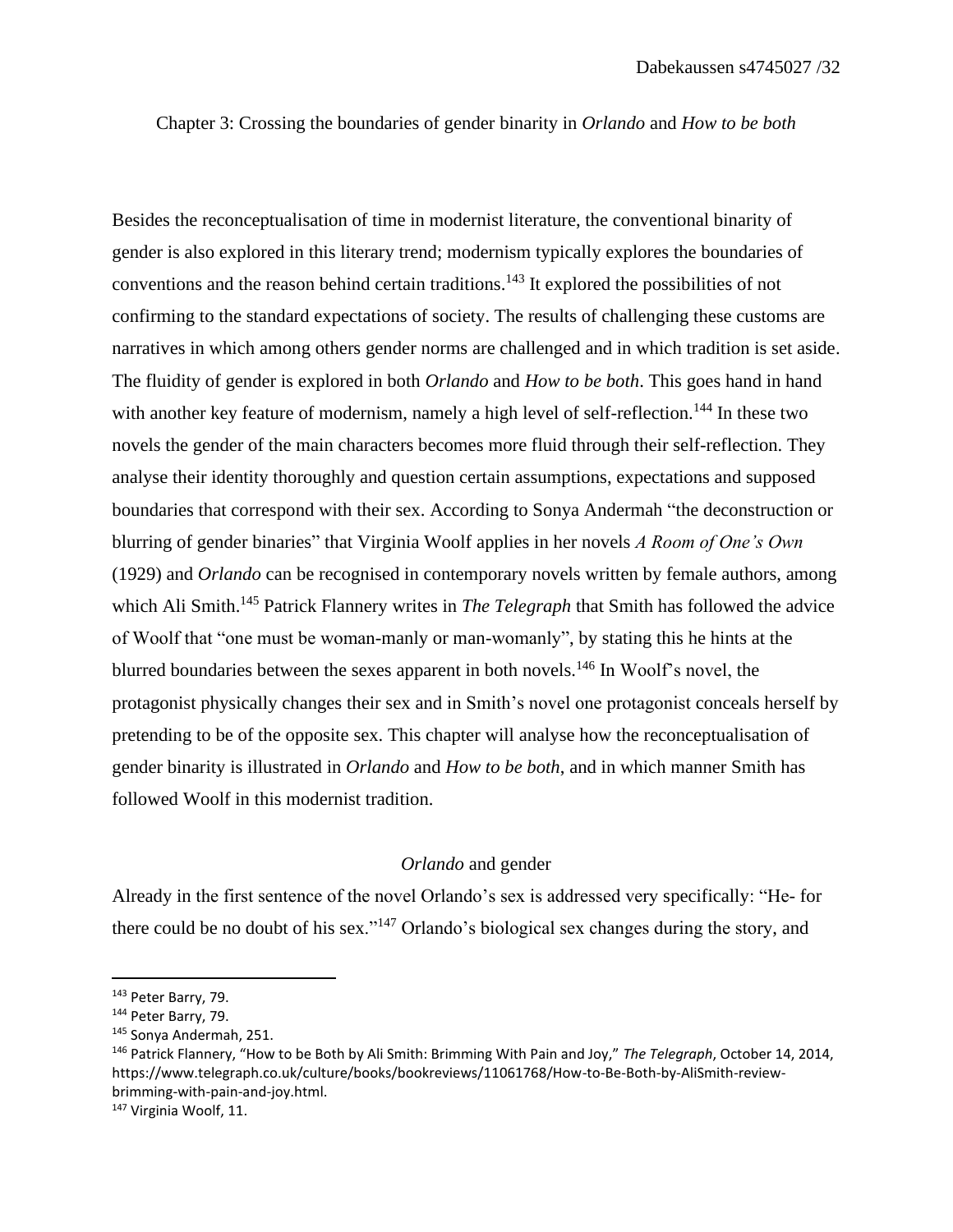approximately halfway the novel the following is stated: "we have no choice left but confess – he was a woman."<sup>148</sup> Orlando's (gender) identity, however, does not change at all during this transition, this becomes clear from the following sentence: "[b]ut in every other respect, Orlando remained precisely as he had been."<sup>149</sup> Woolf did acknowledge the differences between one's sex, one's gender (identity) and one's sexuality in the early twentieth century, and all these elements can be recognised in *Orlando*. Orlando's sexuality is discussed in the novel but this is not defined very specifically, but the acknowledgement of the difference between one's gender, one's sex and one's sexuality, and those three being able to differ from each other, is already a challenge of the conventional binarity of these concepts, and thus clearly suits the rebellious character of modernist literature.

Scholar Karen Kaivola argues that Virginia Woolf transcends the binarity of concepts by stating that people are not merely one thing but a combination, a construct of several layers.<sup>150</sup> Orlando ponders their gender identity after their transition and exclaims the following, in which Woolf transcendence of the binarity of gender is illustrated: "[a]nd here it would seem from some ambiguity in her terms that she was censuring both sexes equally, as if she belonged to neither; and indeed, for the time being, she seemed to vacillate; she was man; she was woman;"<sup>151</sup> Woolf allows in this another option between woman and man, the in-between. This ties in with modernism's character of not settling for a synthesis between conventions, but creating something completely new.<sup>152</sup> Modernist literature refused to build further on the already existing fundaments, but created a new fundament all together. When receiving the binary oppositions man and woman, it is typically modernist to opt for another option: the inbetween. This corresponds with Vermeulen's and van den Akker's analysis of the modernist style being "a position without parameters."<sup>153</sup> Further in the novel Woolf elaborates on this, and she suggests that one constructs oneself as a concept: "these selves of which we are built up, one on top of another, as plates are piled on a waiter's hand,"<sup>154</sup> By addressing the self as a concept

<sup>148</sup> Virginia Woolf, 97.

<sup>149</sup> Virginia Woolf, 98.

<sup>150</sup> Karen Kaivola, "Revisiting Woolf's Representations of Androgyny: Gender, Race, Sexuality, and Nations," *Tulsa Studies in Women's Literature* 18, 2 (1999), 235.

<sup>&</sup>lt;sup>151</sup> Virginia Woolf, 113.

<sup>152</sup> Michael Levenson, 5.

<sup>&</sup>lt;sup>153</sup> Timotheus Vermeulen and Robin van den Akker, 12.

<sup>154</sup> Virginia Woolf, 213.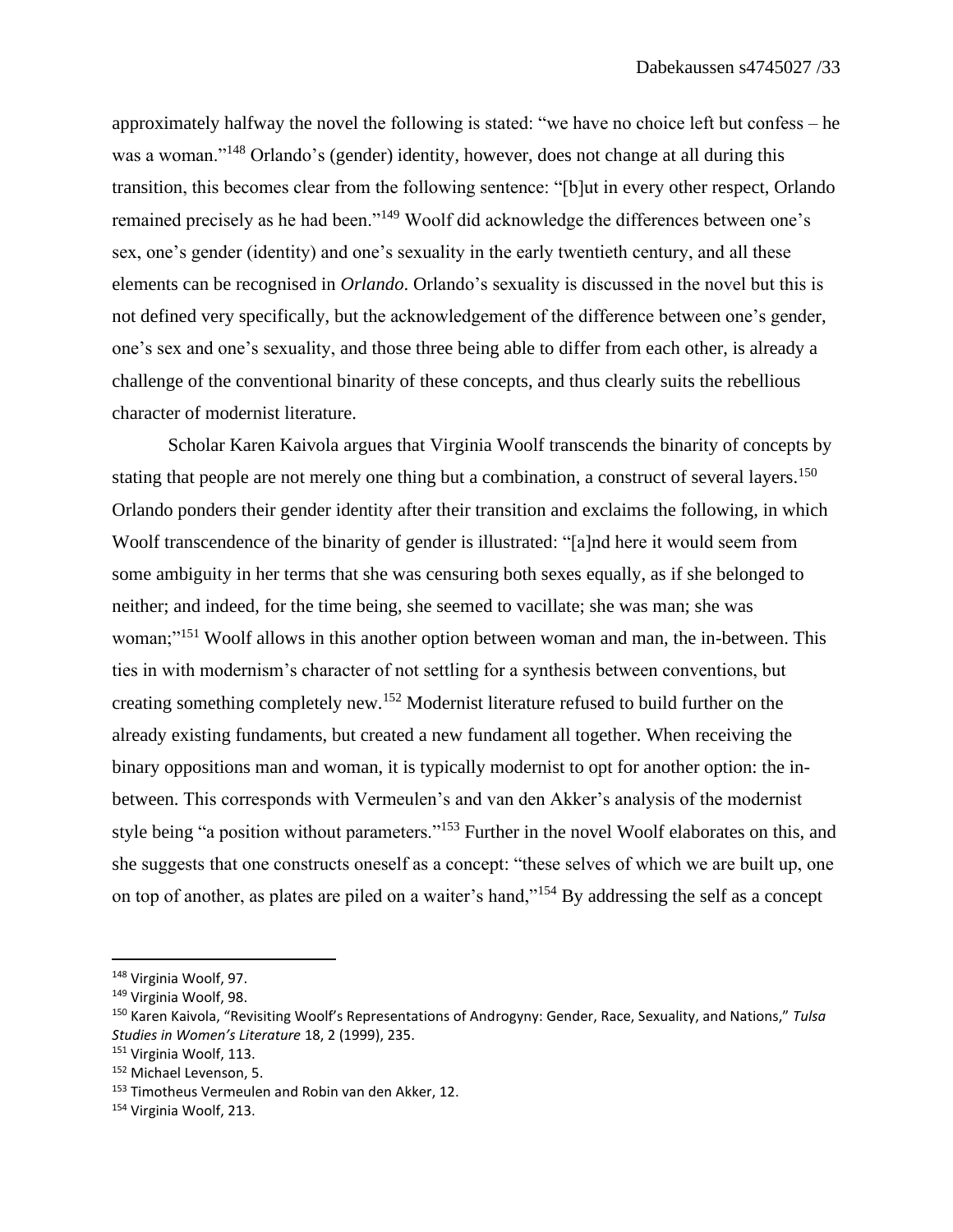in this way is typical for modernism. It illustrates how it is constructed and then deconstructs it with a metaphor pointing out the fragmentation of the self, which seamlessly ties in with Andermah's statement that Woolf literally deconstructs the binarity of gender.<sup>155</sup> It is not only modernist for the fact that it transcends a construct, but also for the manner in which it does so, namely by applying the modernist technique of self-reflection, for the metaphor of a pile of plates is used when Orlando is analysing themselves and their identity. Kaivola notes on Orlando's identity that it "is mobile, not static: presenting not a smooth synthesis of oppositions but a more chaotic hermaphroditic "intermix," (...) Fluid and dynamic,"<sup>156</sup> Woolf thus addresses gender in a very progressive and modernist manner, for she acknowledges both the non-binarity and the dynamic boundaryless aspect of gender and its changeability throughout time.

According to Dudly M. Marchi, Woolf does not only approach gender in the plotline, but also in a textual manner.<sup>157</sup> Virginia Woolf uses language in her novel in such manner it embraces the fluidity of gender. Her use of language thus becomes another argument in favour of limitless concept of gender. Kaivola notes on this that Woolf uses pronouns in such explicit manner that it underlines the fluidity of humans and she implies "that human subjectivity is not reducible to a noncontradictory whole or consistently expressive of the sexed body."<sup>158</sup> In the following passage one recognises a change from using male pronouns to neutral pronouns to the explicit conclusion one must use female pronouns from then on: "Orlando had become a woman – there is no denying it. But in every other respect, Orlando remained precisely as he had been. The change of sex, though it altered their future, did nothing whatever to alter their identity. (…) but in the future we must, for convention's sake, say 'her' for 'his', and 'she' for 'he'"<sup>159</sup> Woolf uses this strategy, according to scholar Judith Allen in *Sentencing Orlando: Virginia Woolf and the Morphology of the Modernist Sentence*, "to expose the hybrid and inconclusive qualities of Orlando's genre, the transformative nature of gender, the plurality of identity, and, importantly, Woolf's interrogation of the referentiality of language."<sup>160</sup> The genre Allen hints at is of course

<sup>155</sup> Sonya Andermah, 251.

<sup>156</sup> Karen Kaivola, 235.

<sup>157</sup> Dudley M. Marchi, 18.

<sup>158</sup> Karen Kaivola, 235.

<sup>&</sup>lt;sup>159</sup>Virginia Woolf, 98.

<sup>160</sup> Judith Allen, "Orlando and the Politics of (In)Conclusiveness," in *Sentencing Orlando: Virginia Woolf and the Morphology of the Modernist Sentence*, eds. Elsa Högberg and Amy Bromley (Edinburgh: Edinburgh University Press, 2018), 199.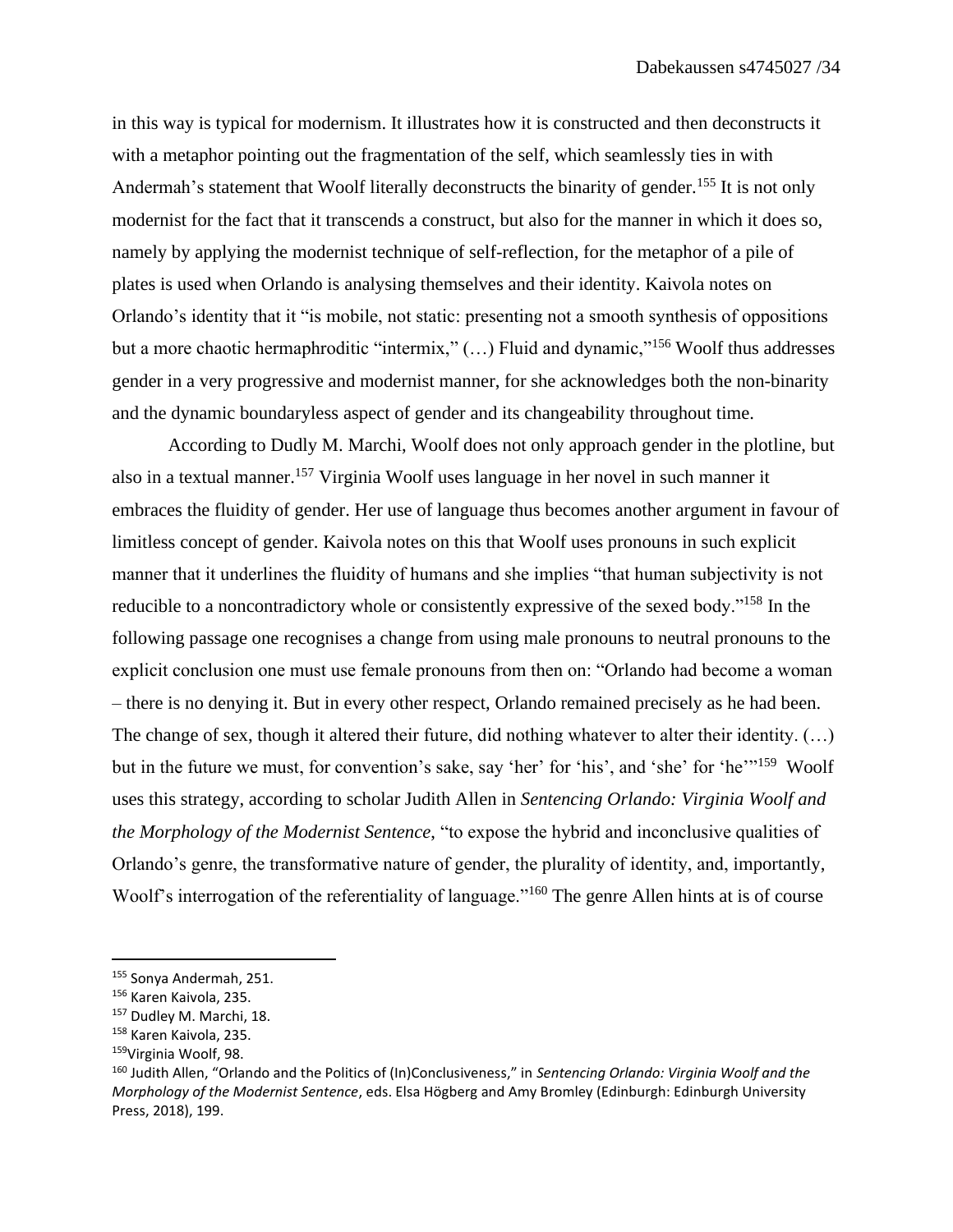modernism, for all these qualities tie in with the characteristics of fragmentation, fluidity and crossing boundaries within the set conventions.

Besides employing language use to address this fluidity, she employs it as well to address a lack of female representation. Anna Frøsig states that Woolf genders her sentences as female as possible, for a sentence is "already gendered male by default."<sup>161</sup> By doing so "Woolf creates in *Orlando* the androgynous space of indeterminacy between the 'purely' male or female mind where there is room for the 'suggestive power' she finds lacking in masculine prose."<sup>162</sup> An example of this is the passage where Woolf addresses female desires, which was and sometimes still is perceived as quite unconventional, and which is thus often left out in (male) narratives: "[f]or the probity of breeches she exchanged the seductiveness of petticoats and enjoyed the love of both sexes equally."<sup>163</sup> This exact passage of *Orlando* is used in Sarah French's research, in which she interprets it as a sign of resistance. French compares this thought of Orlando with the thoughts they have on the pressure of society to marry in a heterosexual relationship. French concludes on this comparison that "her [Orlando] self-conscious performance of heteronormative social roles does not impede upon her internal sense of non-normative sexual identity."<sup>164</sup> Woolf thus offers a nuanced image of the pressure of society and its impact on Orlando. Even though Orlando feels they must obey society, they also dare to deviate from the norm. Orlando worries about marrying, but they are not impeded in their thoughts on enjoying love, even though they are a woman and it would not be appreciated in society that a woman thinks of enjoying love and seductiveness. So, although the pressure of society does have an effect on Orlando, it will not stop them from thinking and most of the time acting the way they want.

Woolf's discontent with the role of women in society rings through the whole novel. As Frøsig accordingly states, she tries to establish a foothold in a male dominated world.<sup>165</sup> Using Orlando as a fictional first hand source on the position in women throughout history, Woolf comments on their place and the conventions in society. She also addresses the duality of Orlando the man who had different opinions than Orlando the woman: " 'Now I shall have to

<sup>161</sup> Anna Frøsig, "'Something intricate and many-chambered': Sexuality and the Embodied Sentence," in *Sentencing Orlando: Virginia Woolf and the Morphology of the Modernist Sentence*, eds. Elsa Högberg and Amy Bromley (Edinburgh: Edinburgh University Press, 2018), 37.

<sup>162</sup> Anna Frøsig, 37.

<sup>163</sup> Virginia Woolf, 153.

<sup>164</sup> Sarah French, *Staging Queer Feminisms* (London: Macmillan Publishers Ltd, 2017), 197.

<sup>165</sup> Anna Frøsig, 37.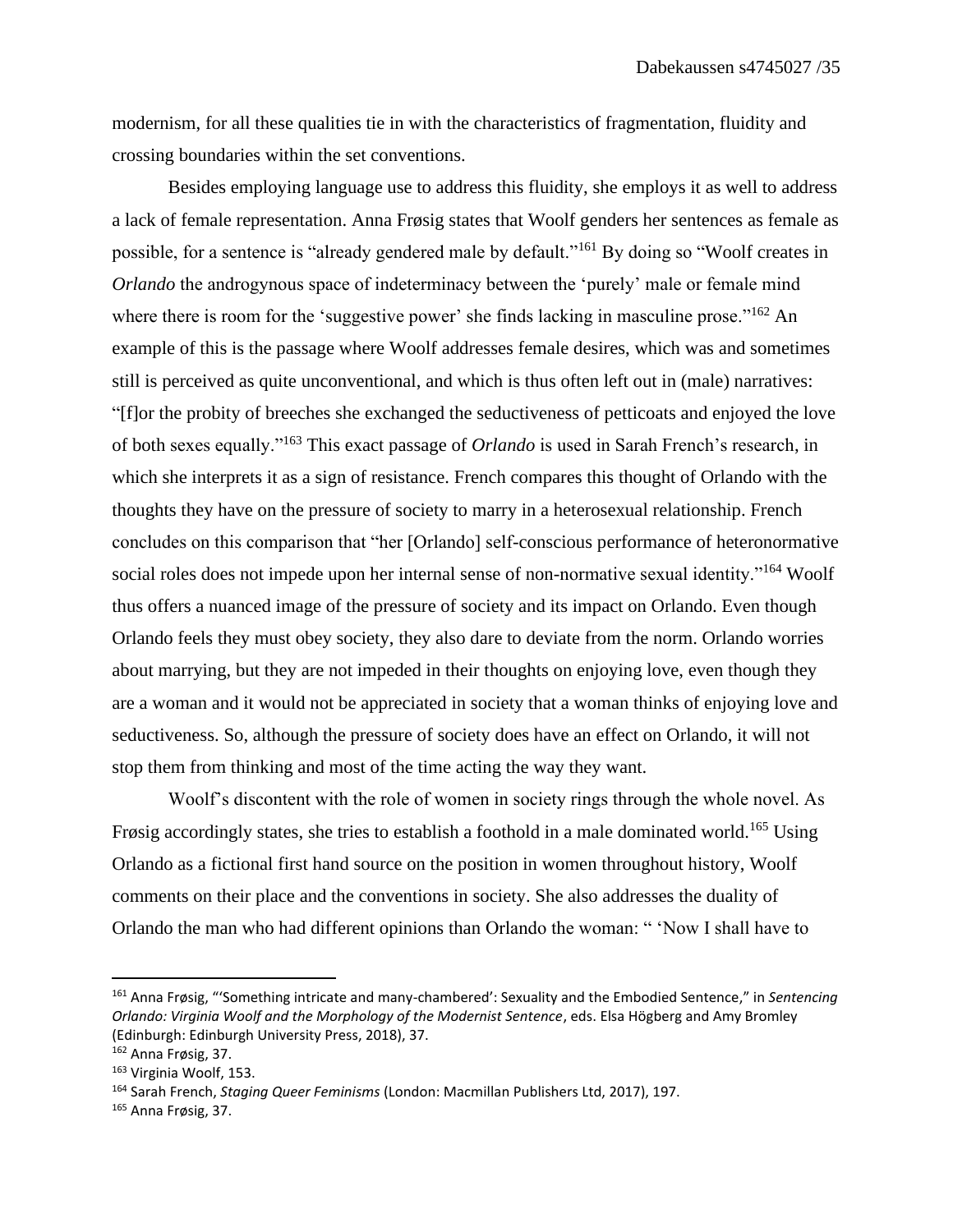pay in my own person for those desires,' she reflected; 'for women are not (…) obedient, chaste, scented, and exquisitely apparelled by natures. They can only attain these graces, without which they may enjoy none of the delights of life, by the most tedious discipline."<sup>166</sup> After Orlando's realisation of their former male privileges they had enjoyed, the comments on the role of women in society become more implicit and cynical. An example of this is when at a certain point in the book Orlando lists their charges, they state: "[t]he chief charges against her were (1) that she was dead, and therefore could not hold any property whatsoever; (2) that she was a woman, which amounts to much the same thing;"<sup>167</sup> By stating this so bluntly she literally compares being a woman to being dead to society. Another illustration of this is when Woolf describes what has been said to Orlando about their behaviour as a woman, and she adds some cynical notes between brackets: "[l]ove, the poet has said, is woman's whole existence. (…) she [Orlando] will soon give over this pretence of writing and thinking and begin at last to think of a gamekeeper (and as long as she thinks of a man, nobody objects to a woman thinking) (…) (and as long as she writes little notes nobody objects to a woman writing either)"<sup>168</sup> Orlando thus does not act as a conventional woman at all, and their doing so can be seen as an act of protest or rebellion against these conventions, just as their free thoughts on seduction and love according to French.<sup>169</sup> Woolf's way of protesting through Orlando, and addressing these inequalities and gender norms explicitly in her novel, corresponds with the statement Neil Lazarus made on modernist literature. According to him modernist literature says "no", it "refuses integration, resolution, consolation, comfort; protests and criticises."<sup>170</sup> Woolf seems to apply this on as much levels as possible in *Orlando*, from her language use and the acts of her protagonist to the refusal of conventions in her plotlines.

Besides these minor cynical comments and the more elaborate passages of Orlando pondering on the construct of gender, another part of the plot can be viewed as a rebellion against patriarchy. Throughout their whole life, Orlando writes a poem 'The Oak Tree', but they only become a published and awarded poet after the transition when Orlando is a woman. Angeliki Sipourpoulou notes on this that although Orlando is an awarded poet, they are not

<sup>166</sup> Virginia Woolf, 110.

<sup>167</sup> Virginia Woolf, 119.

<sup>168</sup> Virginia Woolf, 187.

<sup>169</sup> Sarah French, 197.

<sup>170</sup> Neil Lazarus, 31.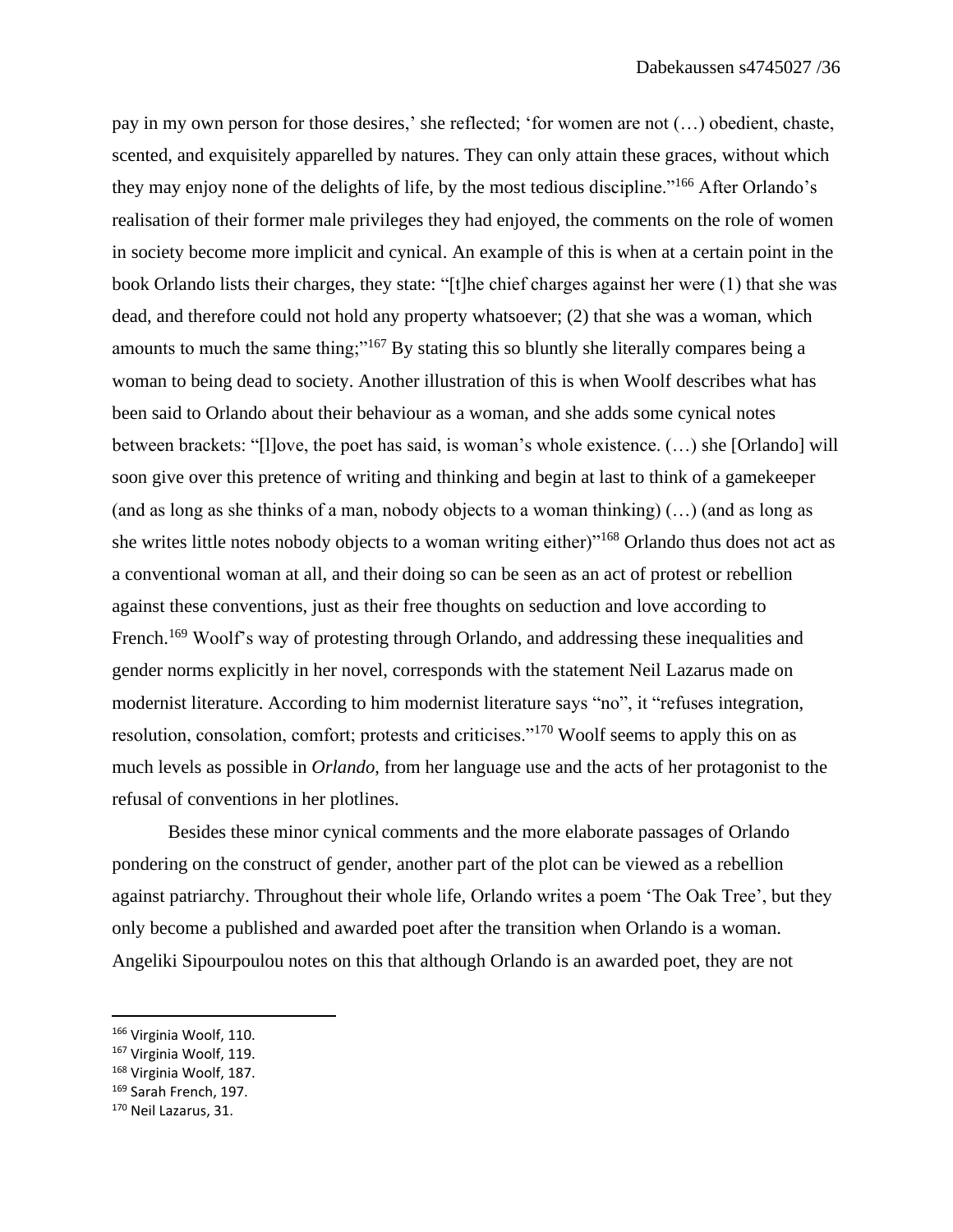recognised or considered important irrespective of their status because of their gender. This is thus a paradox in the story, for this first shows a woman can become a published poet, but at the same time her worth is not generally acknowledged. By doing so, Woolf creates a certain socialhistorical awareness and "[b]y reviewing history through the perspective and the prospects of the woman writer in Orlando, Woolf seems to reinstate the feminine in (literary) history while demonstrating that what is passed on as tradition is ineluctably gendered."<sup>171</sup> Orlando is thus the attribute Woolf uses to gain an overarching perspective which can provide the reader with a historical perspective from one and the same subject. Comparing the past and the present becomes more easy in this way, and seeing the differences between the periods in time and the corresponding conventions creates an awareness among the readers. By doing so Woolf gives the novel an extra political dimension. *Orlando* goes against the status quo and Woolf tries to create awareness on certain conventions in this way.<sup>172</sup> Woolf's interpretation and on these ethical matters and her way of conveying them is a very poignant example of this modernist trait.

## *How to be both* and gender

Ali Smith's novel is a diptych which invites us to the world of in-betweens. She explicitly points out inequalities between the sexes and implicitly confronts the reader with their own assumptions. By combining two narratives with different historical perspectives, she explores gender in a transcending manner across time. Carole Jones states in "From Subtext to Gay Text? Scottish Fiction's Queer Communities" that Smith explores "imaginative breaching of the boundaries of existence through her queer narrative".<sup>173</sup> In *How to be both* Smith introduces us to two main characters, George and Francescho. The former is a sixteen-year-old girl who mourns her mother's death and explores her own (sexual) identity, and the latter the ghost of a renaissance artist who changed her public appearance from female to male to be able to work as a painter, and who is now an observer of George's life and reflects on her own life.

The breaching of boundaries at which Jones hints can be seen in the conversations George remembers between her and her mother. George asks "[i]s the artist a woman or a man? Do either of those things matter? her mother says. (…) Male or female? It can't be both. It must

<sup>&</sup>lt;sup>171</sup> Angeliki Sipourpoulou, 110-111.

<sup>172</sup>David James and Urmila Seshagiri, 93.

<sup>173</sup> Carole Jones, "From Subtext to Gay Text? Scottish Fiction's Queer Communities," in *Community in Modern Scottish Literature*, ed. Scott Lyall (Amsterdam: Rodopi, 2016), 195.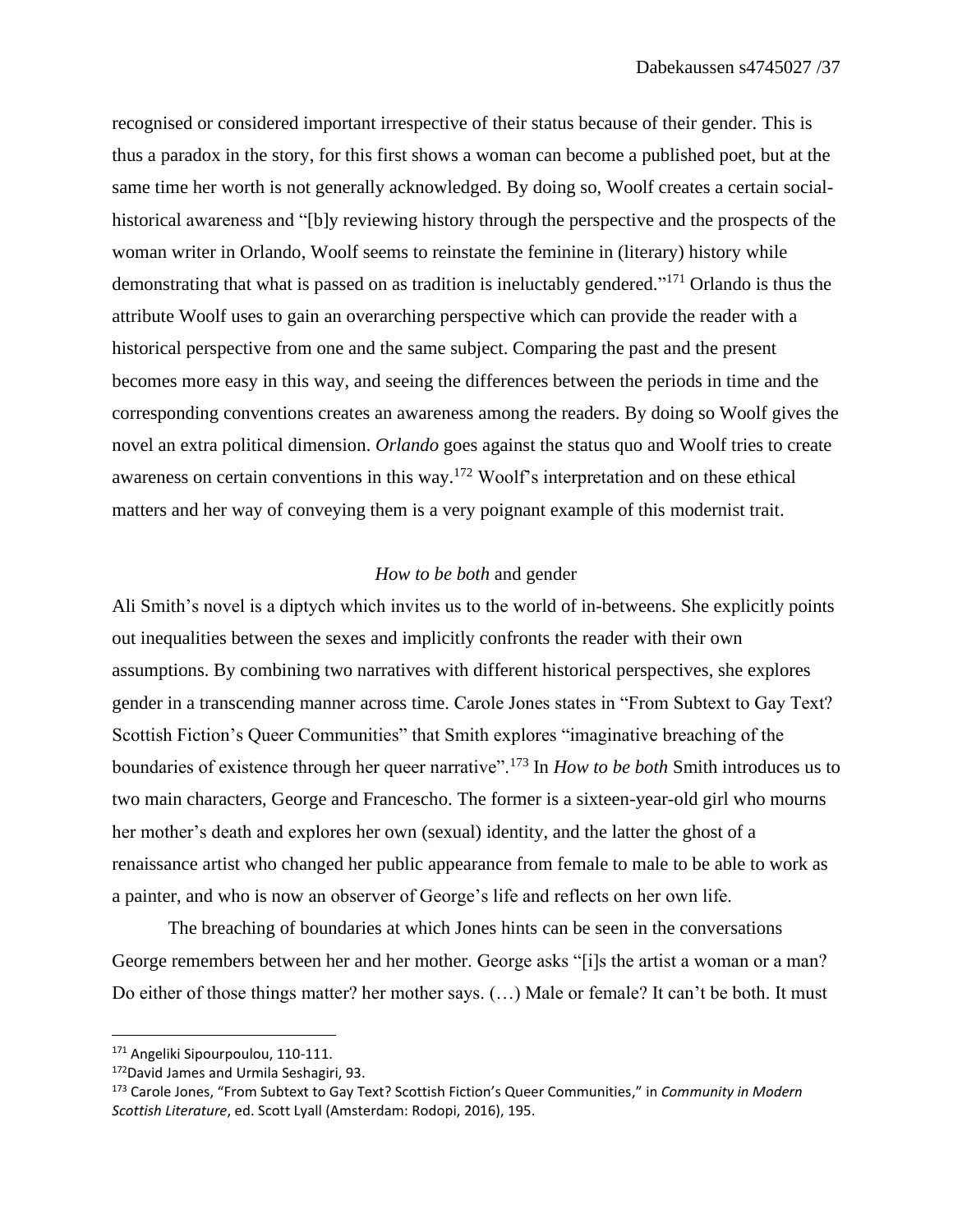be one or the other. Who says? Why must it? her mother says."<sup>174</sup> In conversing with her mother, the conventional boundaries along which George thinks are continuously addressed and questioned. George represents the conventional thoughts and her mother can be viewed as the undermining voice of modernism. George seems to grow in this process, slowly develops in this, and starts asking these questions herself. An illustration of this is when George and her mother are in a museum looking at the painting of Francescho: "[m]ale or female? she says to her mother who's standing under these figures. I don't know, her mother says. (…) Male, female, both, she [her mother] says."<sup>175</sup> Their conversations explicitly address the binarity of gender and the possibilities for other options. It takes the reader by the hand and walks them through the exact steps George and her mother walk through to conclude in the fact it does not matter; the boundaries are arbitrary. This corresponds with Vermeulen and van den Akker who compare metamodernism to a compromise but without boundaries. <sup>176</sup> One could interpret the conversation between George and her mother in the same way, as if it hints at this boundaryless consensus.

In the other part of the novel, Francescho sees George and immediately assumes she is a boy. At a certain point she discovers George is a girl: "[t]his boy is a girl. I knew it. (…) I know cause (…) the boy made, I think, apology, very polite in the unbroken undisguised voice of what can only be a girl."<sup>177</sup> This statement points out the expectations and prejudices Francescho still has of girls, because rationally a certain behaviour can never determine one's sex. Still, this is the reasoning of Francescho in this passage. Not only Francescho thinks along these lines, Sonya Andermah observes that sex is constructed by our cultural context. She argues that: "Smith's denaturalizing of normative gender and her focus on marginalized gender expressions may be seen in terms of what Stryker has called 'transgender feminism'<sup>178, 179</sup> The way Smith plays with the expectations one has of George's gender, for example by naming her George -a conventional boy's name- but also by letting Francescho first assume she is a boy, creates room for debate. According to Andermah this is one of the characteristics of *How to be both*. She

<sup>174</sup> Ali Smith, 7-8.

<sup>175</sup> Ali Smith, 51-52.

<sup>176</sup> Timothy Vermeulen and Robin van den Akker, 12.

<sup>177</sup> Ali Smith, 251.

<sup>178</sup> Susan Stryker, "Transgender Feminism: Queering the Woman Question," in *Third Wave Feminism: A Critical Exploration*, ed. Stacy Gillis, Gillian Howie, and Rebecca Munford (London: Palgrave Macmillan, 2007), 60. <sup>179</sup> Sonya Andermah, 253.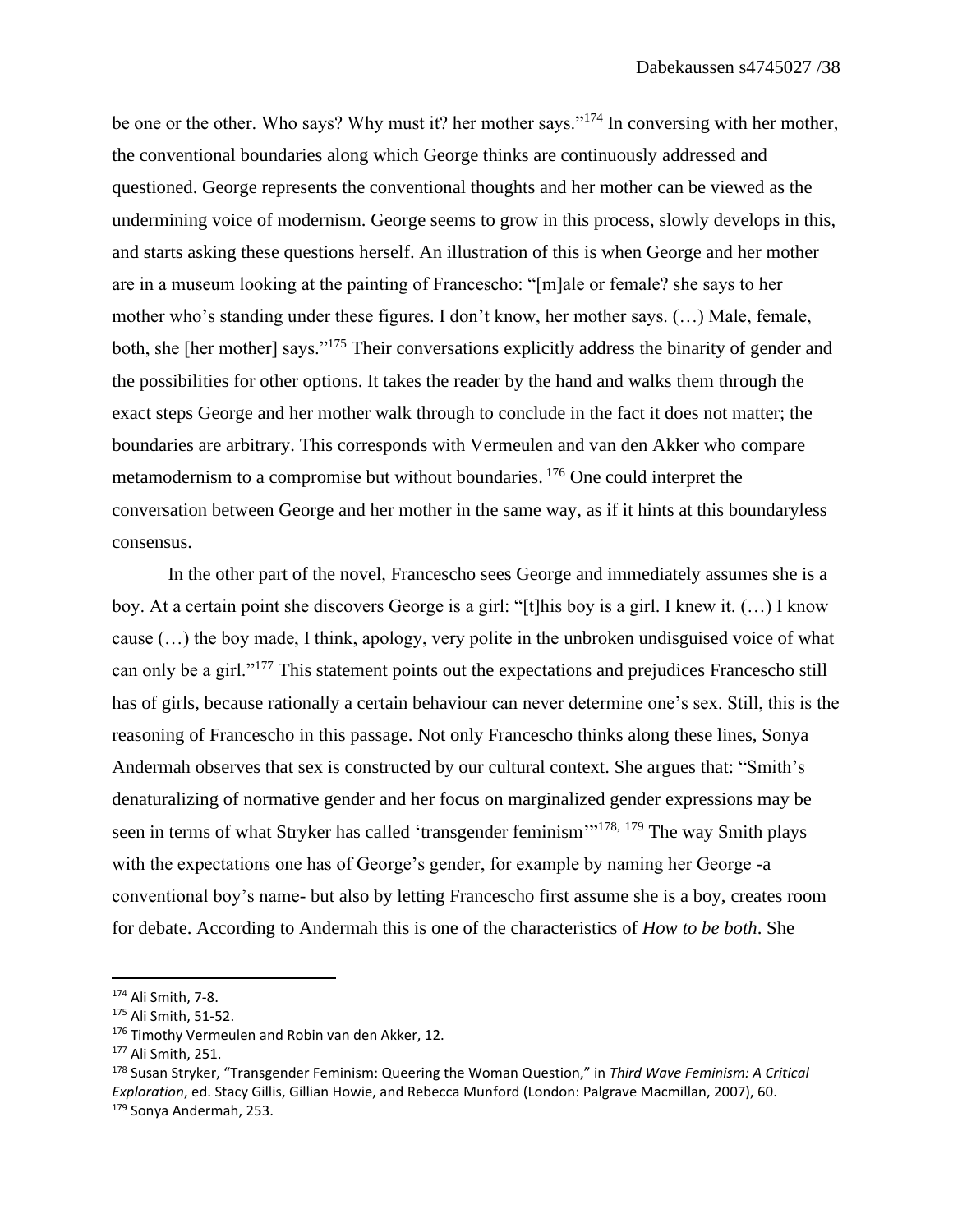argues the novel makes place for the "in-between state".<sup>180</sup> This novel energy, and the aim to move forward is very metamodernist, according to James and Seshagiri.<sup>181</sup>

Although Francescho arguments rather conventionally why George is a girl, she does view naming one's sex and gender as irrelevant. She argues for herself that it does not contribute to her as a person. The moment when her best friend Barto finds out she actually is a woman the following conversation takes place: "[i]s it true? he said. You've been false? All these years? I have never not been true, I said. Me not knowing, he said. You not you. You've known me all along, I said. I've never not been me. You lied, he said. Never, I said. And I have never hidden anything from you."<sup>182</sup> This shows how irrelevant Francescho finds her own sex. She does not have a strong sense of gender identity for there is nothing to tell and correspondingly nothing to hide, according to herself. On her approach to gender Ali Smith states in an interview with *The New York Times*: "You can't be one thing without being, in some ways, the other thing. It's about how to reconcile, how to be tolerant of all the possibilities, to recognize how fine it is to be us and to be in the world."<sup>183</sup> Smith has incorporated this into the novel. Francescho is an example of being two things at the same time, and George's mother can be seen as someone who is open to all possibilities and the in-betweens. The attitude of these characters in the novel represent modernist values of crossing boundaries and the fluidity of concepts in the same way as Peter Barry addresses them in "Beginning Theory and Introduction to Literary and Cultural Theory", but also in the way Vermeulen and van den Akker describe the boundaryless middle road.<sup>184, 185</sup> These modernist characteristics have been applied to a twenty-first-century context in George's part of the story, and are therefore clearly in line with James and Seshagiri who address metamodernism as a literary trend inspired by modernism and applied to contemporary literature in a twenty-first-century setting. <sup>186</sup> *How to be both* thus clearly seems to be metamodernist.

<sup>180</sup> Sonya Andermah, 250.

<sup>&</sup>lt;sup>181</sup> David James and Urmila Seshagiri, 93.

<sup>182</sup> Ali Smith, 278.

<sup>183</sup> Sarah Lyall, "An Onion of a Novel, Demanding to Be Peeled," *The New York Times*, 25 November, 2014,

https://www.nytimes.com/2014/11/26/books/ali-smith-on-her-new-book-how-to-be-both.html. <sup>184</sup> Peter Barry, 78.

<sup>&</sup>lt;sup>185</sup> Timothy Vermeulen and Robin van den Akker, 12.

<sup>186</sup> David James and Urmila Seshagiri, 87.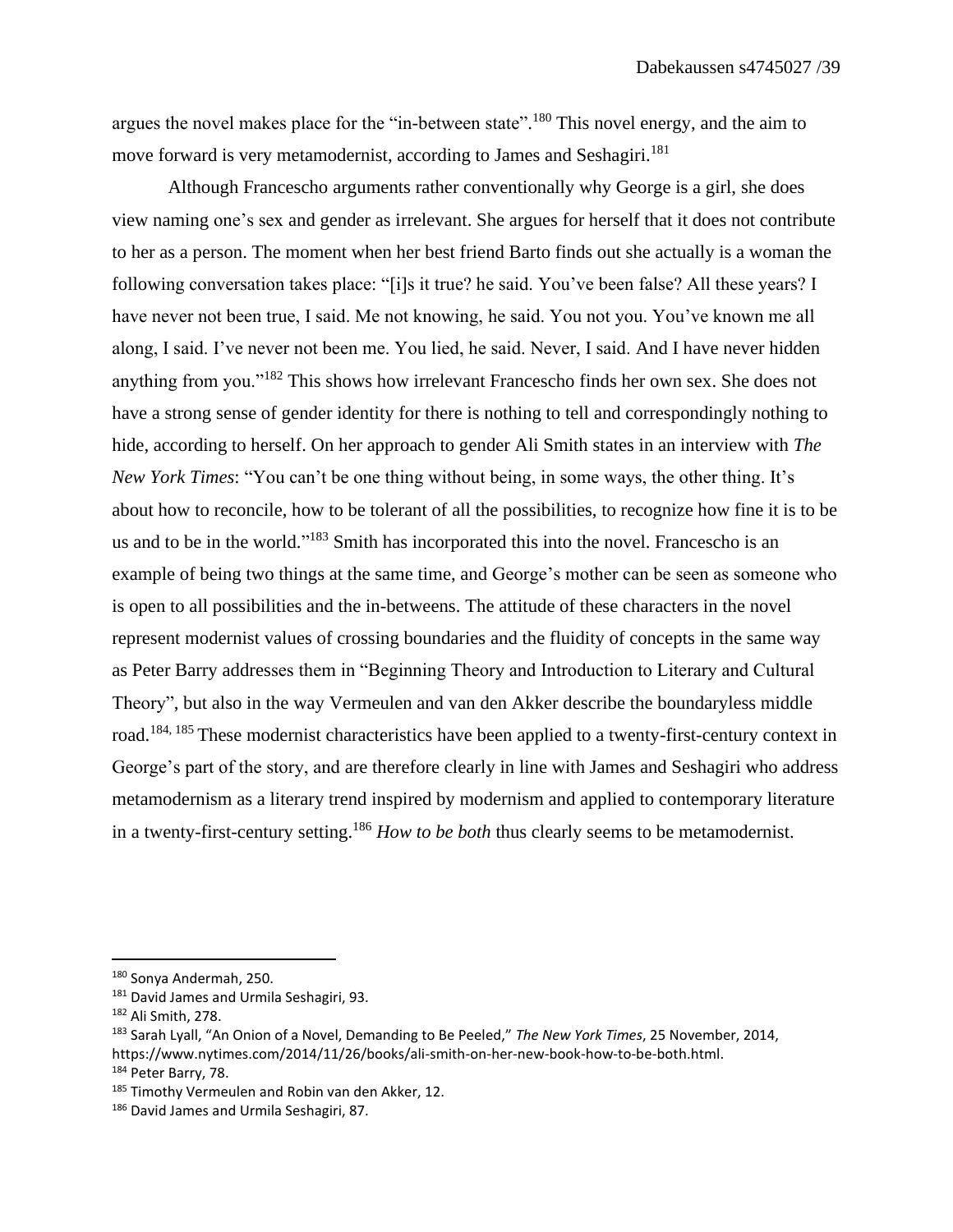The constructiveness of one's true gender becomes apparent during Francescho's 'transition'. When Francescho's father introduces the idea to Francescho of her going to school he presents it as if there is only one obstacle they need to take:

[m]aybe. If you were to stop wearing these too-big clothes and were to wear, let's say, these boys' clothes instead. And maybe if we allow ourself a bit of imagining. And maybe if we have a bit of discretion. (…) Then we might find someone to train you up. (…) But you'll have to wear your borthers' clothes, he said. And you might, if I find you a training, best be, or become, one of them. Your brothers.<sup>187</sup>

In this passage the deconstruction of gender that Sonya Andermah addresses is portrayed. She first saw it in Woolf's work but recognised it again in among others Smith's literary work.<sup>188</sup> The novels are thus linked concerning this theme. This passage illustrates both the inequality between the gender, but also the simplicity in which one can 'become' the opposite gender; how easily one fits into the set construct. Her father even explicitly states: "nobody will take you for such a training wearing the clothes of a woman", completely reducing the gender inequality to the clothes one wears, while he actually says she is never enough and will never be taken seriously being born as a woman.<sup>189</sup> Whilst he introduces it as a change of clothes, Francescho's identity is soon fully constructed and she completely needs to change. During her career as an artist, she is still disadvantaged due to her sex. She will never earn more money, for the simple fact "[t]hat he [her boss] likes the boys. Not the girls."<sup>190</sup> Francescho's narrative illustrates the inequality and at the same time the manufacturability of gender, addressing its constructed arbitrariness and unfairness.

Smith gives an insight into the gender inequality in society, and the mental insignificance of boundaries between the sexes by depicting whole thoughts, and conversations between the characters in the novel in the modernist technique of stream-of-consciousness. <sup>191</sup> Often, in a humorous but cynical manner, she portrays the debate on the concept of gender. An example of

<sup>187</sup> Ali Smith, 216-217.

<sup>188</sup> Sonya Andermah, 251.

<sup>189</sup> Ali Smith, 218.

<sup>190</sup> Ali Smith, 319.

<sup>&</sup>lt;sup>191</sup> Peter Barry, 82.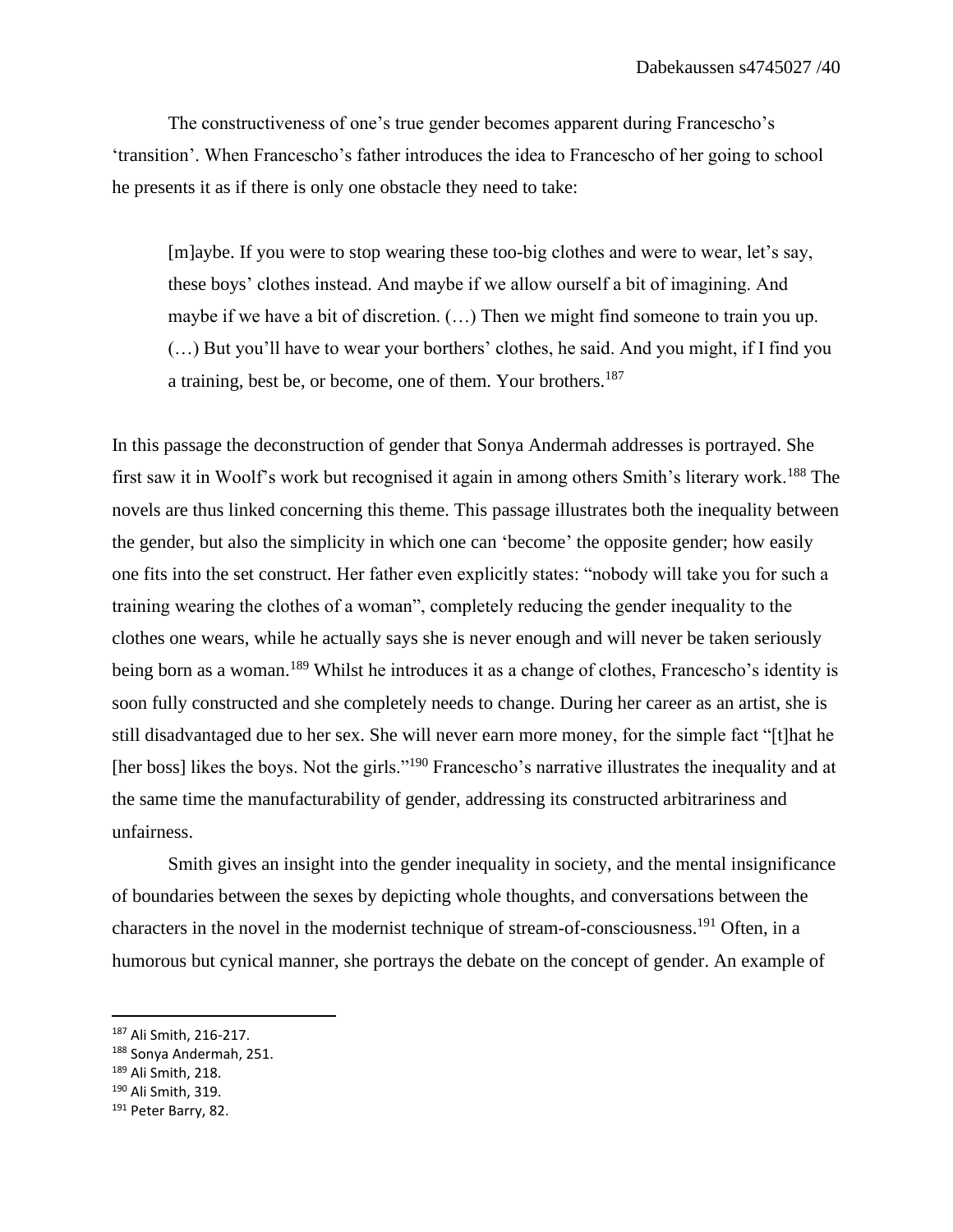this is when George's father uses the word Miss, his wife corrects him: "*Ms* Moan, her mother says. Pardon my world-stopping act of political incorrectness, her father says. (…) I prefer Miss, George says. Till I'm, you know, Doctor Moan. Too young to know the political importance of choosing to be called Ms anything, her mother says."<sup>192</sup> Andermah states on this perspective that "Smith's text produces a rich layering of embodied experience that is both woman-centered in the mother–daughter episodes but also records the transgendered experience of the artist in a particular historical context." <sup>193</sup> By stating this, Andermah makes clear that *How to be both* is political on several levels. It is part of transgender feminism and emphasises both the female perspective on life, but also the non-binary or transgender perspective and aspects of life.<sup>194</sup> By doing so it is a very inclusive narrative, but also actively gives a voice to people who often are forced to live in the margins. This can be seen as a way of protesting, which is a common trait in modernism, according to Neil Lazarus.<sup>195</sup> Modernist literature is often political in its multilayeredness and it goes against the set conventions. Smith's take on this, and Andermah's interpretation of this, illustrate this poignantly. According to James and Seshagiri it is even recognisable as one of the typical features of metamodernism as well.<sup>196</sup>

Gender is not introduced as explicitly on the first page of *How to be both* as it is in *Orlando*, but that does not mean it is not an equally important theme in the novel. Ali Smith and Virginia Woolf both made an effort to challenge the concept of gender and the corresponding themes of sex, inequality and sexuality. Both writers provide a narrative in which one can find reconceptualisations of gender in the plotlines, but also more implicitly in the use of language, the self-reflection of the protagonists, and in the dialogues between the characters.

The novels address the view of gender being a construct. In both texts a transition takes place which does not change one's behaviour or true identity; merely one's place in society. Orlando changes their biological sex, but does not change as a person all together. Therefore, Orlando does not feel the urge to behave any differently from what they did before. This, however, is perceived differently in society, for Orlando has less privileges as a woman than as a

<sup>192</sup> Ali Smith, 18-19.

<sup>193</sup> Sonya Andermah, 257.

<sup>194</sup> Susan Stryker, 60.

<sup>195</sup> Neil Lazarus, 31.

<sup>196</sup> David James and Urmila Seshagiri, 97.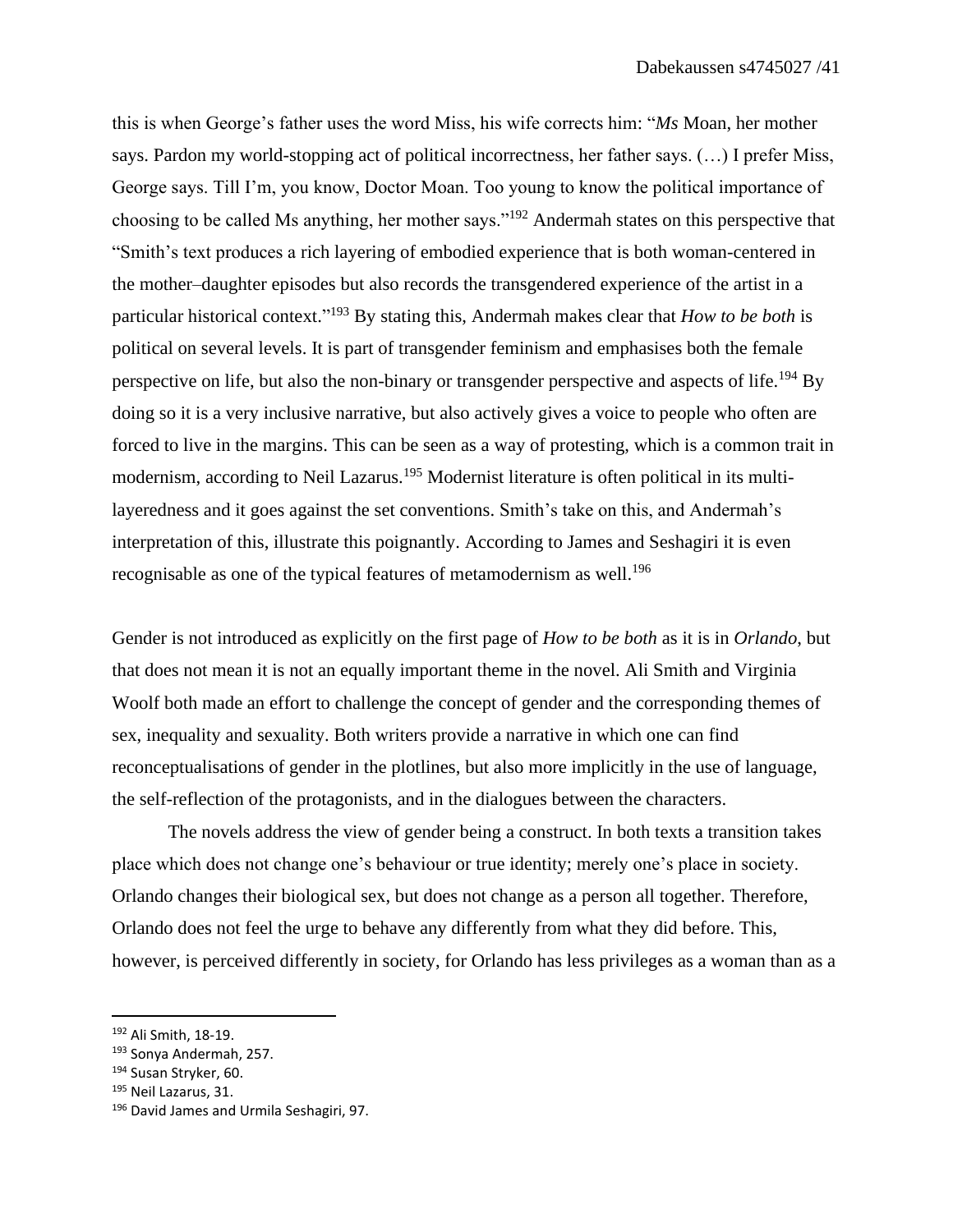man. Francescho does not biologically change her sex, but she, or at least her father, is aware of the position of women in society and they decide to use this knowledge in their favour. Francescho disguises herself and pretends to be a man to receive an education and a job as a painter, for being a man is favourable in society. When comparing these examples of the analyses it results in a paradox. Both Orlando and Francescho do not seem to mind being male or female. They emphasise that they have always been themselves, as they are the same regardless of their gender. The view of society on their gender is, however, opposed to their own ideas. Their position in society changes completely based on only that aspect of their characters: their gender.

An illustration of how arbitrary these gender concepts are is visible in both novels. The modernist techniques do their job and enlight this in several ways. Both novels contain passages in which behaving as a woman or as a man is compared to acting. In *How to be both* H tells a story to George with an actress involved, and H says: "[t]he girl playing Rosalind had this habit of getting into her Ganymede character by walking about behind the audience pretending to be a girl then pretending to be a boy to get her stance right, (…) Anyway she was walking up and down and up and down in the half-dark pretending to be one and then the other".<sup>197</sup> This is a quite literal allegory for how easily one can 'change' into the opposite sex. In *Orlando* a same example can be found when the protagonist meets the Archduchess – who appears to be a man instead of a woman: "[i]n short, they acted the parts of man and woman for ten minutes with great vigour and then fell into natural discourse."<sup>198</sup> Both examples illustrate how a person's role in society is completely determined by nurture, and one's nature has nothing to do with it.

Considering the use of language Smith spends ample time on dialogues which show the relativity of language and how much room there is for interpretation. Woolf, on the other hand, depicts it somewhat more as an established form and addresses the change of using pronouns for example very directly. Smith is less explicit in this.

Another similarity between the novels, in which Smith perhaps has looked at Woolf and felt inspired, is the manner in which both Orlando and Francescho visit prostitutes to discover themselves. In both novels the brothels are displayed as a safe haven in which the protagonists can be utterly themselves, regardless of their sex, gender or sexuality. Both experience sexual

<sup>197</sup> Ali Smith, 146-147.

<sup>198</sup> Virginia Woolf, 126.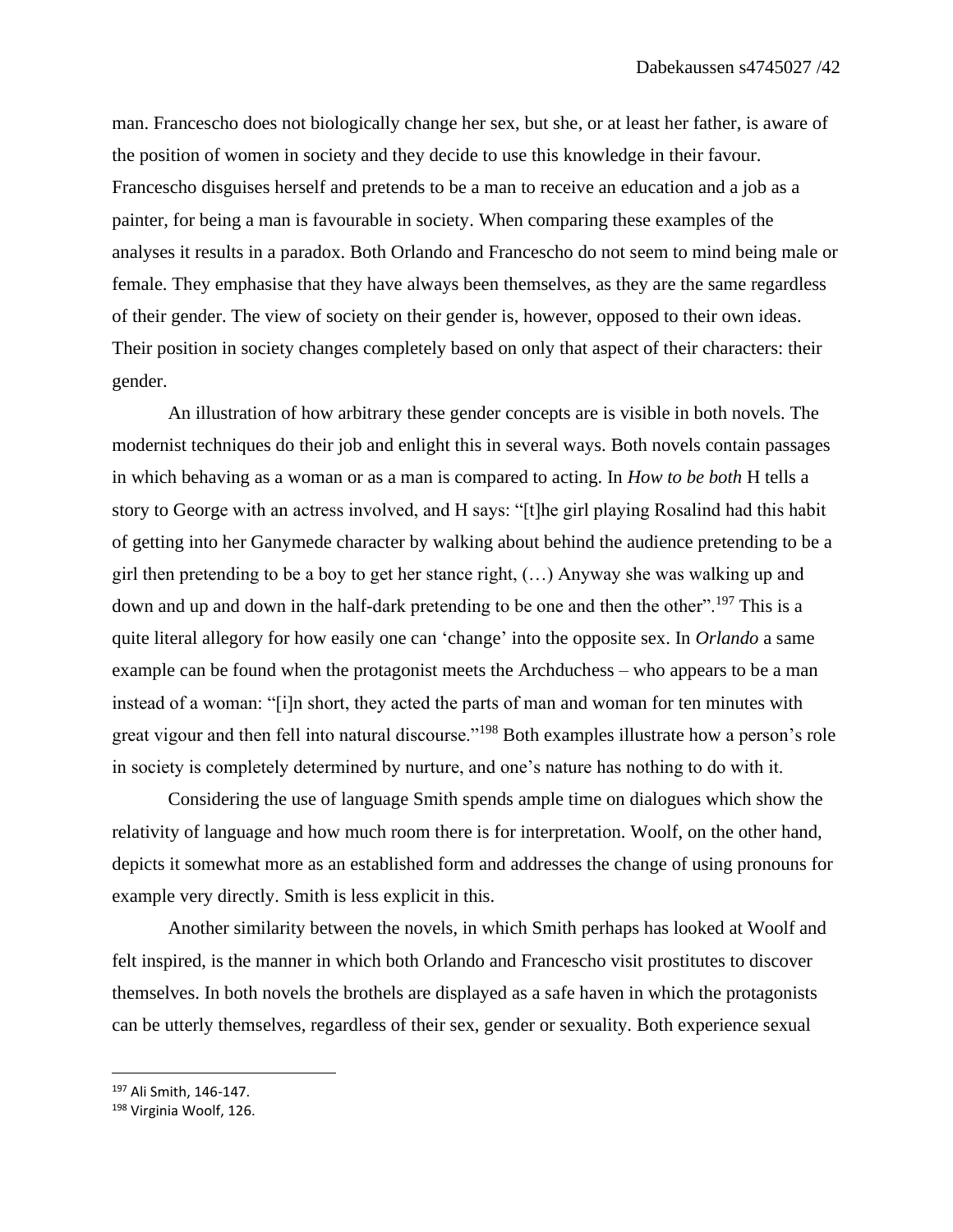pleasure here and discover a new side of themselves and extra meaning of their identity and sexuality. Smith adds an extra aspect to the theme of sexual pleasure and orientation by the plotline of George who watches a rather brutal porn video over and over again to be an ally of the girl in the video. George experiences the opposite of Orlando and Francescho and feels repulsed by sex. As if Smith felt inspired by Woolf's narrative involving brothels, but at the same time felt the urge to add a twenty-first-century perspective to the theme of sex and sexuality.

Anna Frøsig argues that *Orlando*'s "play with metaphor and synecdoche in particular destabilises the boundaries between identity and otherness, body and mind, and questions both the ontological and ethical adequacy of simple gender binaries."<sup>199</sup> Woolf's take on this is highly modernist, for it is political, fragmented and addresses fluidity. One can possibly argue exactly the same for what Smith has done in her novel *How to be both* only then set in the twenty-firstcentury, making it a contemporary take on modernism: metamodernist.

<sup>199</sup> Anna Frøsig, 32-33.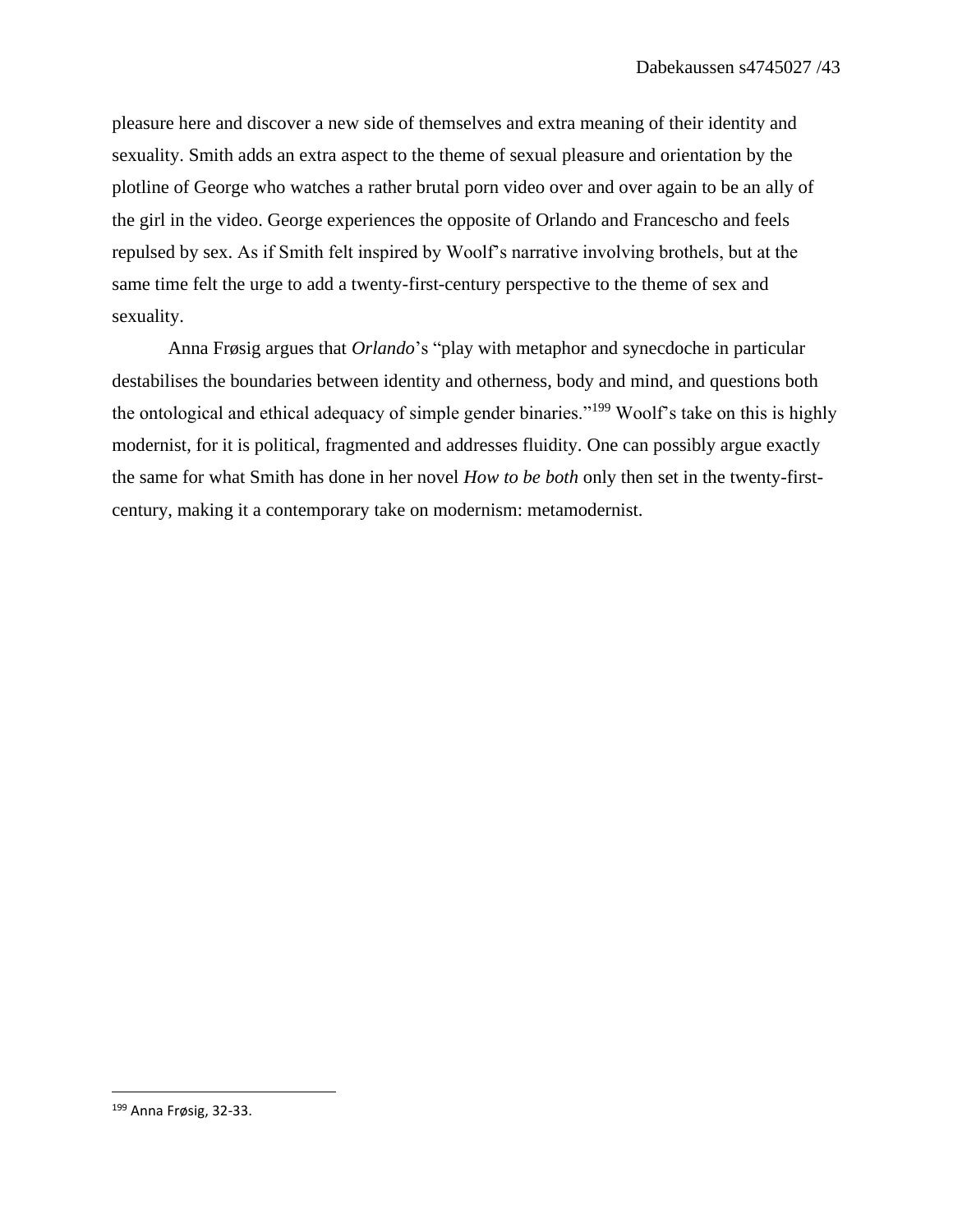#### Conclusion

*Orlando* and *How to be both* are written a little less than one hundred years apart from each other, and still they have many similarities regarding the genre, the style in which they are written and the themes they discuss. Smith and Woolf did not live in the same period of time, but it seems as if they did share the same Zeitgeist concerning their literary works. They both were not afraid to challenge the status quo or to be unique in their writing forms; Woolf using a striking scope and Smith employing a rather distinctive printing style. Regardless of their similarities, both novels clearly have their own character, fitting for the period in which they are written. By means of placing the close readings of *Orlando* and *How to be both* in the context of the debate on the resurfacing of modernism as metamodernism, this thesis researches if Ali Smith has used Woolf's *Orlando* as a cultural archive from which she gathered inspiration and modernist elements to use in her own twenty-first-century novel *How to be both*, and if the latter can thus be perceived as metamodern according to the definition of James and Seshagiri.

First an outline of the contemporary debate on the resurfacing of modernism was needed for the following literary analyses of the novels. In this outline it becomes clear modernism is reidentified in its new context at the beginning of the twenty-first-century. Two studies mainly stood out in this landscape of new theories, namely "Notes on metamodernism" by Timotheus Vermeulen and Robin van den Akker, and "Metamodernism: Narratives of Continuity and Revolution" by David James and Urmila Seshagiri. Although the former does offer certain insights concerning the transcending of conventional concepts and the broader interpretation of metamodernism as a contemporary art trend, the latter offers a more suitable theoretical framework for this thesis because it sets a clear foundation on which the comparison between the two novels can be based. James and Seshagiri offer a theoretical structure in which metamodernism reaches back to modernism. They do this, however, without taking postmodernism into account. This is a flaw in the used theoretical framework. It cannot be assumed that the previous literary trend has had no influence on *How to be both* whatsoever, which James and Seshagiri do suggest by omitting postmodernism in their theory. Modernism and postmodernism have many similarities and can therefore not be perceived as two absolute literary trends, because postmodernism is the extension of modernism. *How to be both* contains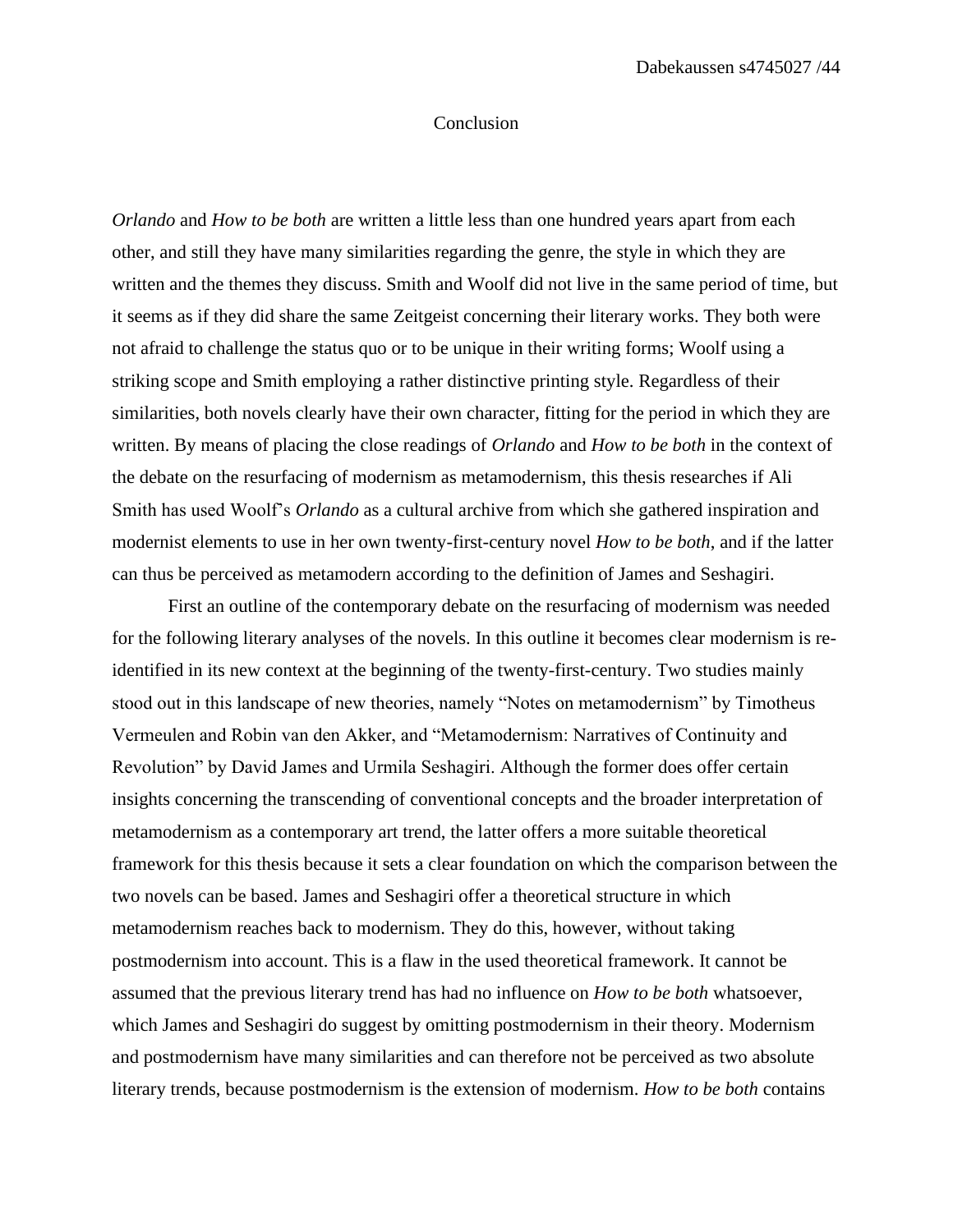postmodern elements, as Nick Lavery states on this: "[t]he authors' [Smith's] engagement with Modernist forms and ideas complements their willingness to attempt to depict the subjective experience of consciousness. It is also complemented by their maintaining of a Postmodern view of the self as determined partly by the operations of institutional power and culture."<sup>200</sup> The postmodern view that Smith has incorporated in her novel can be recognised in the use of irony and her pragmatics. Regarding this aspect a research that acknowledges the postmodern influence would complement the chosen theoretical framework. For example, the research of Vermeulen and van den Akker, they state on metamodernism that it is a "discourse, oscillating between a modern enthusiasm and a postmodern irony", or the essay of Wit Pietrzak who states metamodernism has modernist playfulness in combination with postmodern seriousness.<sup>201, 202</sup> The theoretical framework thus has its deficiencies, because it does not cover the postmodern aspects of the contemporary metamodern novels. By ignoring this postmodern influence the made analysis cannot be regarded as a complete. The structure offered by the research of James and Seshagiri is still very suitable for this thesis, because of the main aim to determine if *How to be both* is directly in line with *Orlando*. Moreover, James and Seshagiri have as focal point metamodern literature which makes it a more fitting theory than, for example, Vermeulen and van den Akker who do not address literature at all.

Chapter two analysed the way in which the novels crossed boundaries in relation to the concept of time. Both writers employ different techniques to transcend the linearity of time. They blur these boundaries between the past, the present and the future by utilising memories. In both novels these memories are described in such a manner that they are not separable from the physical experiences the characters have, and therefore the memories of the past weigh as heavy as the contemporary events. When comparing the different analyses it can be concluded that the combination of this specific content shaped in this specific literary style blurs the lines of the past and the present in such way it almost becomes tenseless for the tenses become more fluid.<sup>203</sup> This goes hand in hand with the high level of interconnectedness that is addressed in the novels. Both George's mother and Orlando argue nothing is merely one thing, and everything has several layers. So, modernism emphasises that although something happened in the past, this

<sup>&</sup>lt;sup>200</sup> Nick Lavery, 764-765.

<sup>&</sup>lt;sup>201</sup> Timothy Vermeulen and Robin van den Akker, 1.

<sup>202</sup> Dennis Kersten and Usha Wilbers, "Introduction: Metamodernism," *English Studies* 99, 7 (2018), 721.

<sup>203</sup> Ben Davies, 171.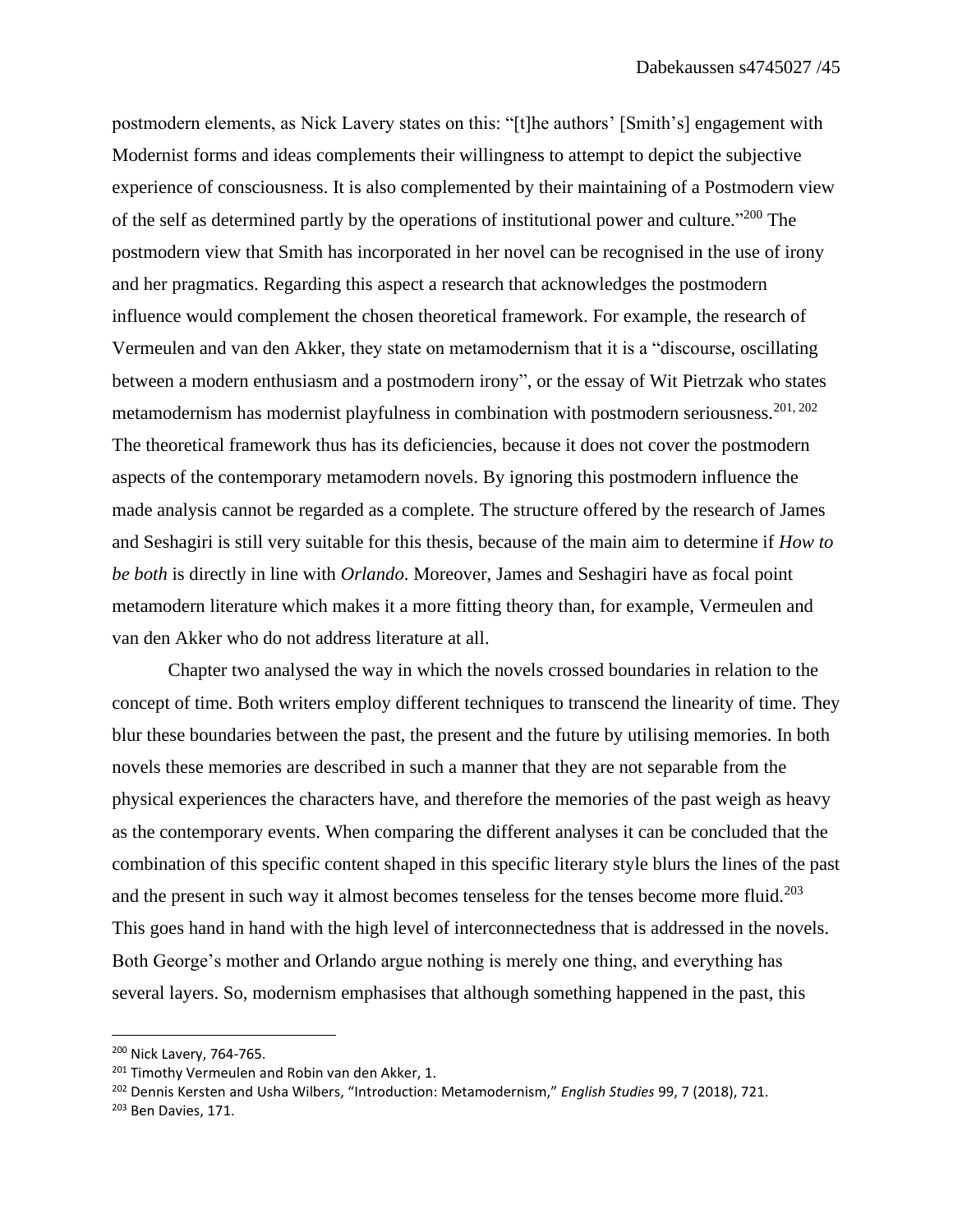does not mean it has no influence anymore today, or that it has stopped happening all together. Another aspect both literary works contain is the role of a protagonist as a bridge between eras. Ali Smith uses the ghost of the renaissance painter Francescho to comment on the contemporary era, and Virginia Woolf comments through Orlando on the (cultural) conditions of the centuries through which Orlando lives. Utilising a character in such way creates the view of an omniscient narrator with still a certain subjectivity captured in it. Lastly, art is also used as an object travelling through time; it remains longer than the creator and it takes on both the meaning of the time it was made and the meaning the spectator assigns to it, creating a double temporality to one object.

Chapter three contained an analysis of the transcendence of the binarity of gender, which can be recognised in both novels. *Orlando* and *How to be both* contain characters who challenge their sex and even transition during the novel. By taking the reader by the hand and letting them follow the journey of the protagonists' transitions, both writers deliberately show how gender is constructed by society. Woolf and Smith both portray a person who changes their (perceived) sex, and they underline how nothing regarding these characters as individual personalities changes. They take room for contemplations about being something in between the binary options, about not knowing how to identify and about all the expectations and prejudices corresponding to ones gender. Both novels go against conventions by not only illustrating examples of people who transcend the gender binaries, but also by actively comment on the inequalities between the genders and on the patriarchy. It can be concluded from the synthesis of both analyses that besides the explicit commentary and the plotlines defending gender equality, both writers use their language in such way the concept of gender seems more fluid. An example of this is the explicit way Woolf addresses the use of pronouns with a certain disinterest because Orlando as a character stayed the same, but society asks for a change in language. Smith plays with the expectation of the reader by carefully choosing her words, naming a girl George, which is a rather masculine name, but also by letting Francescho believe George is a boy in the beginning. Both challenge the conventional ideas on gender, societal reactions to gender and the readers expectations on gender. Woolf and Smith use the stream of consciousness technique to do this and add many elements of self-reflection to it. These self-reflectory elements are stimulated by the voice of the biographer in *Orlando* and the conversations between George and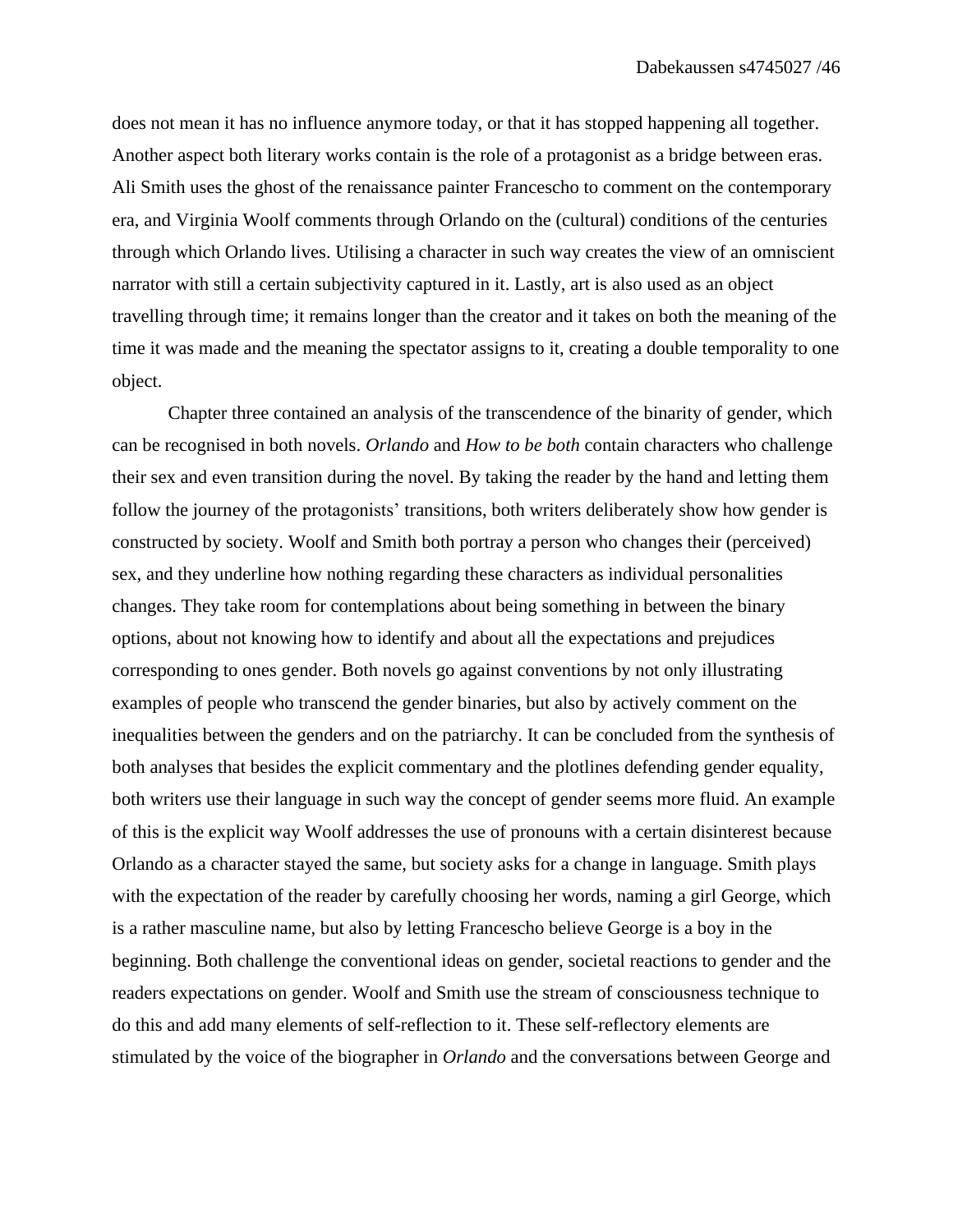her mother in *How to be both*. This results in two highly modernist novels that conclude in many ways that gender is a construct.

The poignant combination between the form and content, which Smith and Woolf both clearly know how to employ, is an overarching technique they use to create an in-between context. When comparing the tenseless tense they created as shown in chapter two, with the indifference of gender for one's individual character as portrayed in chapter three, it can be concluded that the perfect match between form and content lies at the strength of both novels. In this overarching technique the writers meet, and their works are thus clearly in line with each other. The goal of blurring the boundaries of these concepts is achieved by employing modernist traits such as the stream of consciousness technique, the self-reflectory elements considering both the protagonists as the narratives themselves, and the original manner in which language is used. Woolf and Smith address the constructedness of concepts and followingly transcend the constructs, by offering new possibilities such as the in-between, or by deconstructing the concept all together.

Considering James' and Seshagiri's statement that metamodernism deliberately looks at the customs of twenty-century modernism, but that it does not merely copy but actively uses elements such as its energy and aspirations to move further, it can be concluded that Ali Smith's *How to be both* is in line with this. <sup>204</sup> The research presented in this thesis suggests that Smith has looked at *Orlando* and felt inspired. When analysing if *How to be both* is in line with *Orlando* one must admit they share a lot of similarities. When comparing the elements that resulted from the analyses in chapter two and three, one sees they both clearly contain the main themes of gender and time, but also share elements such has homosexuality, brothels and loss. All depicted in their modernist techniques, containing self-reflection, irony and unique pragmatics. James and Seshagiri defined metamodernism as follows: "Metamodernism regards modernism as an era, an aesthetic, and an archive that originated in the late nineteenth and early twentieth centuries."<sup>205</sup> Smith's novel is similar to Woolf's concerning the blurring of boundaries, the aim to go further and the rebellious and critical attitude towards set conventions and the status quo. The manner in which Smith then incorporated it in the twenty-first-century

<sup>&</sup>lt;sup>204</sup> David James and Urmila Seshagiri, 93.

<sup>&</sup>lt;sup>205</sup> David James and Urmila Seshagiri, 88.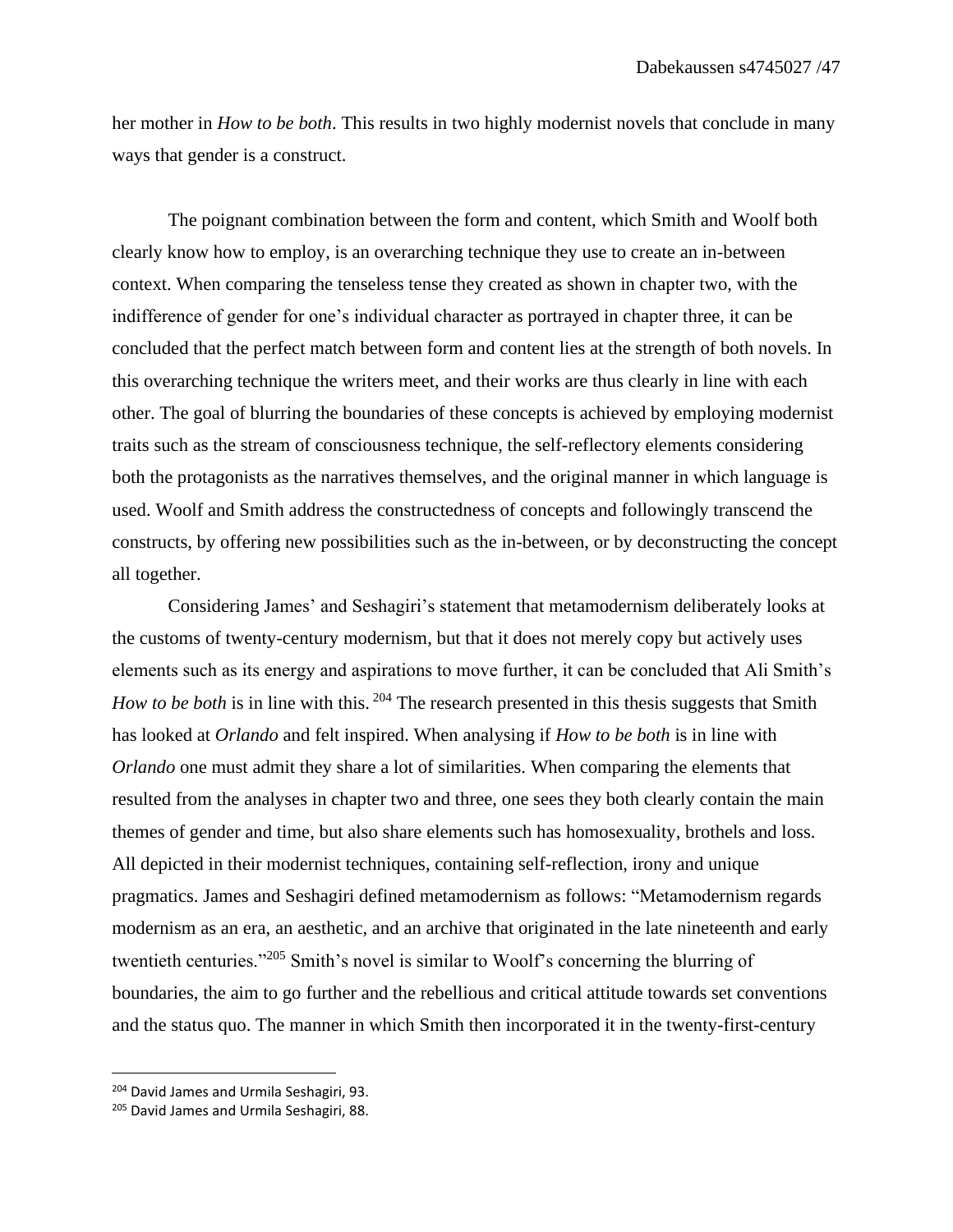with a complete different narrative is in line with James and Seshagiri's definition and conclusion that metamodern literature is a result of looking back into the cultural archive of modernism, taking crucial aspects of this trend and applying it to a new narrative in a contemporary twenty-first-century context.<sup>206</sup> The way Ali Smith shaped her novel *How to be both* using modernist traits in a twenty-first-century context is extremely close to how Virginia Woolf shaped *Orlando* in the early twentieth century. Both Smith and Woolf use the modernist traits such as irony or political implications when depicting thoughts, memories and conversations. Due to these techniques and the style in which the novels are written *How to be both* and *Orlando* breathe modernism in the same manner. It is sometimes even that similar that one can assume intertextuality. It can thus be concluded that in the analysis of *How to be both* it became apparent that the modernist characteristics of Virginia Woolf's *Orlando* are clearly incorporated in Ali Smith's novel, which makes it a metamodernist literary work according to the theory of David James and Urmila Seshagiri.

<sup>&</sup>lt;sup>206</sup> David James and Urmila Seshagiri, 88.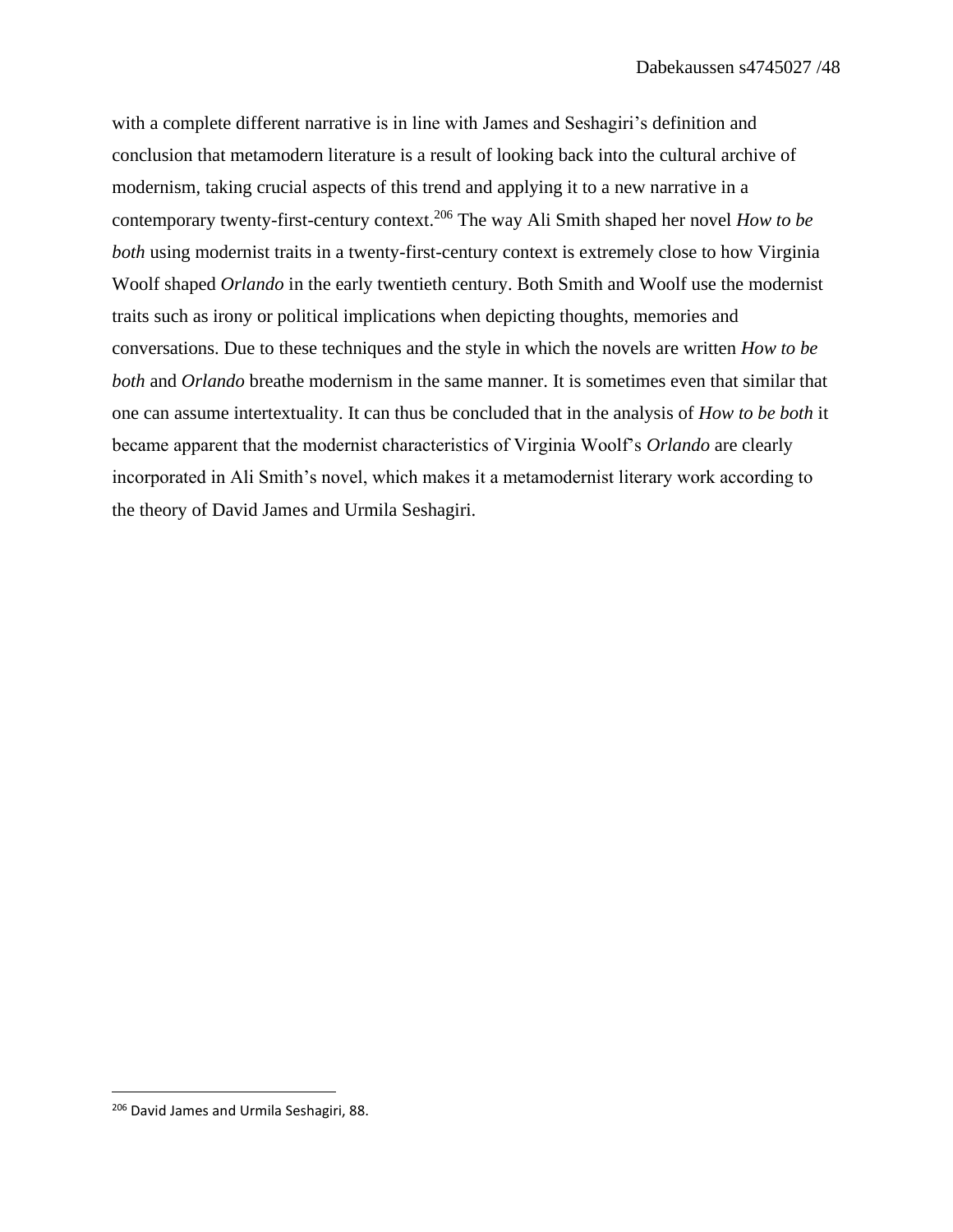### Bibliography

- Allen, Judith. "Orlando and the Politics of (In)Conclusiveness." In *Sentencing Orlando: Virginia Woolf and the Morphology of the Modernist Sentence*. Editors: Högberg, Elsa, and Bromley, Amy. Edinburgh: Edinburgh University Press, 2018.
- Andermah, Sonya. "Both/And Aesthetics: Gender, Art, and Language in Brigid Brophy's *In Transit* and Ali Smith's *How to be both*." *Contemporary Women's Writing* 12, 2 (2018), 248-263.
- Barrows, Adam. *The Cosmic Time of Empire: Modern Britain and World Literature*. Berkeley: University of California Press, 2011.
- Barry, Peter. "Beginning Theory an Introduction to Literary and Cultural Theory." Manchester: Manchester University Press, 2009.
- Bentley, Nick, Nick Hubble, and Leigh Wilson. *The 2000s: a Decade of Contemporary British Fiction*. London: Bloomsbury Academic, 2017.
- Benzel, Kathryn N., and Ruth Hoberman, eds. *Trespassing Boundaries: Virginia Woolf's Short Fiction*. New York: Palgrave Macmillan, 2004.
- Berman, Jessica. "Modernist Commitments: Ethics, Politics, and Transnational Modernism." New York: Columbia University Press, 2011.
- Bourriaud, Nicolas. *Altermodern: Tate Triennal 2009*. London: Tate Publishing, 2009.
- Burris-Janssen, Emma. "Homing the Unhomely." *The Hardy Society Journal* 14, 2 (2018): 61 69.
- Connor, Steven. "Postmodernism and Literature." In *The Cambridge Companion to Postmodernism*. Editor Connor, Steven. Cambridge: Cambridge University Press, 2004.
- Davies, Ben. "Address, Temporality and Misdelivery: The Postal Effects of Ali Smith's Short Stories." In *British Women Short Story Writers.* Edinburgh: Edinburgh University Press, 2017.
- Duignan, Brian. "Postmodernism and Relativism." Encyclopaedia Britannica. September 20, 2019. https://www.britannica.com/topic/postmodernism-philosophy/Postmodernism-andrelativism.

Flannery, Patrick. "How to be both by Ali Smith: Brimming With Pain and Joy." *The Telegraph*.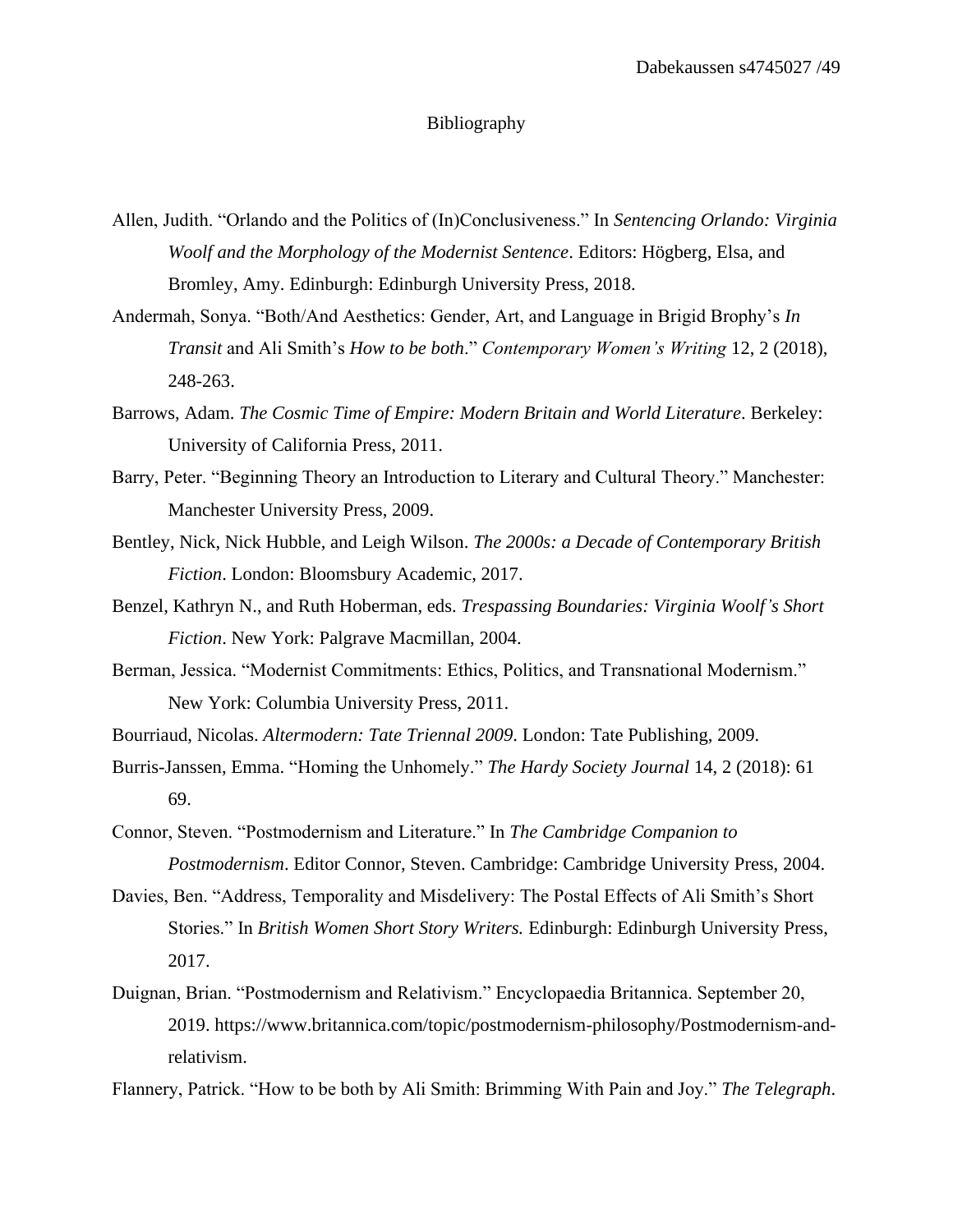14 October, 2014.

H8ttps://www.telegraph.co.uk/culture/books/bookreviews/11061768/How-to-Be-Bothby-AliSmith-review-brimming-with-pain-and-joy.html.

French, Sarah. *Staging Queer Feminism*. London: Macmillan Publishers Ltd, 2017.

- Frøsig, Anna. "'Something intricate and many-chambered': Sexuality and the Embodied Sentence." In *Sentencing Orlando: Virginia Woolf and the Morphology of the Modernist Sentence*. Editors: Högberg, Elsa, and Bromely, Amy. Edinburgh: Edinburgh University Press, 2018.
- Gilbert, Sandra M. Introduction to *Orlando, xi-xxxix*. Editor: Lyons, Brenda. London: Penguin Books, 1993.
- James, David, and Urmila Seshagiri. "Metamodernism: Narratives of Continuity and Revolution." *PMLA* 129, no. 1 (2014): 87-100.
- Jones, Carole. "From Subtext to Gay Text? Scottish Fiction's Queer Communities." In *Community in Modern Scottish Literature*. Editor: Lyall, Scott. Amsterdam: Rodopi, 2016.
- Kaivola, Karen. "Revisiting Woolf's Representations of Androgyny: Gender, Race, Sexuality, and Nation." *Tulsa Studies in Women's Literature* 18, 2 (1999): 235-261.
- Kersten, Dennis, and Usha Wilbers. "A Tale of Two Labels: The Use of 'Modernism' and 'Avant Garde' in the Reception of Tom McCarthy's *C*." Academic article. 2020.
- Kersten, Dennis, and Usha Wilbers. "Introduction: Metamodernism." *English Studies* 99, 7 (2018), 719-722.
- Lavery, Nick. "Consciousness and the Extended Mind in the "Metamodernist" Novel." *English Studies* 99, no. 7 (2018), 755-765.
- Lazarus, Neil, "1 The politics of postcolonial modernism." In *The Postcolonial Unconscious.*  Cambridge: Cambridge University Press, 2011.
- Levenson, Michael. "Modernism." Yale: Yale University Press, 2011.
- Liebermann, Yvonne. "The return of the 'real' in Ali Smith's Arftul (2012) and How to Be Both (2014)." *European Journal of English Studies* 23, 2 (2019), 136-151.
- Lyall, Sarah. "An Onion of a Novel, Demanding to Be Peeled." *The New York Times*. 25 November, 2014. https://www.nytimes.com/2014/11/26/books/ali-smith-on-her-new book-how-to-be-both.html.